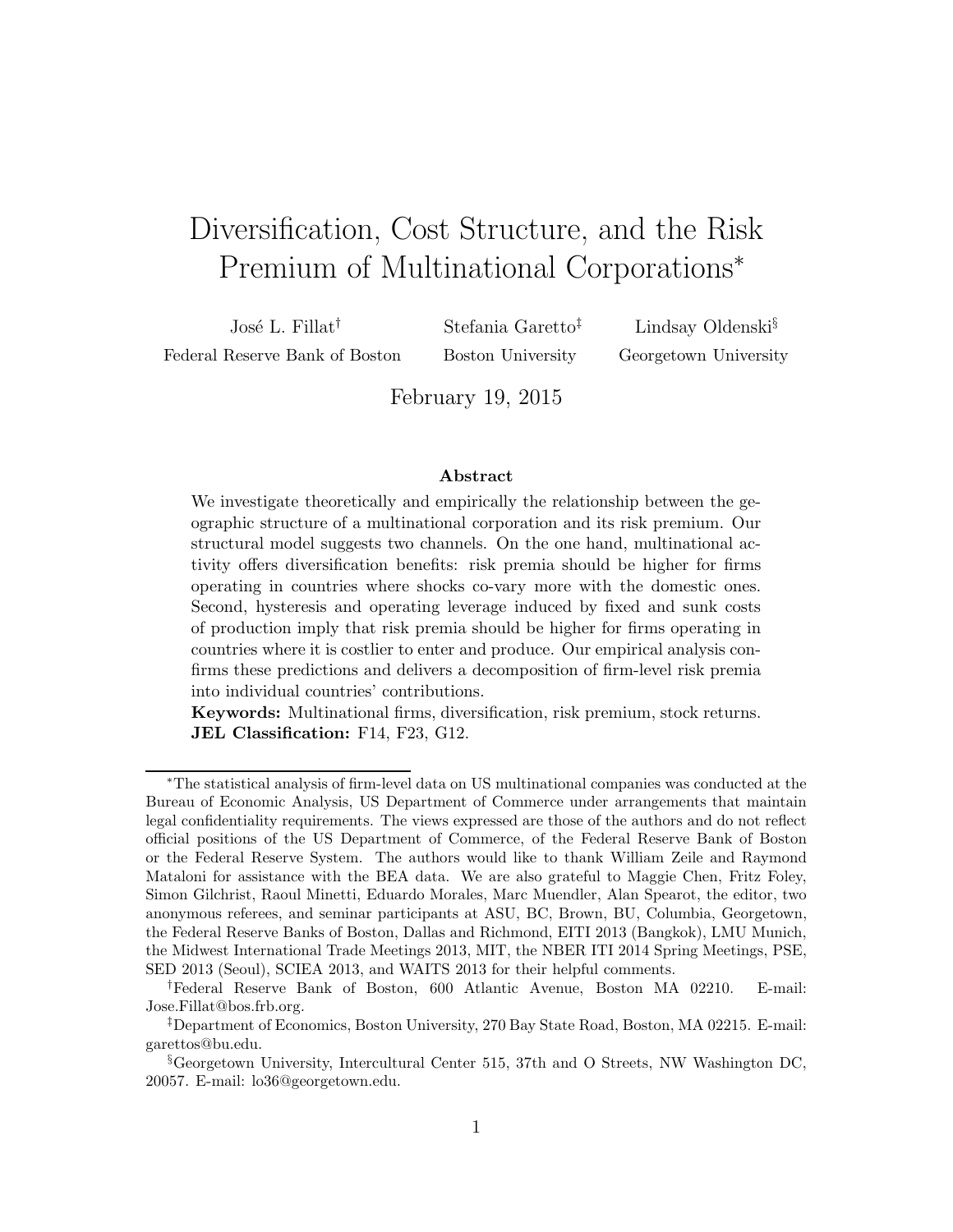### 1 Introduction

A large literature on foreign direct investment has studied how firms decide whether to become multinational corporations (henceforth, MNCs) and which countries to enter. Still, little is known about the consequences of these decisions for firm-level risk. Do firms' activities in foreign countries reduce the risk that investors bear through diversification? Or are there characteristics of MNCs that increase their risk relative to purely domestic firms? How does firm risk-exposure depend on the countries in which a firm operates? To address these questions, we analyze how the geographic structure of a multinational corporation impacts its risk premium in the stock market.<sup>1</sup> The answer is complex, as firms' foreign activities can be both a source of diversification and a source of risk to their investors.

MNCs are the largest players in the world economy. Understanding their risk exposure sheds light on the global allocation of risk across countries. This is especially important in consideration of recent economic events like the crisis, whose global aspect puts at the forefront of economic analysis the map of economic linkages across countries.

Theoretically, a firm's decisions about which countries to enter affects the risk premium via two channels. On the one hand, operating an affiliate in a foreign country induces diversification and reduces risk exposure. On the other hand, sunk entry costs and fixed operating costs generate hysteresis and leverage that increase risk exposure. Under the assumptions that agents are rational and markets are efficient, in equilibrium, risk averse agents require a risk premium that is higher the higher the risk exposure of the firms they invest into.

Empirically, we focus on differences in risk premia across firms that differ in the set of countries in which they operate. To do so, we exploit a rich firm-level dataset on MNCs with detailed information about firms' foreign operations by country, accounting, and financial market data. Consistent with the predictions of the model, we find that firms operating in countries whose GDP shocks co-move more with those of the US and in countries with higher fixed and sunk entry costs exhibit systematically higher risk premia.

The theoretical underpinning of our analysis is a streamlined, multi-country version of the model developed by Fillat and Garetto (2014), which links firms' interna-

<sup>&</sup>lt;sup>1</sup>Stock returns in excess of the risk-free rate define the risk premium of a firm.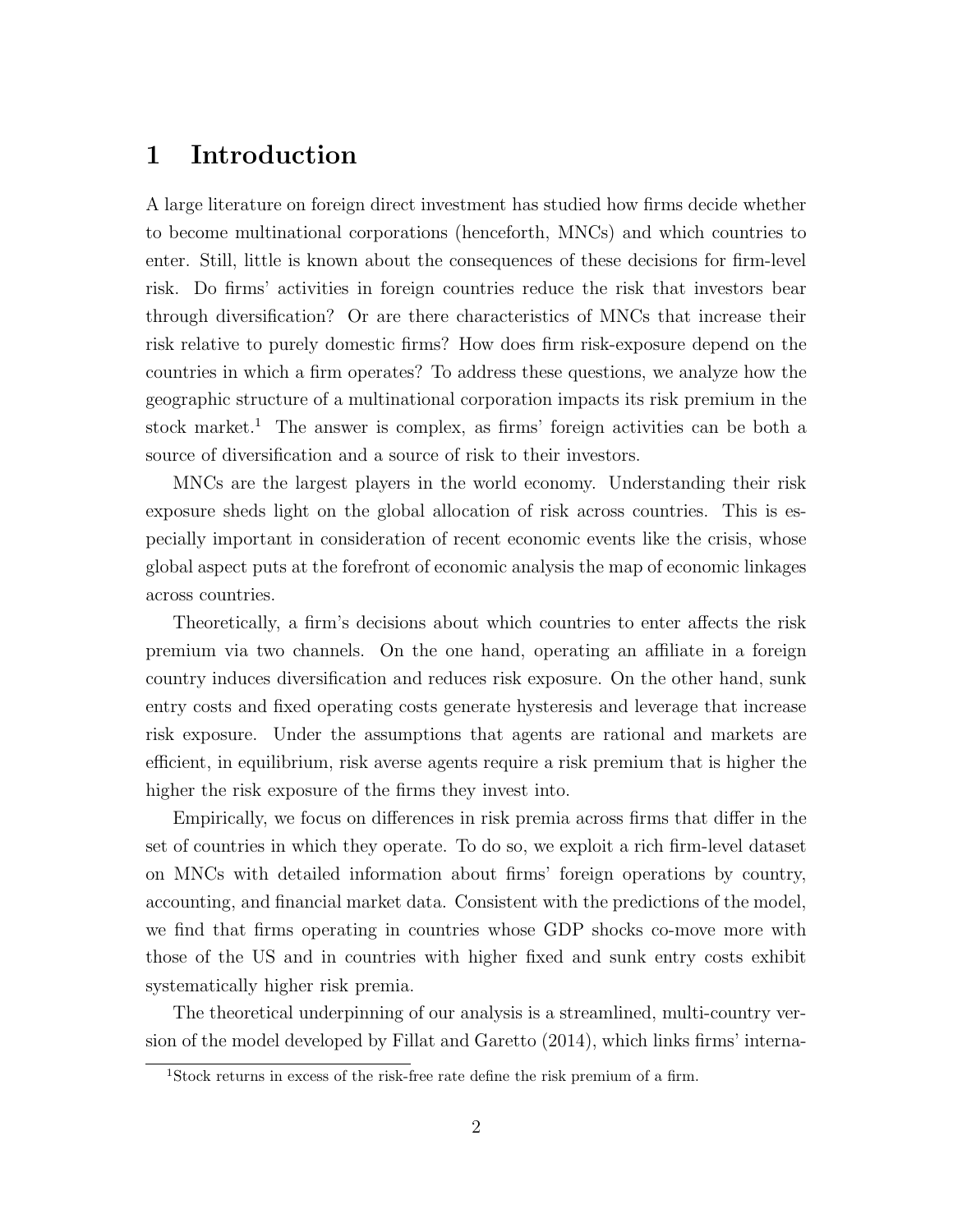tional activities with their stock market returns.<sup>2</sup> This approach to the multinational firm problem is, essentially, an asset pricing problem in which the generating process for consumption and cash flows are needed to price the firm. In the model, multinational activity offers diversification potential: if the business cycles of two countries are not perfectly correlated, multinational sales diversify away the risk arising from country-specific fluctuations and reduce firms' returns in equilibrium. This mechanism, referred to as the "diversification channel", implies that, in equilibrium, MNCs should exhibit lower expected returns than non-multinational firms – all else equal. Within multinationals, returns should be higher for those firms operating in countries whose business cycles co-vary more with the one of the US. Moreover, the model introduces another channel of risk, arising from hysteresis and potential losses induced by sunk entry costs and fixed operating costs, which make firms leveraged. Firms open affiliates abroad when prospects of growth make foreign operations profitable, but they must bear sunk entry costs to open an affiliate, and fixed costs of production. If the host country is hit by a negative shock, the affiliate may incur losses. The parent may find optimal not to exit the foreign market and bear those losses for a while, in order not to forego the sunk cost it paid to enter. The higher the fixed and sunk costs of production, the higher the potential losses and the longer the time for which a firm is willing to bear them. These potential losses are perceived as a cash flow risk by the investors. This second mechanism, which we refer to as the "fixed and sunk cost channel", implies that MNCs with affiliates in countries where entry is more costly and fixed operating costs are higher should exhibit higher stock returns than MNCs with affiliates located in countries that are more easily and cheaply accessible. To our knowledge, our paper is the first one to study the relationship between the endogenous location choices of a MNC and its risk exposure. Given that MNCs are the largest players in the global economy, understanding this relationship is key to evaluating the allocation of aggregate risk across countries.

Our empirical analysis exploits a novel dataset obtained by merging accounting and financial data from Compustat/CRSP with the US Bureau of Economic Analysis (BEA) data on the operations of multinational corporations. The data display a

<sup>2</sup>Our model builds on the literature on investment under uncertainty, particularly on the real option value framework developed by Dixit (1989) and Dixit and Pindyck (1994) as applied to an economy with heterogeneous firms by Fillat and Garetto (2014).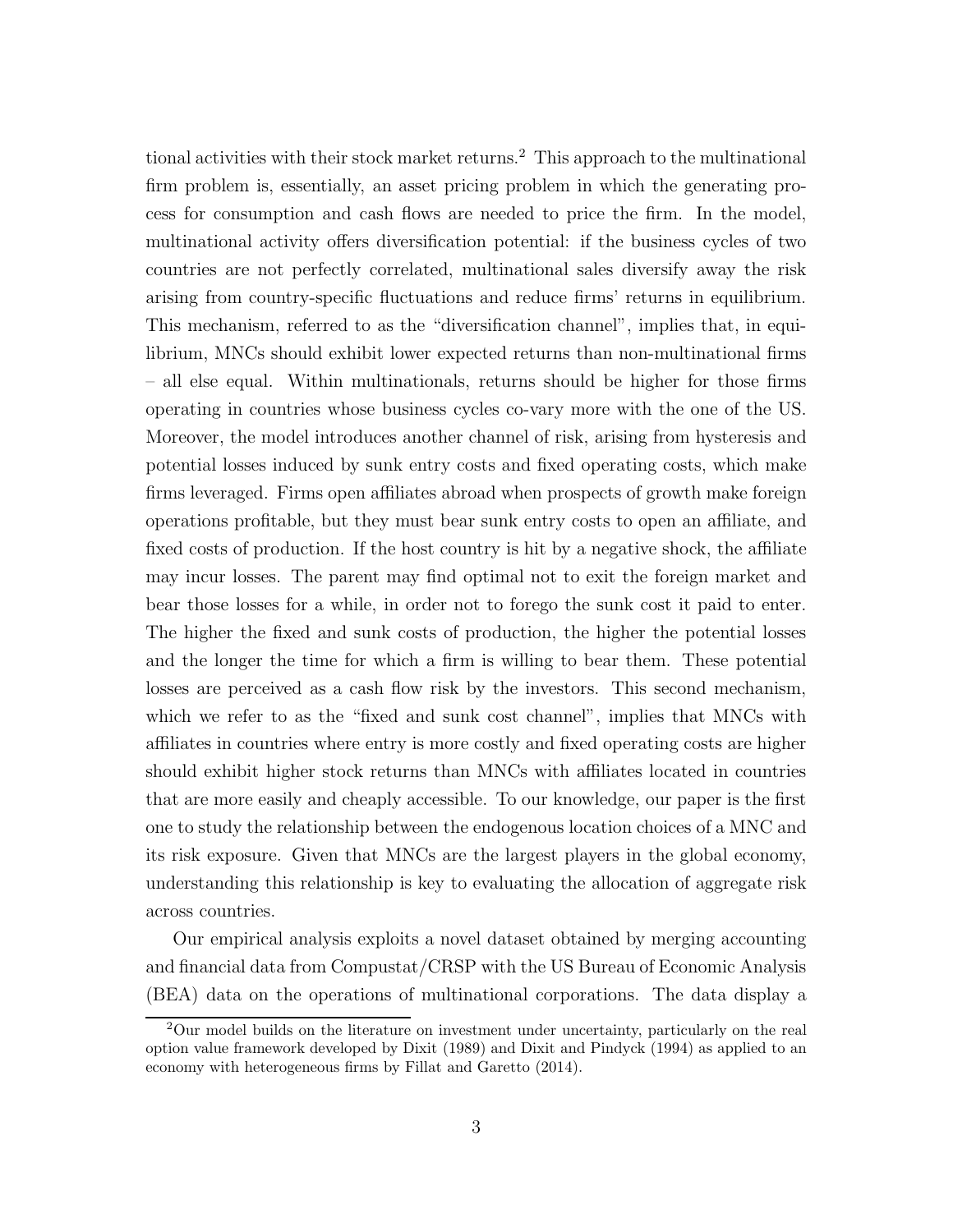large amount of variation across MNCs in terms of number, characteristics, and location of foreign affiliates, allowing us to study the cross-section of returns of MNCs and to relate it to firm- and country-level characteristics.

We start with a reduced form specification whose goal is to explore the statistical relationship between measures of diversification, entry costs, and returns. The results of our regression analysis are consistent with the predictions of the model: GDP growth covariances and entry costs in the countries in which firms have affiliates are positively correlated with the returns that firms offer in the stock market. These results are robust to controlling for the impact that potential activities in countries other than the ones currently served have on the returns of the firm (the option value).

The model at the heart of our analysis delivers a structural equation linking expected returns to firm- and country-level characteristics. By estimating this equation we are able to quantify the effect of the geographic choices of a MNC on its risk premium. This specification allows us to decompose firm-level risk premia along two dimensions. First, we compute the contribution of each host country to the firms' risk premium. Second, we separate the contribution of option value versus assets in place in explaining stock returns.

By aggregating our estimates, we show that the aggregate risk premium from multinational sales is large: a firm with affiliates in every country in our sample has, on average, expected annual returns that are about 3% higher than those of a purely domestic firm. The countries that are associated with the highest risk premia are Greece, Malaysia, Singapore, Denmark, India and China, while most European countries and Canada are associated with relatively low risk premia. The aggregate risk premium coming from the option value of foreign sales is smaller but also significant, at 0.65 %, indicating that the mere possibility of entering foreign markets is a source of risk to the firm.

The question of understanding why and how average stock returns vary across firms based on certain characteristics is central to the asset pricing literature.<sup>3</sup> Nonetheless, very little empirical work has been done on the returns of multinational

<sup>3</sup>An extensive literature in finance has been investigating cross-sectional differences in stock returns across firms, assets, or portfolios, identifying several variables driving returns differentials. Fama and French (1996) provide comprehensive evidence about returns differentials across portfolios formed according to particular characteristics like size and book-to-market.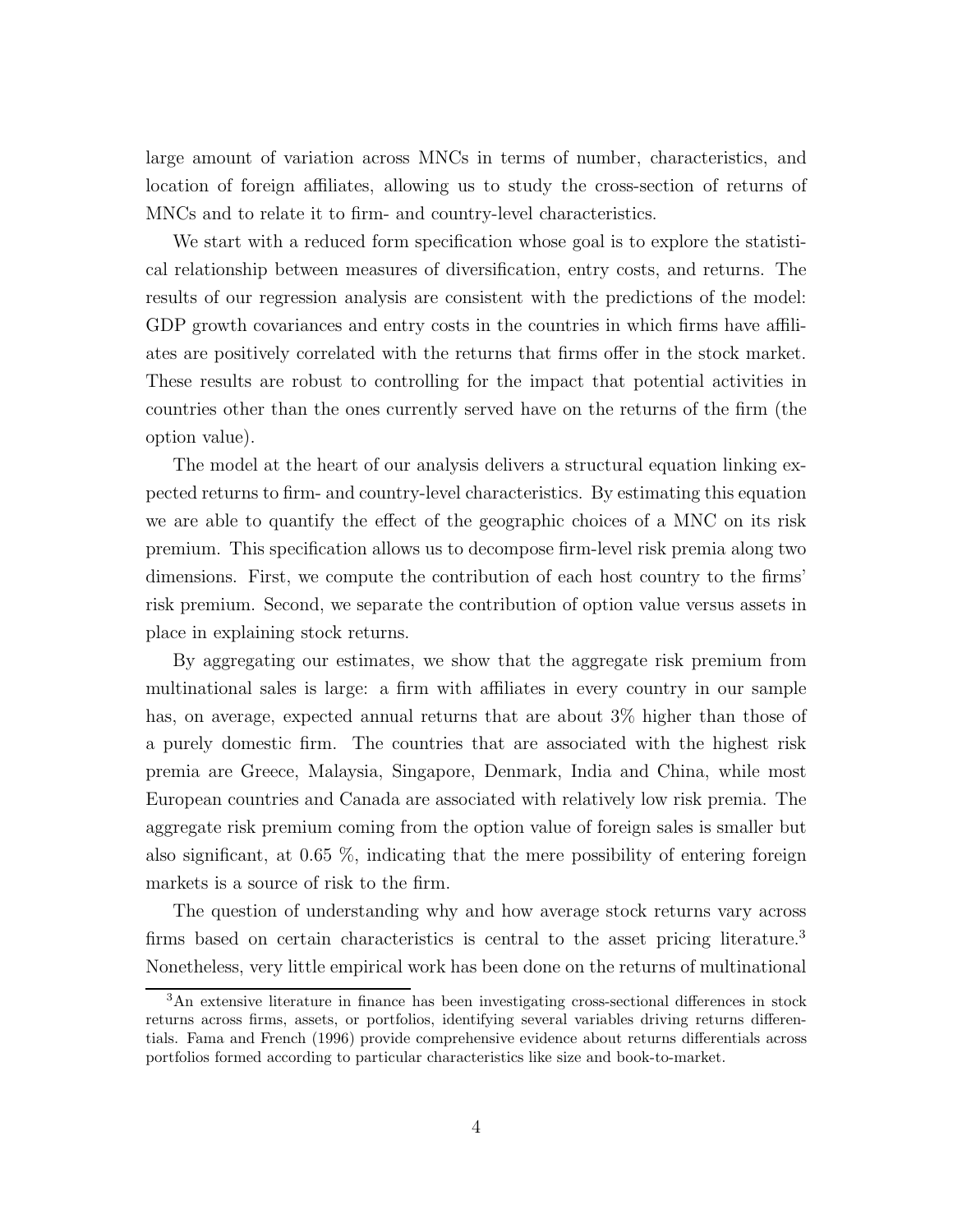corporations. Early research examined the returns of MNCs to assess whether firms' foreign activities provide diversification benefits to their stockholders. Support for this "diversification hypothesis" is scarce: Jacquillat and Solnik (1978) regressed the returns of multinationals from nine countries on a set of market indices and found that multinational returns tended to covary most with the firm's home market, hence not providing any evidence in support of diversification. Senchack and Beedles (1980) compared the risk, returns and betas of portfolios of multinationals with portfolios of domestic and international equities and found that multinationals did not deliver diversification benefits. Using a different methodology based on meanvariance spanning tests, Rowland and Tesar (2004) also found limited evidence of diversification benefits for MNCs. More recently, using a sample of manufacturing firms from Compustat, Fillat and Garetto (2014) have shown that the stock market returns of multinational corporations are systematically higher than the stock market returns of non-multinational firms, also against what would be predicted by the diversification hypothesis. The structural model in Fillat and Garetto (2014) sheds light on this "puzzle" by introducing another channel, the fixed and sunk cost channel, that increases the risk to which MNCs are exposed compared to nonmultinational firms and can potentially explain MNCs' higher returns and the lack of evidence of diversification.

Our analysis is related to an extensive literature on foreign direct investment, which has documented important differences across firms in their choice of geographic locations, and to empirical research using the BEA data on the operations of multinational corporations, starting with Kravis and Lipsey (1982) and Brainard (1997), and more recently Yeaple (2003), Helpman, Melitz, and Yeaple (2004), and Yeaple (2009).<sup>4</sup> In a model with similar ingredients but different assumptions, Ramondo, Rappoport, and Ruhl (2013) study selection into export and FDI in the presence of aggregate uncertainty. We see our analysis as complementary to theirs, as we emphasize the relationship between firms' global decisions and financial variables rather than the role of uncertainty for selection.

To our knowledge, this is the first paper to link the geographic information contained in the BEA data to stock market data from CRSP.<sup>5</sup> By their nature, stock

<sup>&</sup>lt;sup>4</sup>See also Chen and Moore (2010) and Alfaro and Chen (2013).

<sup>&</sup>lt;sup>5</sup>Branstetter, Fisman, and Foley (2006) merge the BEA data on the operations of US multinationals with accounting data from Compustat to examine the effect of IPR reforms on technology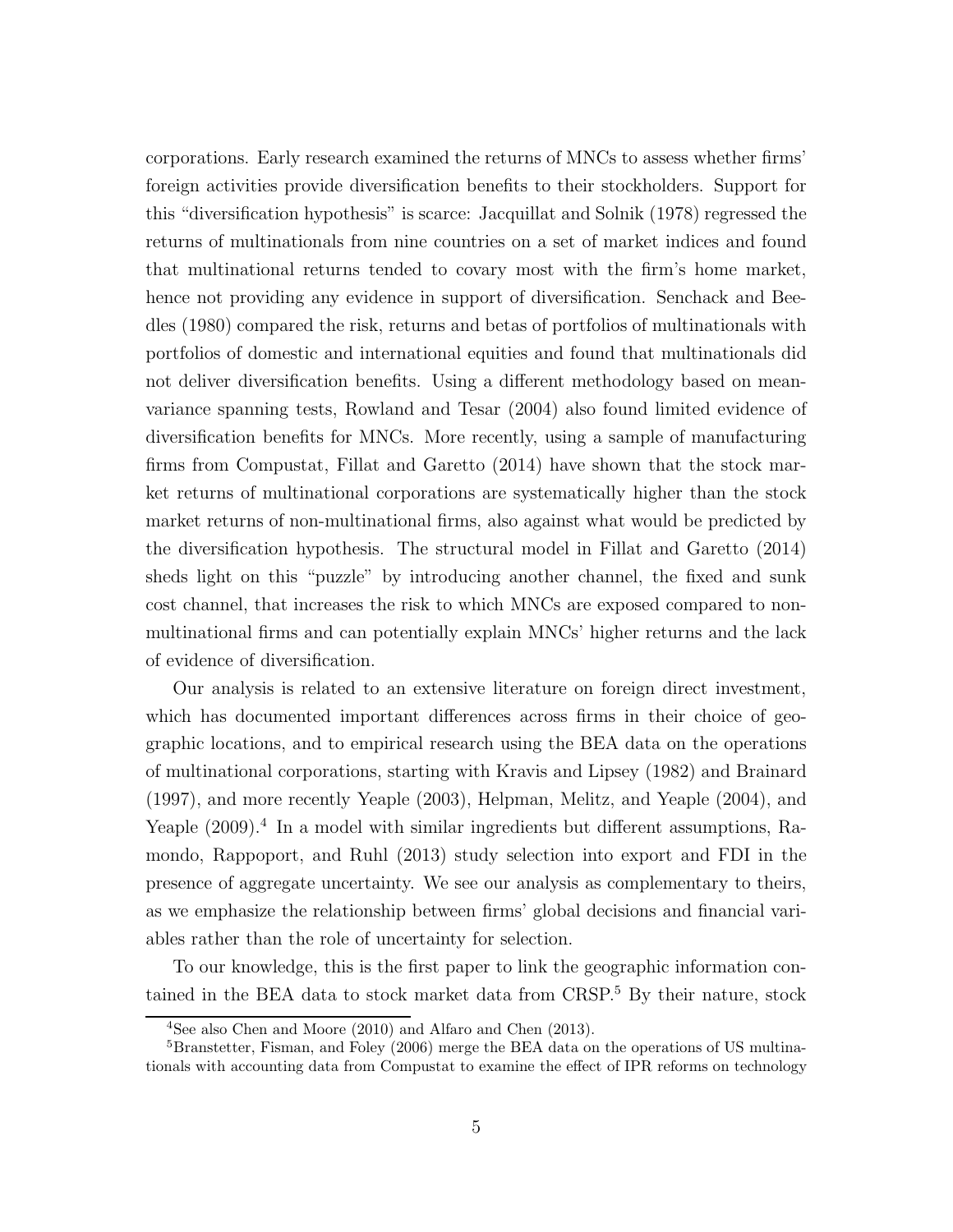market data are forward-looking, and incorporate information about agents' expectations that can be informative about the long-run outcomes of these firms. While bringing novel data into the analysis, we contribute to the literature by providing new insights on the operations of MNCs from a financial markets, forward-looking perspective.

Our work is also related to a strand of literature in corporate finance that studies the linkages between international activity and stock market variables.<sup>6</sup> Our analysis departs from these contributions by taking into account the full geographic structure of the firm as a determinant of stock returns, and by starting from the predictions of a structural model to identify the economic forces that link MNCs' structure and stock returns in the data.

The rest of the paper is organized as follows. Section 2 lays out the theoretical model at the basis of our empirical specification. Section 3 describes the financial data and the data on the operations of multinational corporations. Section 4 presents our baseline empirical specifications and results, and Section 5 concludes. The derivation of the model and several robustness exercises are relegated to the appendix.

### 2 The Returns of Multinational Corporations

The model we develop in this section is designed to illustrate how the stock returns of multinational corporations depend on a set of variables related to their international activities across countries. At the aggregate level, the model is specified as an endowment economy, consistent with consumption-based asset pricing models. We take aggregate consumption as given, and focus on modeling the production side of the economy, where firms' valuations are affected by firm-level and country-level characteristics. Firms' valuations and the covariance of their profits with the agents' marginal utility drive the returns.

The model is a multi-country extension of the framework developed in Fillat and Garetto (2014).<sup>7</sup> The economy is composed by  $N+1$  countries: a Home country, that

transfer within multinational corporations.

<sup>6</sup>See Denis, Denis, and Yost (2002) and Baker, Foley, and Wurgler (2009).

<sup>7</sup>While Fillat and Garetto (2014) distinguish entry in foreign markets according to whether it happens via export or FDI, due to data availability in this paper we disregard the decision to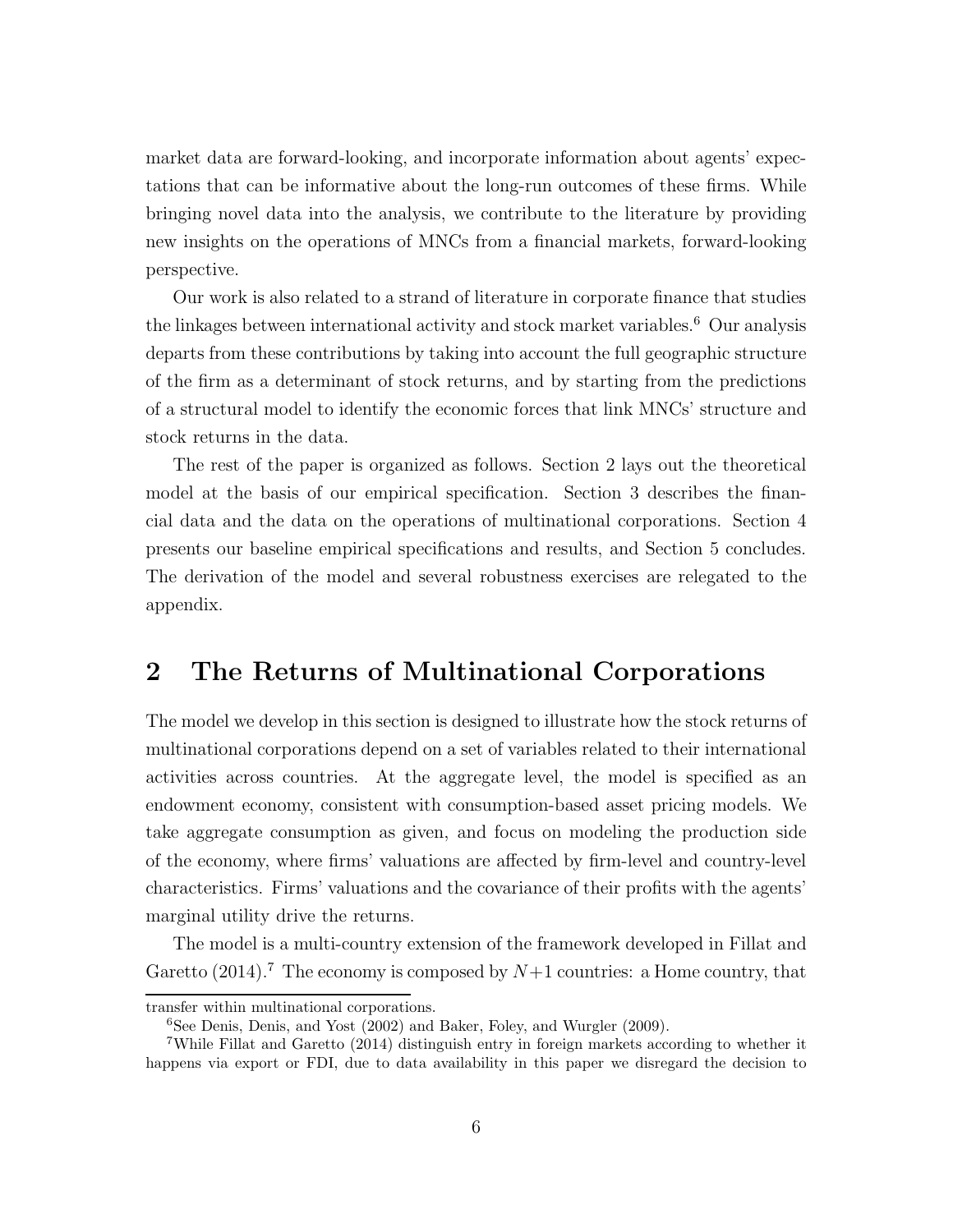we denote by h, and N potentially asymmetric foreign countries, that we denote by  $j = 1, \dots N$ . Time is continuous. Each country is hit by aggregate shocks to its GDP growth rate, which are described by the following geometric Brownian motions:<sup>8</sup>

$$
\frac{dY_i}{Y_i} = \mu_i dt + \sigma_i dz_i, \text{ for } i = h, j \text{ and } j = 1, ...N
$$
 (1)

where  $\mu_i \geq 0$ ,  $\sigma_i > 0$ .  $Y_i$  denotes the GDP level in country i and  $dz_i$  is the increment of a standard Wiener process. GDP growth processes may be correlated across countries: let  $\rho_i \in [-1, 1]$  denote the correlation between the GDP growth of the Home country and the one of country j.

International markets are incomplete: changes in aggregate consumption in each country are equal to changes in GDP, and there is no possibility of consumption smoothing over time or across countries. We assume complete home bias in the asset markets, in the sense that firms are owned by agents in country  $h$ , who discount cash flows with the following discount factor  $M_h$ :<sup>9</sup>

$$
\frac{dM_h}{M_h} = -r_h dt - \gamma \sigma_h dz_h \tag{2}
$$

where  $r_h$  denotes the risk-free rate in the Home country and  $\gamma$  denotes risk-aversion.<sup>10</sup> This is a partial equilibrium model where aggregate quantities are taken as given.

export and focus on the choice of becoming a multinational corporation.

<sup>8</sup> It is well accepted that equilibrium consumption growth follows a random walk since Hall (1978). The unit root process is necessary to generate an option value component in the value of the firm. We take standard deviations and correlations of consumption growth as exogenous parameters, and model firm's decisions depending on those parameters. In general equilibrium, firms' international activities could have an impact on host country-level variables, hence the GDP growth correlations  $\rho_i$  would be endogenous. In our data, total MNCs' sales to a host country are typically a very small fraction of the host country's GDP (3.3% on average), hence we argue that it is acceptable to take the GDP growth correlations as exogenous. For a different approach where country-specific volatility is endogenous and affected by international activity, see Caselli et al. (2014).

<sup>9</sup>The model does not allow for any possibility of international portfolio diversification, but features perfect home bias in equity portfolios. This assumption is not at odds with the data: Tesar and Werner (1998) provide evidence of an extreme home bias in equity portfolios: about 90% of US equity was invested in the US stock market in the mid-1990s. Atkeson and Bayoumi (1993), Sorensen and Yosha (1998), and Crucini (1999) present evidence supporting the assumption of international market incompleteness.

<sup>&</sup>lt;sup>10</sup>The process for the stochastic discount factor or intertemporal marginal rate of substitution,  $M_h$ , is an equilibrium object that can be derived from agents maximizing CRRA utility over aggregate consumption.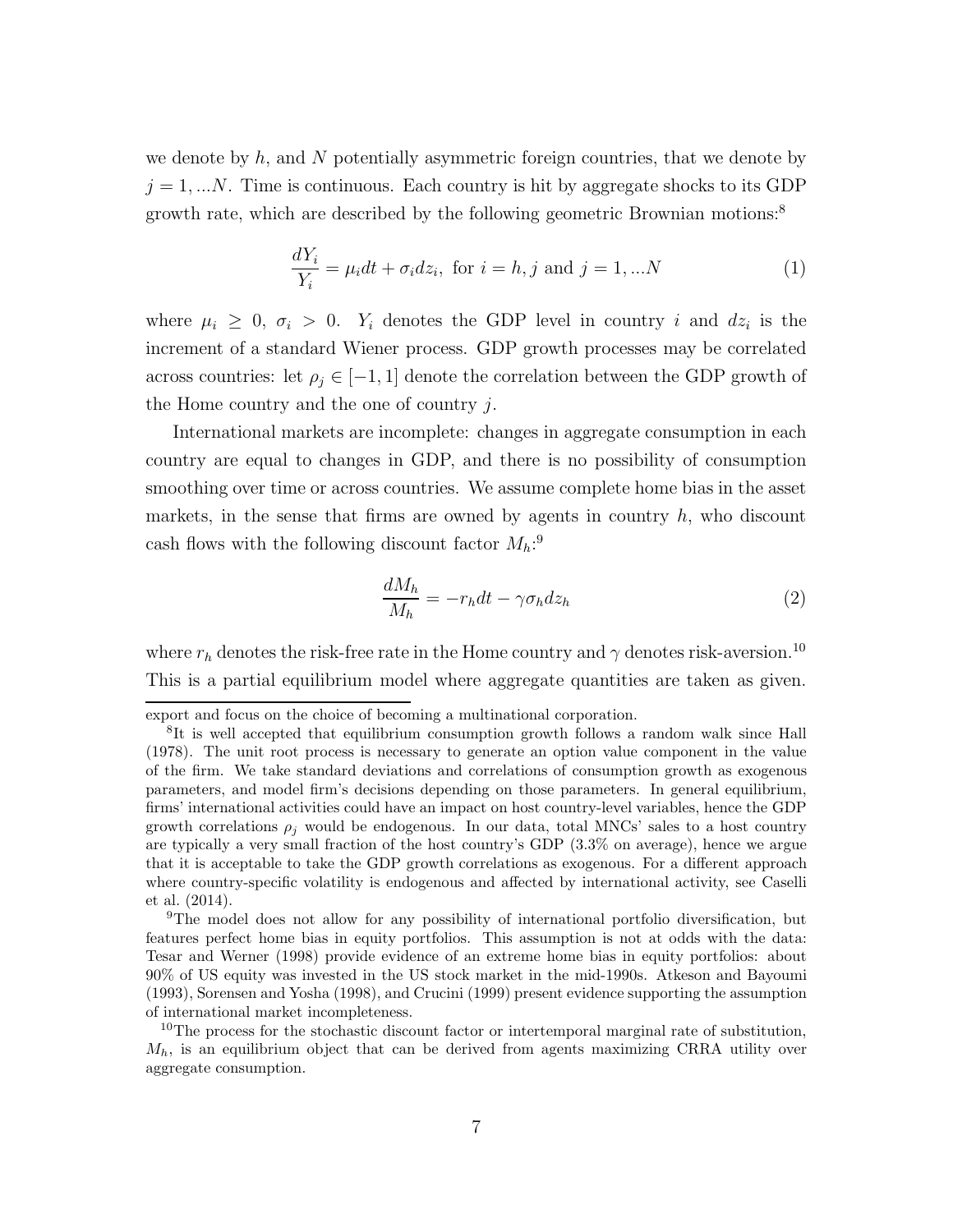Therefore, equilibrium in the goods and asset markets is determined by adjustment in prices.

Aggregate output in each country  $Y_i$  is produced by domestic firms and by the affiliates of multinational firms located in country  $i$ . Each firm chooses its optimal production level in each country as a share of total output  $Y_i$ .

Let  $V$  denote the value of a firm.  $V$  depends on firm-specific characteristics, like productivity, size, employment, etc., and on country-specific characteristics, like the GDP growth processes of the countries where the firm operates, entry costs, and other operating costs. For this reason, we write  $\mathcal{V} = \mathcal{V}(a, \bar{Y}, \bar{X})$ , where a denotes firm-specific characteristics,  $\overline{Y} = (Y_h, Y_1, ... Y_N)$  denotes a vector whose entries are the realizations of GDP described by Eq. (1), and  $\overline{X} = (X_h, X_1, ... X_N)$  denotes a vector whose entries are other country-specific characteristics affecting firm value. Consistent with the literature on selection into multinational activity and with the empirical evidence on firms' international dynamics, fixed operating costs of production and sunk costs of entry into a market are particularly relevant among the variables entering the vector  $\bar{X}$ <sup>11</sup> Depending on its characteristics a, each firm self-selects into the set of countries where its operations are profitable. Given demand for each firm's product in each country, a drives both the intensive margin of production in each country and the extensive margin of entry in different countries.

We assume that firms' activities are independent across countries, *i.e.* each firm makes entry and production decisions country-by-country.<sup>12</sup> Since the decision of setting up a foreign affiliate is endogenous and affected by uncertainty through the country-specific GDP growth shocks, we must consider the fact that a firm's valuation is affected both by its assets currently in place in various countries, and by the possibility of entering new countries (its option value).<sup>13</sup> For these reasons

 $11$ Helpman, Melitz, and Yeaple (2004) model selection into multinational activity as motivated by the interaction of high productivity and fixed costs. The importance of fixed costs for multinational production is documented in the empirical work of Brainard (1997). Roberts and Tybout (1997) and Das, Roberts, and Tybout (2007) show the empirical relevance of sunk costs for entry in foreign markets.

<sup>&</sup>lt;sup>12</sup>The model does not accommodate the possibility of export platforms, whereby foreign affiliates of a multinational corporation export to third countries. As a result, a multinational firm is essentially a "portfolio" of assets in different countries, linked only by the fact that each segment of the firm operates with the same firm-level characteristics a.

 $13$ To understand why the option value enters the value of a firm, it is useful to recall that the value of a firm is the present discounted value of its profits over an infinite time horizon. If a firm is not selling in a market today but maybe it will be in the future, this possibility has a value and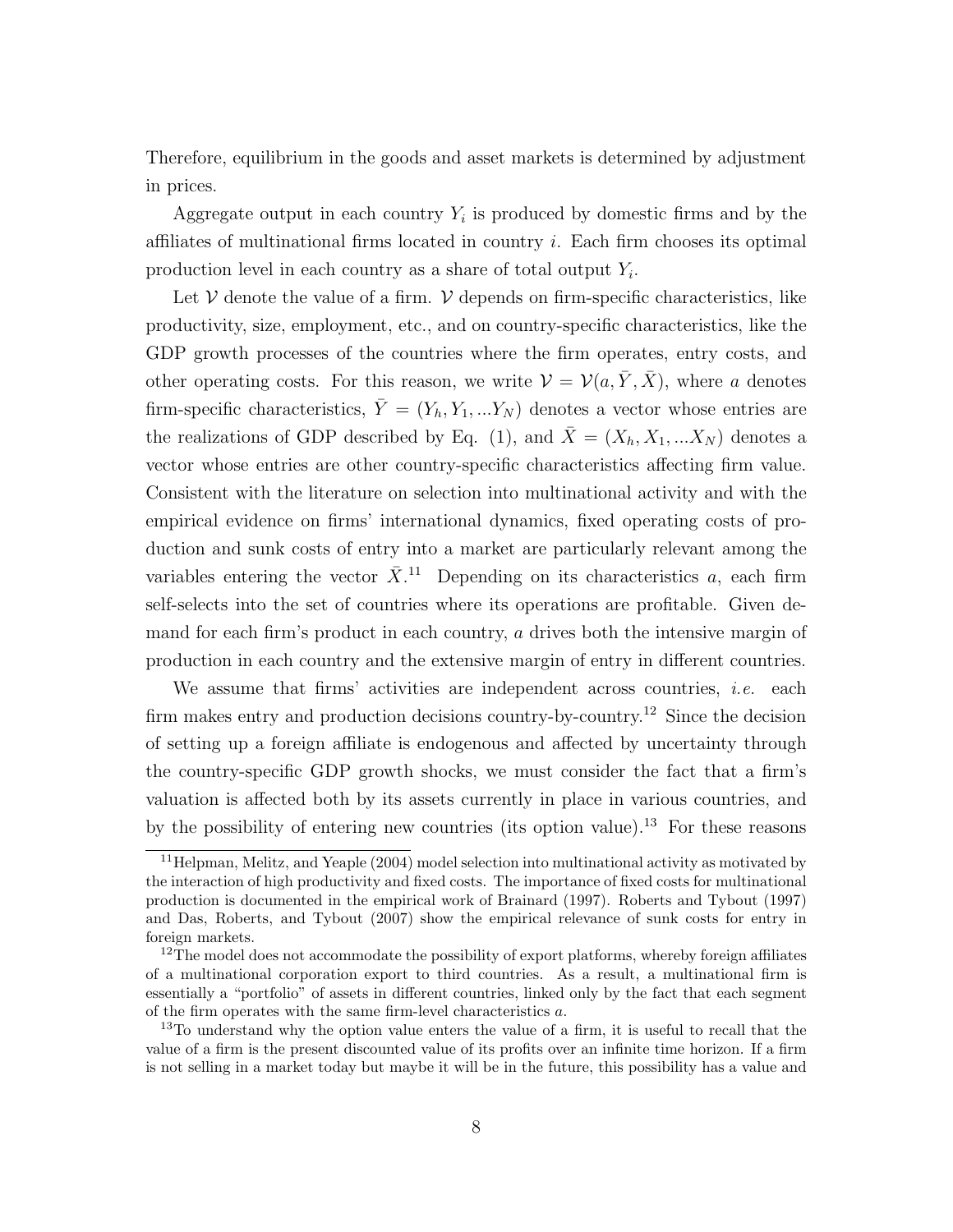we write the value of the firm as:

$$
\mathcal{V}(a,\bar{Y},\bar{X})=V_h(a,Y_h,X_h)+\sum_{j\in\mathcal{A}}V_j(a,Y_j,X_j)+\sum_{j\not\in\mathcal{A}}V_j^o(a,Y_j,X_j)\qquad(3)
$$

where  $V_h(a, Y_h, X_h)$  denotes the firm's value of domestic sales,  $V_j(a, Y_j, X_j)$  denotes the value of the firm's affiliate sales in country  $j$  if the firm has an affiliate there, and  $V_j^o(a, Y_j, X_j)$  denotes the option value of the firm's affiliate sales in country j if the firm does not have an affiliate there.  $A$  denotes the endogenous set of countries where the firm has affiliates  $(A \subseteq \{1, 2, ...N\})$ .

We assume that all firms sell in the Home country. Conversely, firms' entry and exit into foreign markets are endogenous. For these reasons, over a generic time interval  $\Delta t$  we can express the components of a firm's value function as:

$$
V_h(a, Y_h, X_h) = \pi_h(a, Y_h, X_h)M\Delta t + E[M\Delta t \cdot V_h(a, Y_h', X_h|Y_h)] \tag{4}
$$

$$
V_j(a, Y_j, X_j) = \max \{ \pi_j(a, Y_j, X_j) M \Delta t + E[M \Delta t \cdot V_j(a, Y'_j, X_j | Y_j)] \; ; \dots \; \dots \; V_j^o(a, Y_j, X_j) \}
$$
\n
$$
(5)
$$

$$
V_j^o(a, Y_j, X_j) = \max \{ E[M\Delta t \cdot V_j^o(a, Y_j', X_j | Y_j)] ; V_j(a, Y_j, X_j) - F_j \}
$$
 (6)

where  $\pi_i(a, Y_i, X_i)$  denotes the flow profits of the firm in country i (for  $i = h, j$  and  $j = 1, \ldots N$ ,  $F_j$  denotes the sunk entry cost that a firm has to cover to open an affiliate in country  $j$ , and the terms in expectations indicate the firm's continuation value in the event in which its status in a country does not change (*i.e.* it does not enter or exit the country).

We show in Appendix A that, in the continuation regions, the three components of the value functions above satisfy the following no-arbitrage conditions:

$$
\pi_h - r_h V_h + (\mu_h - \gamma \sigma_h^2) Y_h V_{hY}^{\prime} dt + \frac{1}{2} \sigma_h^2 Y_h^2 V_{hY}^{\prime\prime} = 0 \tag{7}
$$

$$
\pi_j - r_h V_j + (\mu_j - \gamma \rho_j \sigma_h \sigma_j) Y_j V'_{j'} dt + \frac{1}{2} \sigma_j^2 Y_j^2 V''_{j'} = 0
$$
\n(8)

$$
-r_h V_j^o + (\mu_j - \gamma \rho_j \sigma_h \sigma_j) Y_j V_{j'Y}^{o'} dt + \frac{1}{2} \sigma_j^2 Y_j^2 V_{j'Y}^{o''} = 0
$$
\n(9)

where the dependence of profits and values on  $(a, \bar{Y}, \bar{X})$  has been suppressed to ease

must be reflected in the value function. Dixit (1989) provides a seminal treatment of the option value of entry in a model of investment under uncertainty and sunk costs.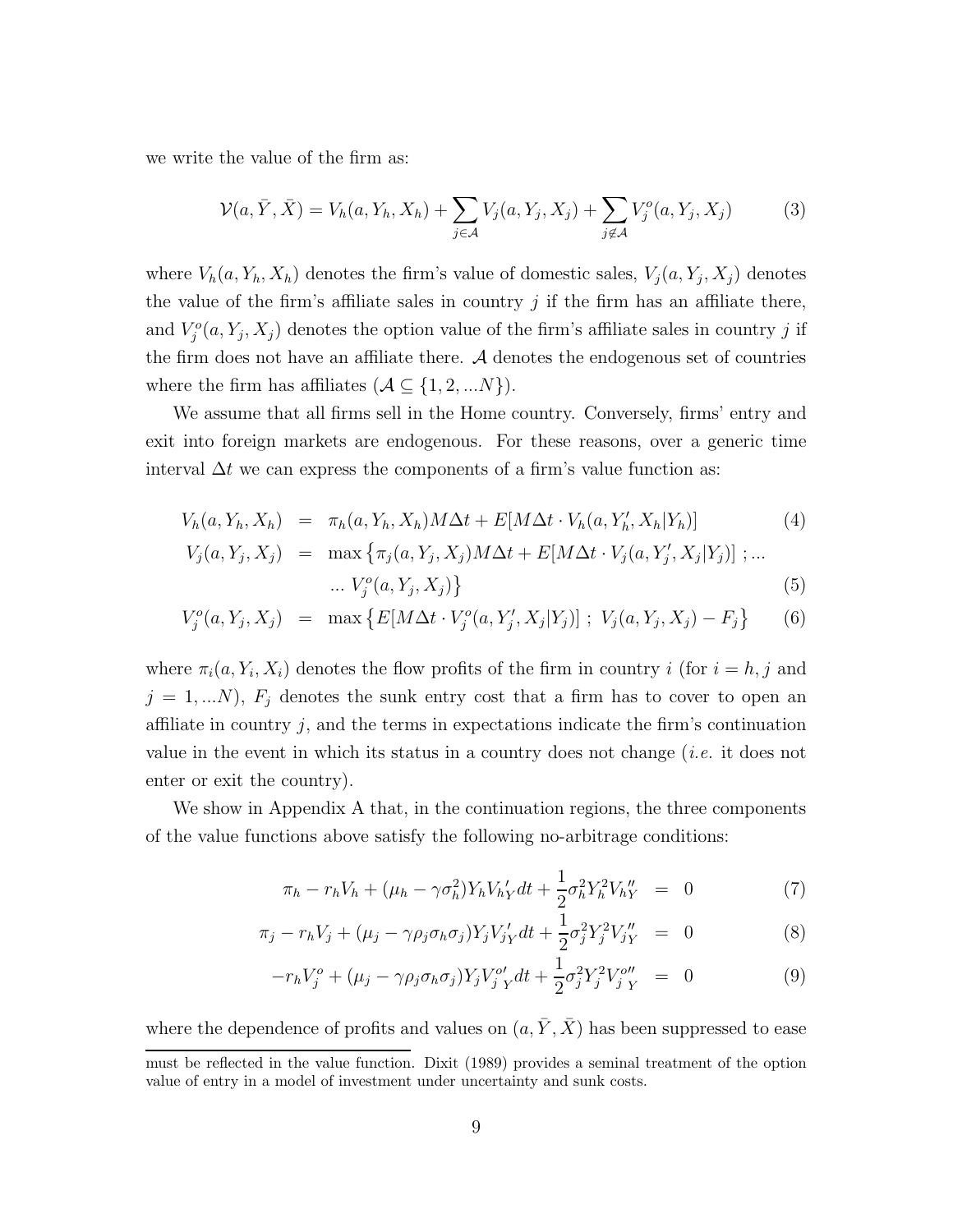the notation. Given functional forms for each firm's demand in each market, one can solve explicitly for the value functions using a system of value-matching and smooth-pasting conditions. This system also delivers the country- and firm-specific thresholds in the realizations of the shocks that induce entry into a country or exit from it. The explicit solution of this problem is beside the scope of this paper, but we illustrate it in Appendix A, as it helps to link the model to the empirical analysis.<sup>14</sup>

By combining Eqs. (7)-(9) one can obtain the following expression for a multinational's expected returns:<sup>15</sup>

$$
E(ret) \equiv \frac{\pi_h + \sum_{j \in \mathcal{A}} \pi_j + E(d\mathcal{V})}{\mathcal{V}} = r_h + \gamma \left( \frac{\sigma_h^2 Y_h V_{hY}'}{\mathcal{V}} + \sum_{j \in \mathcal{A}} \sigma_h \sigma_j \rho_j \frac{Y_j V_{jY}'}{\mathcal{V}} + \dots \right) \dots \sum_{j \notin \mathcal{A}} \sigma_h \sigma_j \rho_j \frac{Y_j V_{jY}'}{\mathcal{V}} \right). \tag{10}
$$

Eq. (10) summarizes the implications of the model for the dependence of firm level returns (and hence of the risk premium  $E(ret) - r<sub>h</sub>$ ) on country-specific variables, and is the theoretical foundation of our empirical specifications. The risk aversion,  $\gamma$ , captures the price of risk for the representative agent, or how much does he need to be rewarded for additional exposure to risk incurred by the firms. The terms in the parentheses capture the three sources of risk that a firm is exposed to: domestic risk, risk from the countries where the firm has an affiliate, and risk from the countries where the firm has the option of opening an affiliate, respectively. The first term of the expression describes the contribution of domestic activities to the returns. The last term captures the option value of entry in new countries, which we will approximate in our empirical analysis. We now focus on the second term, which we refer to as "assets in place". This term captures the exposure of multinational firms to the risk that arises from having affiliates in foreign countries, and generates two testable implications.

First, Eq. (10) indicates that expected returns should be higher the higher the covariances  $\sigma_h \sigma_j \rho_j$  between the Home country's GDP growth rate and the GDP

<sup>14</sup>See Fillat and Garetto (2014) for more details.

<sup>&</sup>lt;sup>15</sup>Details of the calculations are relegated to Appendix A.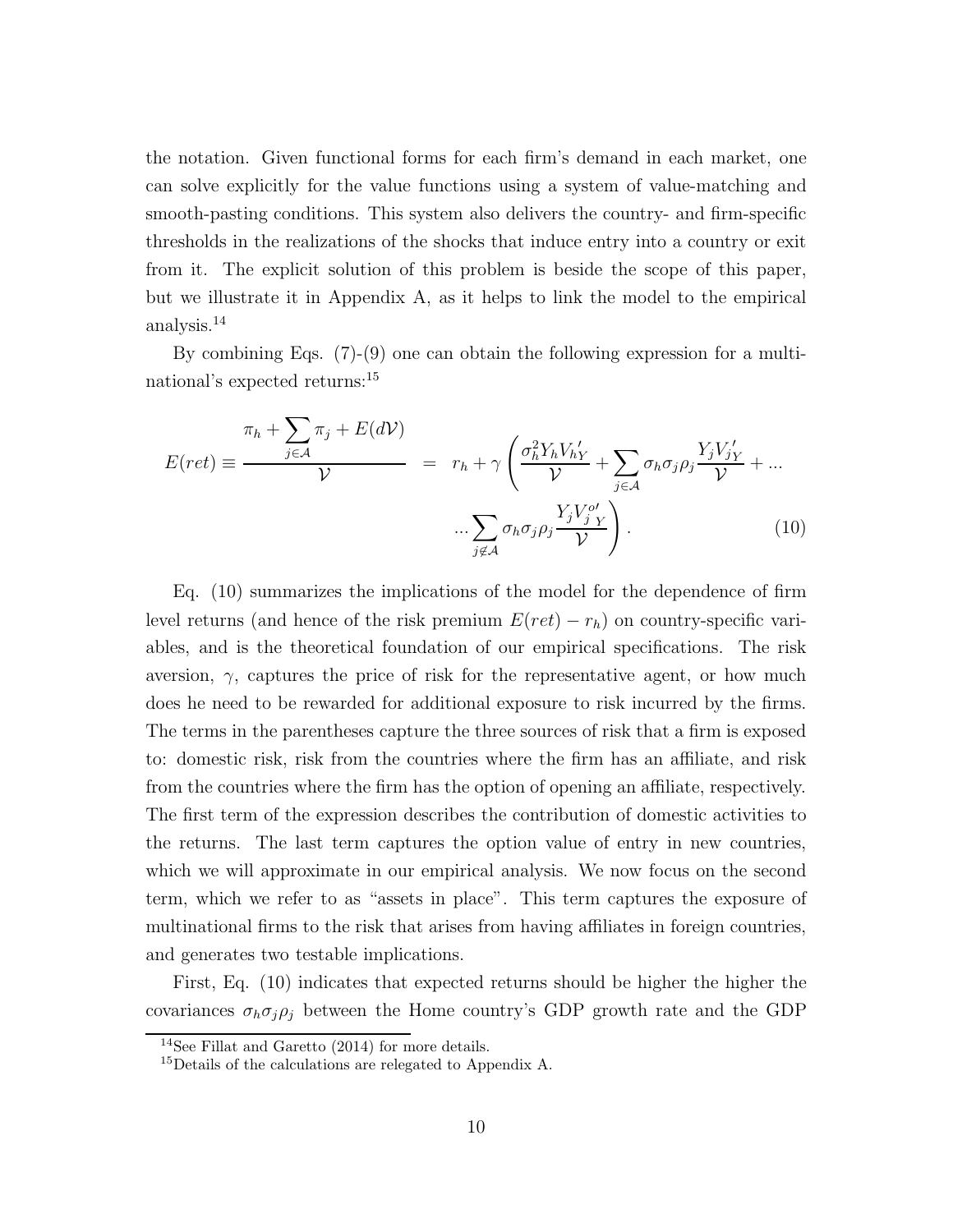growth rates of the host countries. This prediction summarizes the effect of diversification on returns in the model: the more the GDP growth rates of two countries co-vary, the smaller the amount of diversification that foreign activities provide. As a result, MNCs with affiliates in countries whose GDP growth rates co-move more with the US GDP growth rate are less diversified (and more risky) than MNCs with affiliates in countries whose GDP growth rates co-move less with that of the US. Riskier firms command higher expected returns in equilibrium.

Second, the fact that a firm has activities in a foreign country indicates that the firm paid an entry cost to establish an affiliate there and is bearing fixed operating costs.<sup>16</sup> These costs, which are independent of firm size, affect a firm's value but not its derivative  $V'$ . In other words, the elasticity of the value function in host country j (the term  $Y_j V'_{j}$  $Y(Y|Y)$  is increasing in the fixed and sunk costs of production, and Eq. (10) indicates that expected returns should be higher the higher the fixed and sunk costs of production in the host countries where the firm operates. The economic intuition behind this prediction is the following: due to sunk entry costs and fixed costs of production, if a host country is hit by a negative shock, the foreign affiliate of a multinational firm may incur losses. The parent may find optimal not to exit the foreign market and bear those losses for a while, in order not to forego the sunk cost it paid to enter. The extent and duration of these losses are positively correlated with the size of fixed and sunk costs. Investors perceive as a risk the possibility of losses, and this cash flow risk must be rewarded by higher expected returns in equilibrium. The analysis in Section 4 tests the empirical validity of these predictions.<sup>17</sup>

It is important to notice that, even if Eq. (10) is derived from a simple powerutility i.i.d. framework, the qualitative predictions of the model are robust to alternative, more sophisticated specifications, namely the inclusion of permanent shocks

<sup>&</sup>lt;sup>16</sup>Due to data availability, we consider a firm to be operating in country j only if it has an affiliate there. If a firm only exports to a country, we have no information about its activities there, hence we cannot include the country in the set  $A$ . This leads us to underestimate the contribution of assets in place to the risk premium of the firm, and to interpret our results as a lower bound of the amount of riskiness that operating in foreign markets generates.

<sup>&</sup>lt;sup>17</sup>Our empirical analysis focuses on the relationship between the extensive margin of entry by country and the returns. If one had to parameterize the model using CES demand functions and linear cost functions (like in most of the new trade literature), the model would also imply that – keeping the extensive margin of countries constant – returns should be increasing in the unit cost of the firm. For the purpose of this paper we don't test this prediction but we limit our analysis to test the extensive margin predictions of the model.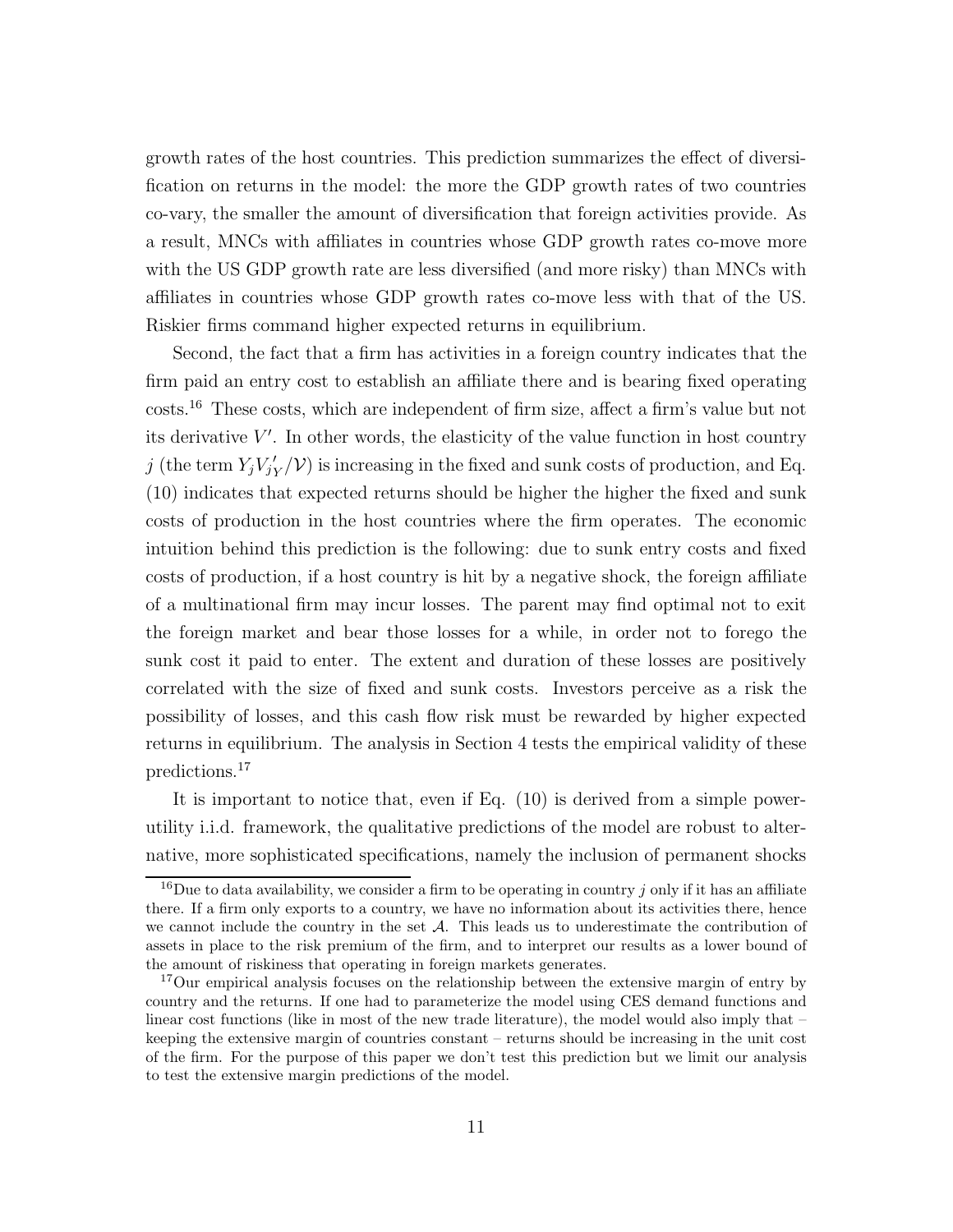to GDP growth rates ("long-run risk"), disaster risk, recursive preferences, and the addition of firm-specific productivity shocks. These alternative specifications affect the solution of the value functions, but not the general dependence of returns on covariances and fixed and sunk costs.

### 3 Data

To test the predictions of the model, we need information on multinational companies' operations across countries and on their stock returns. We also need countrylevel data on the covariance of GDP growth rates and on fixed and sunk costs of production.

The Bureau of Economic Analysis collects firm-level data on US multinational companies' operations in its annual surveys of US direct investment abroad. All US headquartered firms that have at least one foreign affiliate and meet a minimum size threshold are required by law to respond to these surveys. The data include detailed information on the firms' operations both in the US and at their foreign affiliates. Our empirical analysis uses information from the BEA data on the countries in which each firm has operations. We also use data on the sales by each foreign affiliate, as well as total global sales by the MNCs to control for the scale of operations in each location and by each firm. The BEA surveys cover both manufacturing and nonmanufacturing industries, classified according to BEA versions of 3-digit SIC codes. We include firms in all industries and use data from 1987 through 2009.

Stock market returns data are obtained from the Center for Research in Security Prices (CRSP), which includes information on all firms that are publicly traded in the US stock market.<sup>18</sup> We match the firm level stock return data from CRSP with the firm level data on multinational operations from the BEA to obtain a set of publicly traded US-headquartered multinational firms. To ensure that outlier firms are not biasing our results, we drop observations that fall into the highest or lowest 5% in terms of their annual stock market returns. The result is a sample of more than 3200 multinational firms operating in 118 countries and 148 industries over the 23 year period.

<sup>&</sup>lt;sup>18</sup>The CRSP population includes NYSE, AMEX, and NASDAQ. We identify firm-level returns with the returns of the firm's common equity. Stock market expected returns in excess of the risk free rate are the empirical counterpart of the risk premium.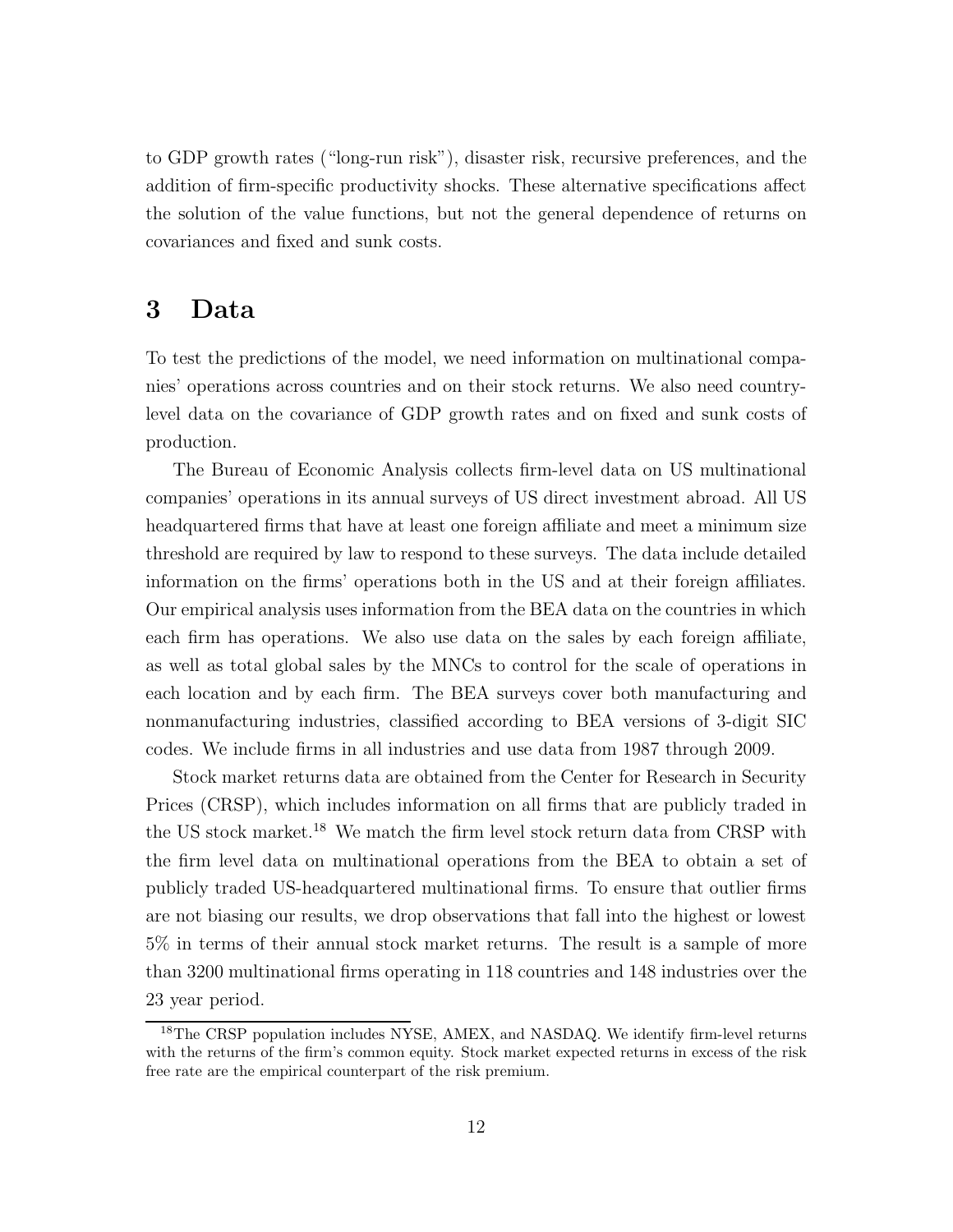The model emphasizes two channels that link firms' foreign activities with their stock market returns. To measure the diversification channel, we construct a firmlevel measure,  $Cov_{tt}$ , of the extent to which GDP growth in each host country of firm  $f$  co-varies with GDP growth in the home country (the US). We begin with data on real GDP growth rates by country from the IMF. We assume that expected GDP growth is constant. We then compute the covariance between annual US GDP growth and annual GDP growth in each country over our sample period, resulting in a time-invariant GDP growth covariance measure for each country,  $Cov_j$ . We use these covariances together with information on firm f's affiliate sales to construct our firm-level measure as a weighted average of the GDP growth covariances for the countries in which the firm has foreign affiliates, where the share of sales by the affiliates in each country are used as weights:

$$
Cov_{ft} = \sum_{j \in A_f} s_{fjt} Cov_j \tag{11}
$$

where  $Cov_j$  is the country-level GDP growth covariance and  $s_{fjt}$  is the share of total sales by foreign affiliates of firm  $f$  that were produced in country  $j$  in year  $t$ .<sup>19</sup>

To measure the fixed and sunk cost channel, we use country level data on the cost of starting a business from the World Bank's Doing Business database. Doing Business records the costs and procedures officially required, or commonly done in practice, for an entrepreneur to start up and formally operate an industrial or commercial business. The information used to construct these data comes from official laws, regulations and publicly available information on business entry, and the data are verified in consultation with local incorporation lawyers, notaries and government officials. The database includes information on various aspects of the cost of starting a business, including initial capital requirements, license and registration fees, number of startup procedures that must be undertaken, and the amount of time these procedures usually require. Our primary specification uses the paid in

 $19$ Weighting the covariances by sales shares is the simplest and most intuitive way to obtain firm-level measures of covariances with host countries. In Eq. (10) the covariances enter in a different way, where the "weights" that the model generates are the country-specific elasticities of the value function. The model-based estimation we perform in Section 4.3 mimics more closely the structure of Eq.  $(10)$ . We use the measure defined in Eq.  $(11)$  in our baseline specifications, but for our robustness tests we also conduct the empirical analysis using GDP growth correlations rather than covariances. The results are reported in Appendix B.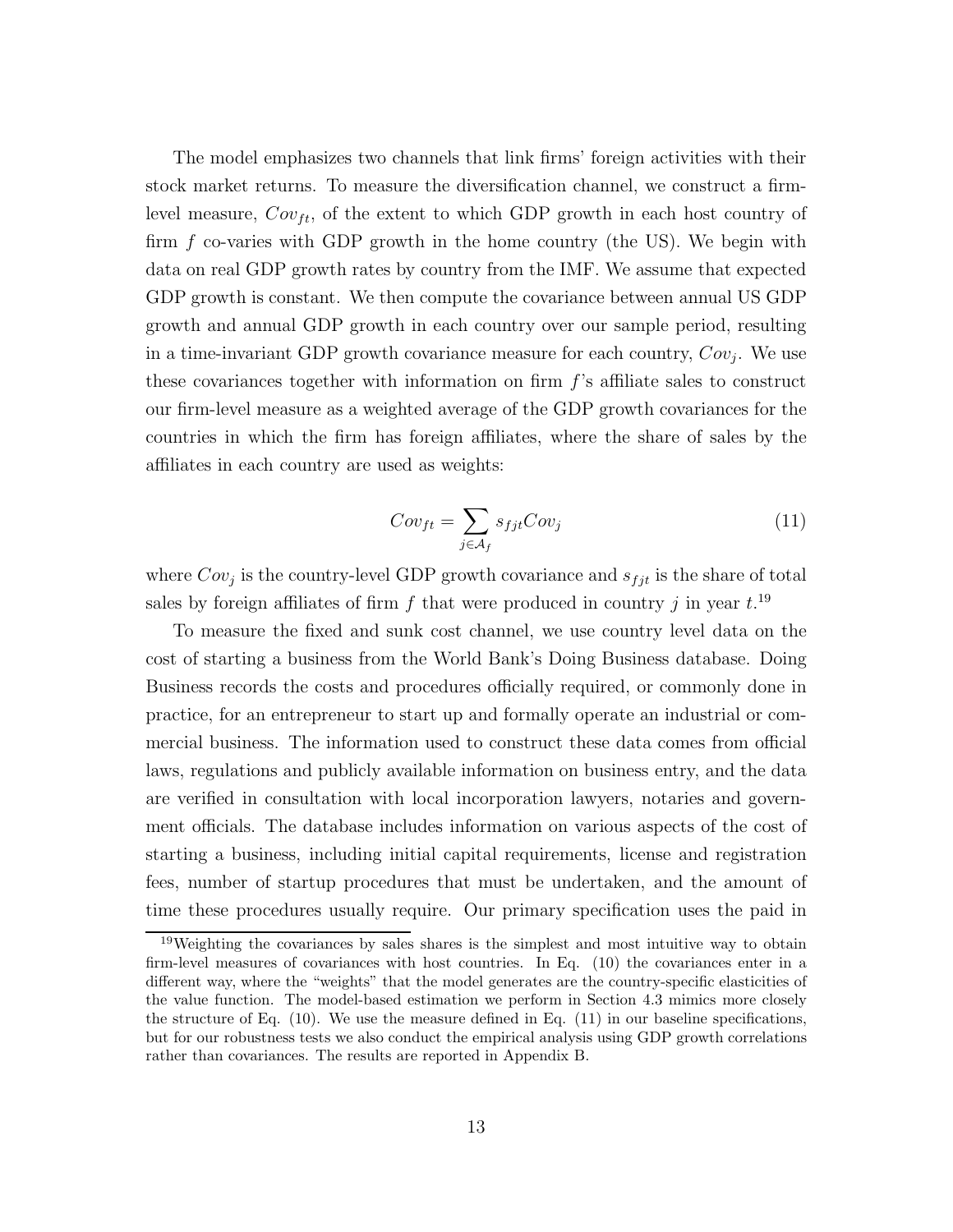minimum capital requirement. Doing Business defines this as "the amount that the entrepreneur needs to deposit in a bank or with a notary before registration and up to 3 months following incorporation, recorded as a percentage of the economy's income per capita." We convert this measure to a US dollar value by multiplying by income per capita. We use this variable to construct a firm-level measure of sunk costs. As with the GDP growth correlations, the firm-level sunk cost variable is a weighted average of the doing business measures for the countries in which the firm has foreign affiliates, where the share of sales by the affiliates in each country are used as weights:

$$
F_{ft} = \sum_{j \in \mathcal{A}_f} s_{fjt} F_j \tag{12}
$$

where  $F_j$  is a measure of cost to start a business in country j. For robustness, we also construct a firm-level measure of sunk costs that uses the share of affiliates the firm has in each country, rather than the sales share, as weights.<sup>20</sup> We also use alternative measures of entry costs, including the number of procedures required to start a business, and the number of days these procedures take to complete.

Table 1 provides summary statistics for the firms in our dataset. We will be using data on the entire sample of firms, as well as data on only the subset of firms that can be classified as purely horizontal multinationals. In our model FDI sales are only of the horizontal type, so by restricting our sample to purely horizontal firms we prevent the possibility that our results are biased by different motives for FDI, which could have different implications for risk. We define purely horizontal firms as those firms for which at least 99% of sales by foreign affiliates are to the local market in which the affiliate resides. Using this definition, about 26% of the firms in our sample can be classified as purely horizontal MNCs.<sup>21</sup> Most MNCs exhibit some combination of horizontal, vertical, and export platform FDI. In our merged dataset, about 94% of the firms have at least some horizontal sales, 66% have some sales back to the US, and 65% have some sales to third countries. In terms of total volumes of sales, about 64% of all sales by foreign affiliates are horizontal, about

 ${}^{20}$ If a MNC needs to pay a sunk cost every time it opens a new affiliate (even in countries where it already operates other affiliates), weighting by the number of affiliates may be the appropriate choice. Results of the robustness checks using alternative definitions of  $Cov_{ft}$  and  $F_{ft}$  are reported in Appendix B.

 $^{21}$ In Appendix B we report the results of a robustness test using an alternative, looser definition of horizontal MNCs.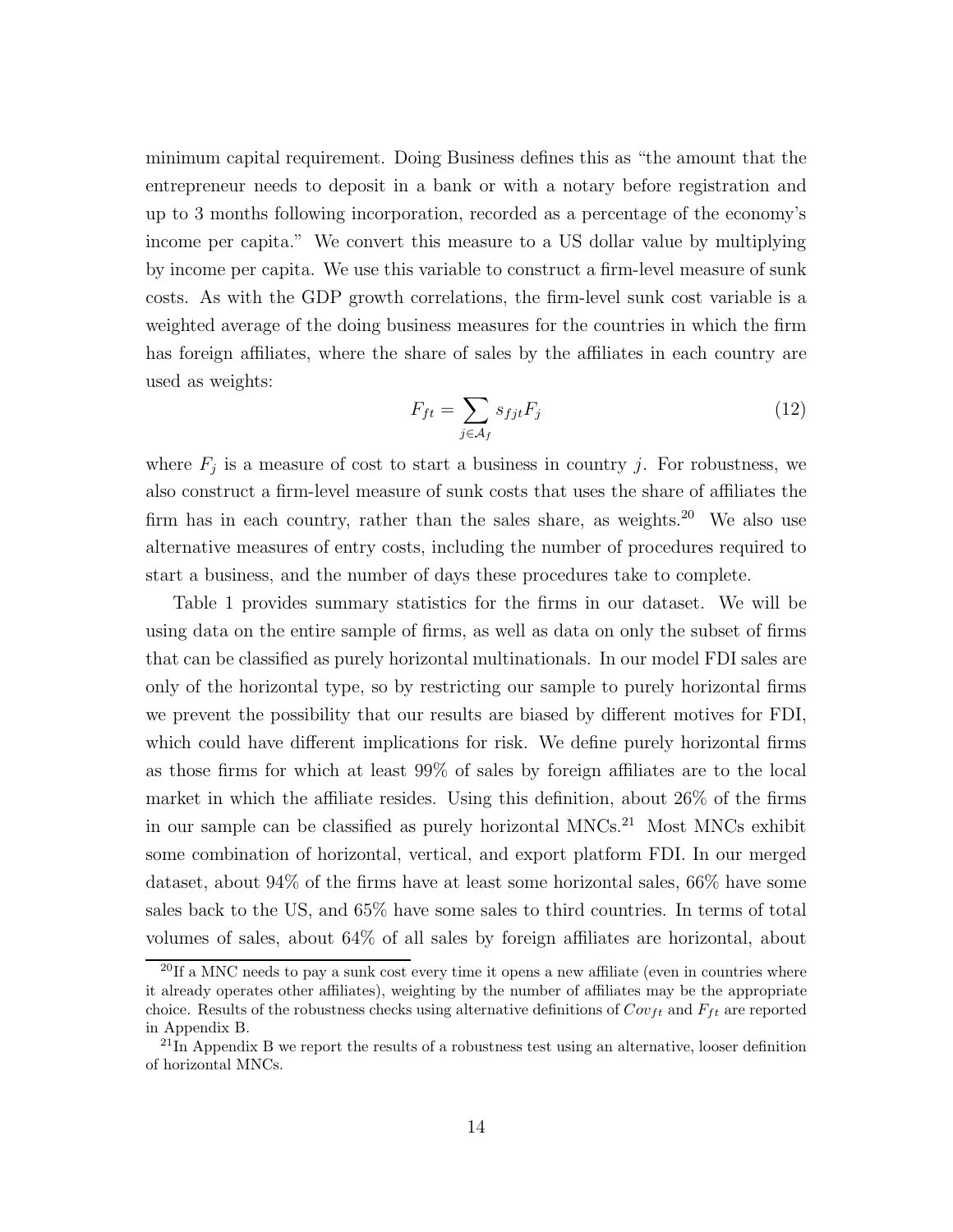|                                        | N. Obs | Mean    | Std. Dev. | Min      | Max            |
|----------------------------------------|--------|---------|-----------|----------|----------------|
| ALL FIRMS                              |        |         |           |          |                |
| Tot. firm sales $(\$b)$                | 21809  | 4.952   | 18.3      |          | (confidential) |
| Tot. affiliate sales by firm (\$b)     | 21809  | 1.82    | 10.3      |          | (confidential) |
| No. of affiliates                      | 21809  | 19.385  | 52.661    |          | (confidential) |
| No. of host countries                  | 21809  | 9.428   | 12.437    |          | (confidential) |
| Annual Returns $(\%)$                  | 21809  | 11.296  | 42.015    | -98.986  | 1315.79        |
| Covariance $(Cov_{ft})$                | 21809  | 2.718   | 1.099     | $-6.585$ | 8.096          |
| Min. paid in capital $(F_{ft}, \, \$)$ | 21809  | 4007.04 | 5247.67   | $\Omega$ | 75531.34       |
|                                        |        |         |           |          |                |
| HORIZONTAL FIRMS                       |        |         |           |          |                |
| Tot. firm sales $(\$b)$                | 5688   | 2.656   | 9.125     |          | (confidential) |
| Tot. affiliate sales by firm $(\$b))$  | 5688   | 0.408   | 1.67      |          | (confidential) |
| No. of affiliates                      | 5688   | 11.656  | 55.406    |          | (confidential) |
| No. of host countries                  | 5688   | 4.12    | 6.025     |          | (confidential) |
| Annual Returns $(\%)$                  | 5688   | 11.771  | 49.69     | -96.073  | 1315.79        |
| Covariance $(Cov_{ft})$                | 5688   | 2.725   | 1.205     | $-2.105$ | 8.096          |
| Min. paid in capital $(F_{ft}, \, \$)$ | 5688   | 2559.17 | 5139.04   | $\theta$ | 60266.7        |

Table 1: Summary Statistics.

10% are vertical, and about 26% are export platform.

We report summary statistics for this subset of horizontal firms as well as for the full sample of firms in Table 1. The average firm in our sample has 19 foreign affiliates located in 9 different countries with total global sales of 5 billion and an 11.3% annual stock market return. Purely horizontal firms are on average smaller than firms in the full sample, but the summary statistics on returns are comparable. The average GDP growth covariances are similar for both sets of firms, while sunk costs are lower for the purely horizontal firms.<sup>22</sup> This is consistent with a proximityconcentration model of FDI, in which high entry costs are a deterrent to horizontal FDI.

<sup>&</sup>lt;sup>22</sup>It has to be noted that our measures of sunk costs are surprisingly small compared to the size of the firms in the sample. For this reason, we are not emphasizing the quantitative interpretation of the correlations between returns and sunk costs that are the results of our reduced form estimates. We argue that these sunk costs measures provide reasonable proxies for the cross-country variation of sunk costs, even if the actual level of sunk costs may be orders of magnitude higher.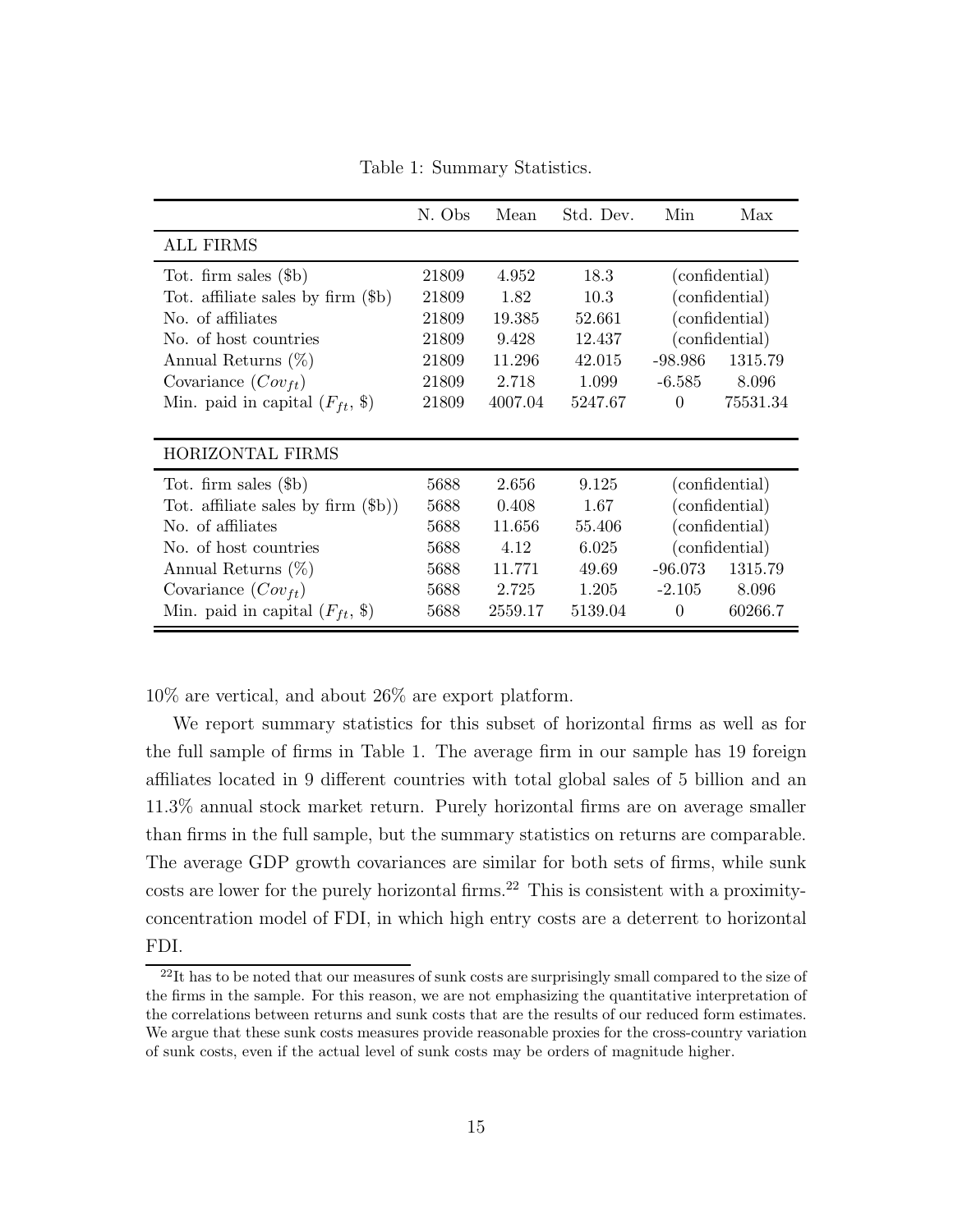|                                      | Total  | corr. with |         | Cross-Country Summary Statistics |     |       |
|--------------------------------------|--------|------------|---------|----------------------------------|-----|-------|
|                                      |        | $F_j$      | Mean    | St. Dev.                         | Min | Max   |
| <b>ALL FIRMS</b>                     |        |            |         |                                  |     |       |
| Continuation of existing affiliate   | 131511 |            | 2630.22 | 2158.54                          | 688 | 10044 |
| Affiliate entry, all types           | 17056  | $-0.02$    | 341.12  | 236.21                           | 55  | 1167  |
| Affiliate exit, all types            | 13759  | $-0.12$    | 275.18  | 221.62                           | 64  | 1034  |
| Affiliate entry, pre-existing parent | 9448   | $-0.02$    | 188.96  | 76.88                            | 33  | 360   |
| Affiliate exit, continuing parent    | 4863   | $-0.14$    | 97.26   | 48.48                            | 24  | 207   |
|                                      |        |            |         |                                  |     |       |
| HORIZONTAL FIRMS                     |        |            |         |                                  |     |       |
| Continuation of existing affiliate   | 43436  |            | 868.72  | 950.59                           | 165 | 4738  |
| Affiliate entry, all types           | 7537   | $-0.06$    | 150.74  | 133.51                           | 24  | 660   |
| Affiliate exit, all types            | 5719   | $-0.13$    | 114.38  | 117.56                           | 13  | 548   |
| Affiliate entry, pre-existing parent | 3898   | $-0.04$    | 77.96   | 43.85                            | 11  | 171   |
| Affiliate exit, continuing parent    | 1908   | $-0.15$    | 38.16   | 27.07                            | 6   | 114   |

Table 2: Summary Statistics: Entry and Exit.

Table 2 provides summary statistics on the extent of affiliate entry and exit during our sample period. The lines labeled "Affiliate exit, all types" give the total number of affiliates that exit the sample throughout the sample period, regardless of whether or not their parent firm continues to operate affiliates in other countries. This includes both continuing parents who close one or more affiliates, as well as MNCs that cease to exist entirely. A parent firm may or may not choose to shut down an individual affiliate that is experiencing losses, and – if an affiliate shuts down – the entire multinational firm does not necessarily have to shut down. For this reason, we also report exit statistics for firms that continue to operate, but that close down one or more of their affiliates, denoted as "Affiliate exit, continuing parent". We present a similar breakdown for new affiliates, first summarizing all new affiliate observations, and then only new affiliates of parents that had existed in previous periods. The category labeled "continuation of existing affiliate" includes affiliates operating in year t that also existed in  $t-1$ . In our sample, we observe that 81% of observations are affiliates continuing to exist from one year to the next. In 9,448 instances (5.8 %), we observe a previously existing parent firm entering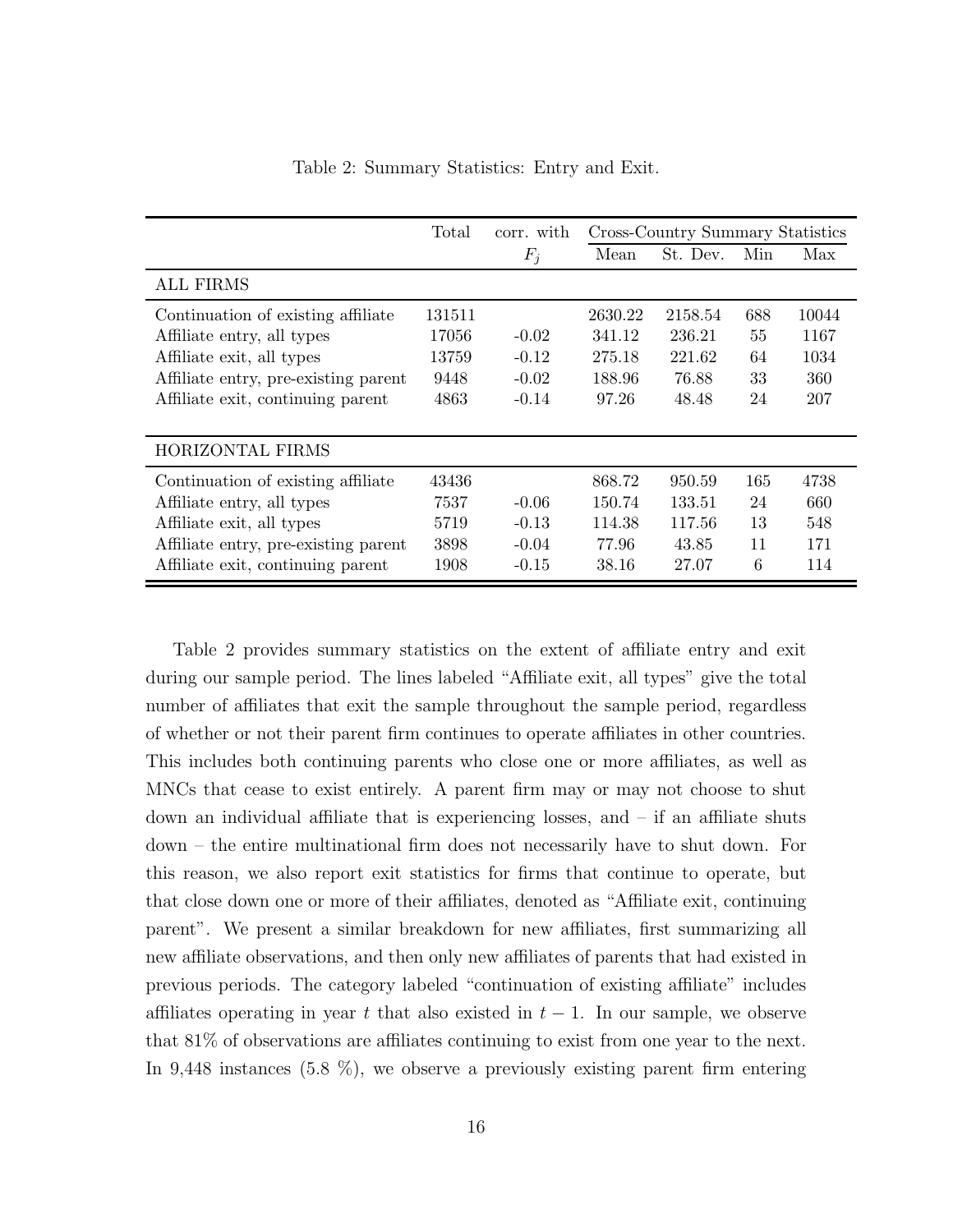a country in which it did not previously have an affiliate. Affiliate exits are much less common that entries or continuations of existing affiliates. We observe 4,863 cases (about  $3\%$ ) in which a parent firm continues to operate, but shuts down its affiliates in one or more countries. The patterns are similar for horizontal firms. By all definitions, affiliate exit is very small when compared to both new entry and to the number of affiliates that continue to exist throughout the sample period.

There is also a substantial amount of heterogeneity across countries in the entry and exit rates. Each country in our sample experiences between 33 and 360 new affiliate entries over our sample period, with an average of 189 new affiliates. The average number of affiliate exits is 97. We have also computed the correlations between entry/exit rates by country and our country-level measure of sunk cost  $F_j$ . We find that firms are not only less likely to enter countries with higher entry costs, but they are also less likely to exit these countries once they have set up an affiliate there. This is consistent with the mechanics of the model, where the larger the sunk entry costs, the larger the "band of inaction", i.e. the set of realizations of the shocks such that firms do not change their entry/exit status in a country.

## 4 The Role of Diversification and Cost Structure: Empirical Results

#### 4.1 Reduced-Form Estimates

We test here the predictions of the model described in Section 2. The goal of the reduced form specification is to establish a statistical relationship between firm-level stock returns and the relevant explanatory variables that are suggested by the model: GDP growth covariances across countries and fixed and sunk costs of production. Our baseline specification is given by:

$$
ret_{ft} = \alpha + \beta_1 Cov_{ft} + \beta_2 F_{ft} + \beta_3 X_{ft} + \delta_k + \delta_t + \varepsilon_{ft}
$$
\n(13)

where  $ret_{ft}$  is the annual stock return of firm f in year t,  $Cov_{ft}$  is the weighted covariance of GDP growth between the US and the countries in which firm  $f$  has affiliates, and  $F_{ft}$  is the weighted cost of capital required to start a business in the countries in which firm f has affiliated.  $X_{ft}$  is a vector of firm-level controls, including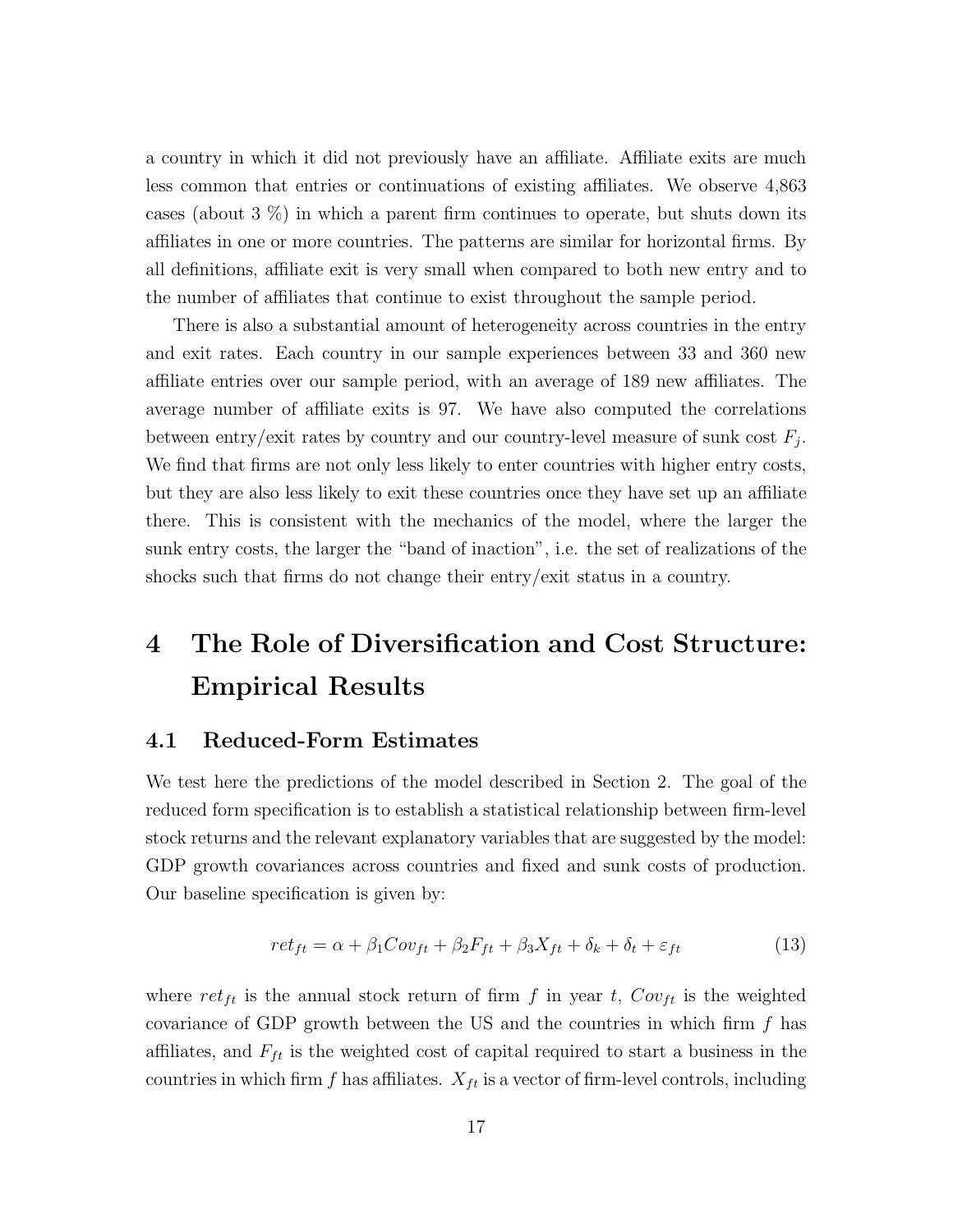the total sales of the firm, the number of countries in which it has affiliates, the aggregate FDI/export ratio in each host country, the market *beta* of the individual firm (to capture its exposure to domestic risk), the firm's exposure to other types of host country-specific risk (exchange rate volatility, rule of law, property rights, and conflicts) and gravity variables like GDP and distance from the host countries.<sup>23</sup> Because the industry in which a firm operates is likely to impact returns, we also include fixed effects  $\delta_k$  for each firm's primary industry.<sup>24</sup> Finally, we include year fixed effects  $\delta_t$  to interpret our results as cross-sectional.  $\varepsilon_{ft}$  is an orthogonal error term.

In the model, GDP shocks in host countries impact US MNCs through local demand, which should have a greater effect on firms that rely more heavily on sales to the local market, rather than sales back to the US or to third countries (ours is primarily a model of horizontal, rather than vertical, FDI). For this reason, our baseline reduced form estimates focus on firms that are purely horizontal in structure.

Table 3 shows the results. Column I shows the result of regressing returns on  $Cov_{ft}$ ,  $F_{ft}$ , and on the controls listed above. In the interest of space, the table only reports the coefficients on our measures of covariances and sunk costs, while the complete results of the regression are reported in Appendix B. As predicted, the coefficient on the variable measuring how much comovement there is between the US and the countries in which a firm operates,  $Cov_{ft}$ , is positive and significant. This implies that stock returns are higher (lower) for MNCs with affiliates in countries

<sup>&</sup>lt;sup>23</sup>Total sales capture the scale of firm activity, and have also been shown to be highly correlated with other factors, such as productivity, that may affect returns. The market beta of the individual firm is obtained by regressing firm-level returns on the aggregate return on the market portfolio: one time-series regression for each firm delivers each firm's beta. Since the BEA data does not include information on exporting by domestic firms, our model does not directly address the decision to serve foreign markets through exports. Ramondo, Rappoport, and Ruhl (2013) show that the covariance of GDP shocks impacts the firm's decision to serve markets through exports or FDI, which could result in selection bias. To control for this potential bias, we include an aggregate country-level measure of the ratio of total US exports over total FDI sales by US firms in each country. The coefficient on this ratio captures country-level differences in the propensity for exports versus FDI at an aggregate level for the countries in our sample. Variables' definitions and data sources for all the controls used are reported in Appendix B.

 $^{24}$ It is possible that the covariances of GDP growth shocks vary by industry, or that firms in certain industries are more likely to enter more or less risky countries. The industry fixed effects control for the time-invariant components of these industry differences. Addressing more complex components of industry level variation and decomposing risk by industry are topics that we plan to pursue in future work.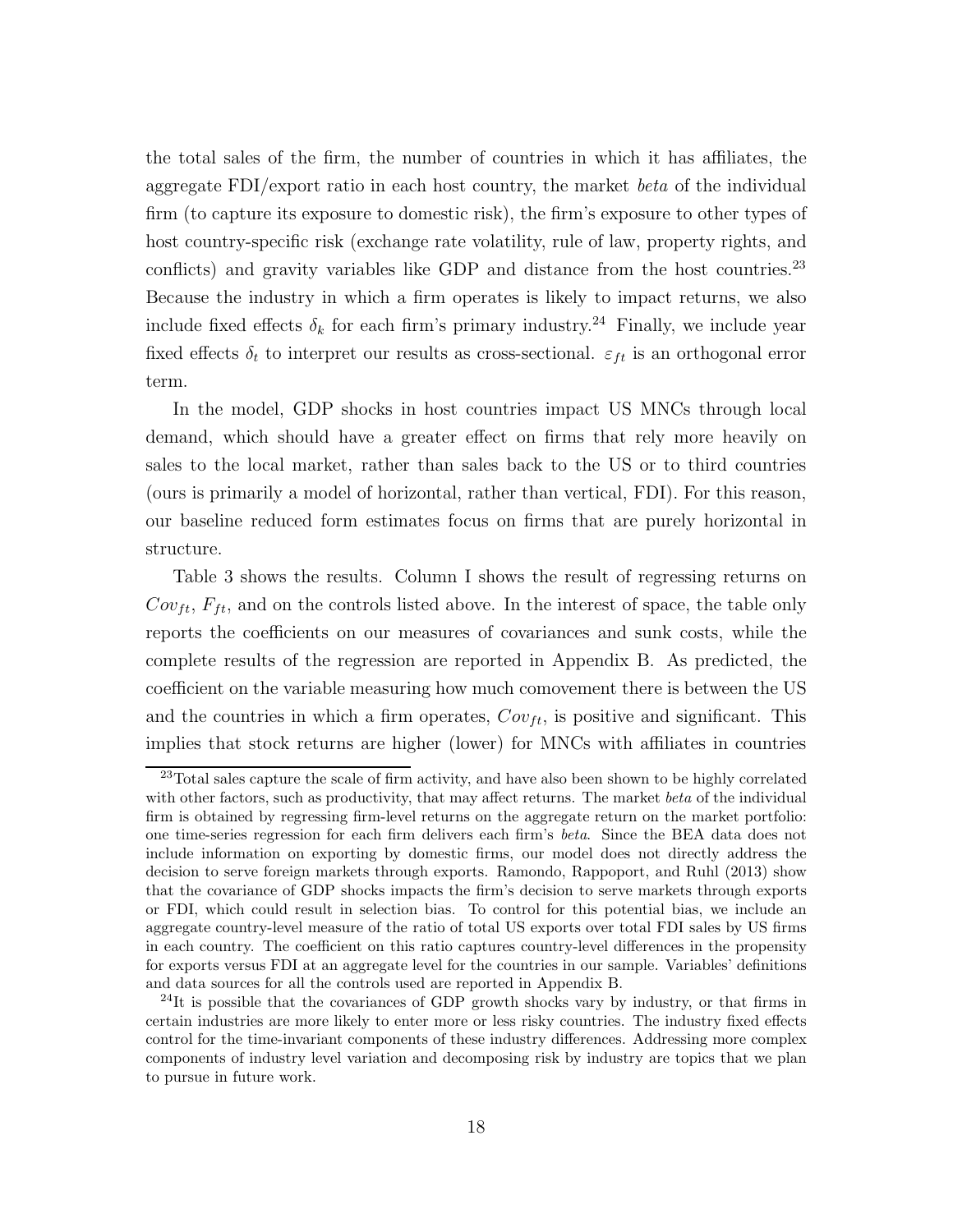where GDP growth co-varies more (less) with growth in the US. The coefficient on the measure of sunk costs,  $F_{ft}$ , is also positive and significant as predicted by our model.<sup>25</sup>

|                          |             | Н          | Ш             | IV          | V          |
|--------------------------|-------------|------------|---------------|-------------|------------|
|                          | Horizontal  | Single     | Manufacturing | All         | $> 75\%$   |
|                          | Firms       | Industry   | Only          | Firms       | Horizontal |
| covariances $(Cov_{ft})$ | $2.492**$   | $4.454***$ | $3.059*$      | 0.504       | $1.621**$  |
|                          | (0.985)     | (1.661)    | (1.651)       | (0.343)     | (0.683)    |
| entry costs $(F_{ft})$   | $0.0005***$ | $0.001***$ | $0.0004*$     | $0.0002***$ | $0.0002**$ |
|                          | (0.0002)    | (0.0003)   | (0.0002)      | (0.0001)    | (0.0001)   |
| N                        | 5223        | 2853       | 2043          | 21204       | 9589       |
| $R-sq$                   | 0.0742      | 0.0728     | 0.0598        | 0.0855      | 0.0737     |

Table 3: The relationship between annual stock returns, GDP growth covariances, and entry costs.

Notes: \*,\*\* and \*\*\* indicate significance at the 10, 5 and 1 percent levels, respectively. Additional controls (non reported) include: firm total sales, host countries' GDP, distance from the host countries, firm market beta, the ratio of FDI to exports by all US firms in the host country, the total number of host countries, exchange rate volatility, property rights, quality of government, conflict, and industry and year fixed effects. Bootstrapped standard errors are in parentheses.

These results are robust to a number of other specifications and variable definitions. The remaining columns in the Table show the results of the same regression run for different subsamples of the data. Column II only includes firms for which 100% of sales fall in one 3-digit SIC industry. By this definition, about 55% of the firms in our sample are single-industry firms. If firms operate in many different industries, then some of the variation we observe across firms in different countries could actually reflect differences in product mixes rather than the cross-country differences described in Section 2. Running the regression using only single-industry firms alleviates this concern. The results for both  $Cov_{ft}$  and  $F_{ft}$  are positive and significant, and their coefficients are larger in magnitude than the coefficients using the

<sup>&</sup>lt;sup>25</sup>Our measures of covariances and entry costs are composite variables which include both variation in the covariances and entry costs themselves as well as variation in the sales shares that we use as weights. Simply clustering the standard errors by country or firm would not address these multiple sources of variation. Instead, we report bootstrapped standard errors.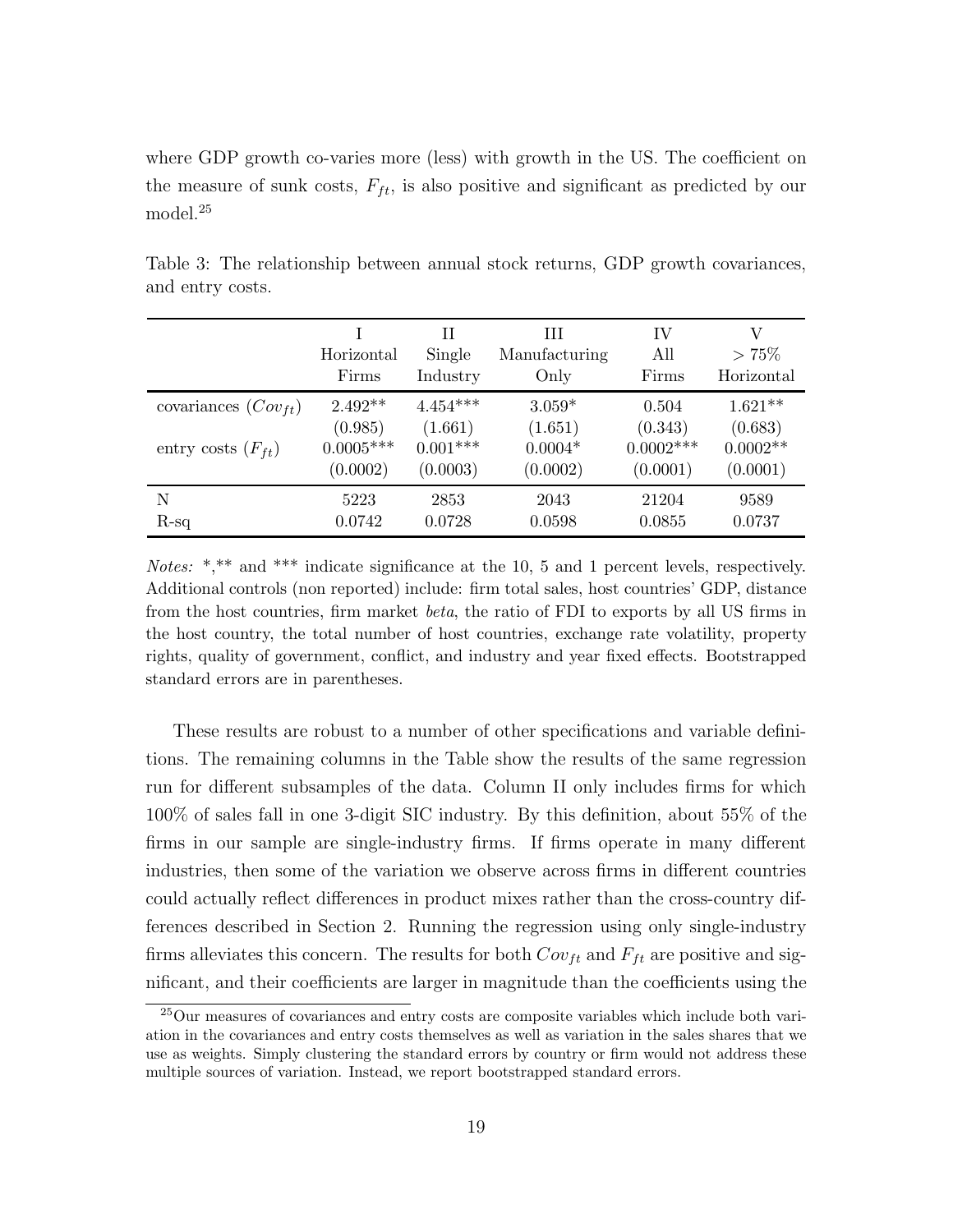full sample. The same concern about multi-product firms may also apply to firms operating in different broad sectors, like wholesale, retail, or service firms. Thus the specification in Column III includes only manufacturing firms. The coefficients are positive for for both  $Cov_{ft}$  and  $F_{ft}$ , but they are only significant at the ten percent level.<sup>26</sup> Column IV includes all US MNCs, not just those that can be classified as purely horizontal. The coefficient on  $Cov_{tt}$  is not significant for this universe of firms. This result is not surprising, as GDP shocks work through local demand in our model and local demand is unlikely to impact vertical or export-platform FDI. However, the sunk cost measure remains positive and significant. Finally, Column V presents the results for a sample of "mostly horizontal" firms, where we use a looser criterium to define a firm as horizontal: we define mostly horizontal firms as those firms for which at least 75% of sales by foreign affiliates are to the local market in which the affiliate resides. Using this definition, about 44% of the firms in our sample can be classified as mostly horizontal MNCs. For this subsample, the coefficients on covariances and entry costs are positive and significant.<sup>27</sup>

Our results confirm the importance of cross-country GDP growth covariances and entry costs into the host countries for the stock returns of US multinationals. These results provide a first pass of a theory built on those fundamentals, but disregard the fact that – according to Eq.  $(10)$  – GDP growth correlations and entry costs in the countries in which the firm does not have affiliates also matter, through the option value term. In the next section we discuss our approach to controlling for the components of the option value term by building proxies based on the estimated probabilities that firms open affiliates in given countries.

#### 4.2 Country Selection

Eq. (10) shows that GDP growth covariances and entry costs matter not only for the value of assets in place, in the countries in which firms have affiliates, but also for the option value of entering new countries. The difficulty in measuring the contribution of these variables to the returns through the option value is that we cannot construct firm-level measures like Eqs. (11) and (12) since firms do not have

 $^{26}$ The full table of results broken down by sector is available upon request to the authors.

<sup>&</sup>lt;sup>27</sup>We also run our specification for the subsample of firms for which at least 50% of sales by foreign affiliates are horizontal (70% of the firms in our sample). The results are qualitatively similar to the ones using all firms.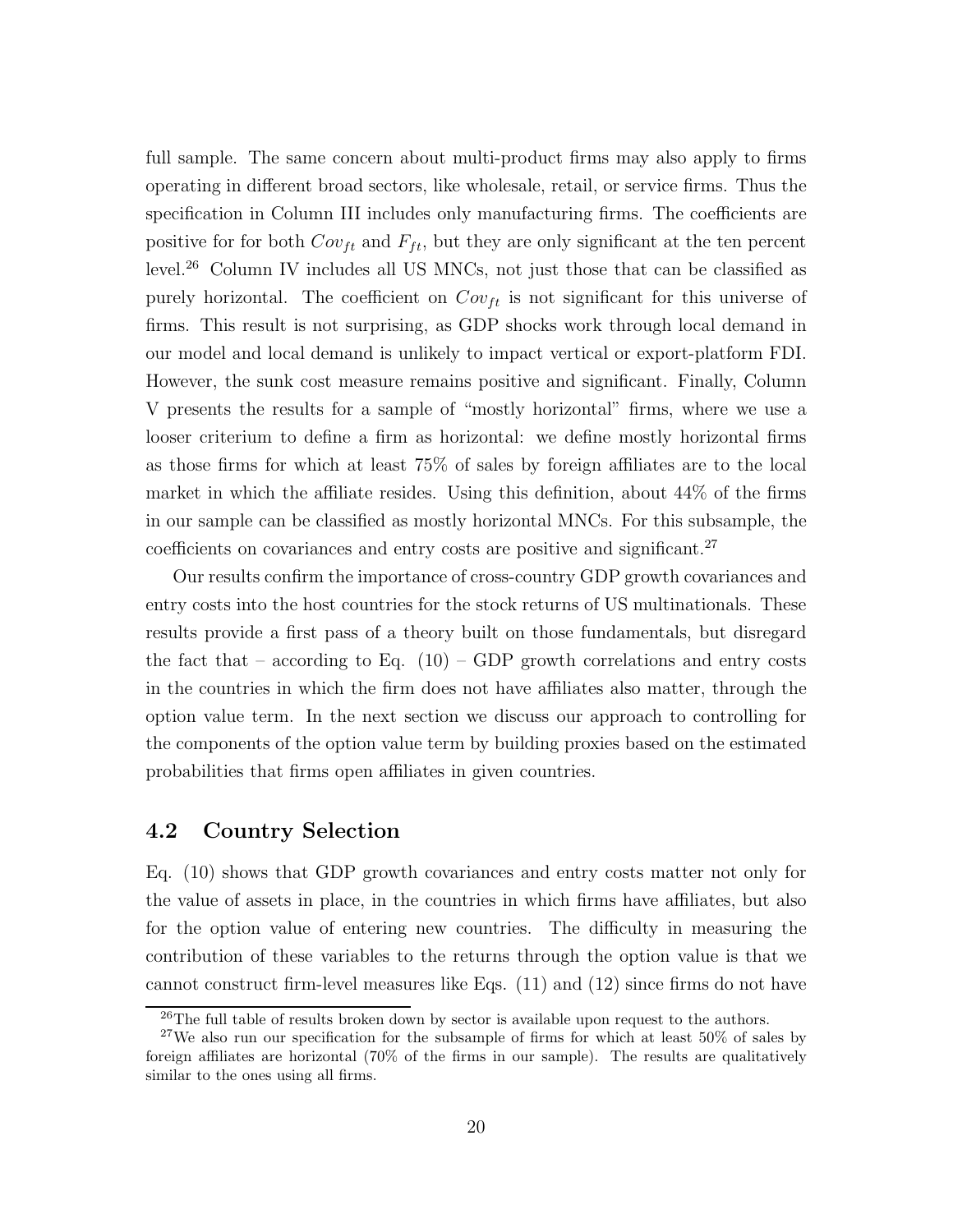sales in these countries. However, we can estimate how likely it is that a firm will enter a given country and then use these predicted probabilities to construct proxy measures of the option value.

Our estimation of the likelihood of entering a country draws from the literature on the determinants of FDI. According to the knowledge capital model developed by Carr, Markusen, and Maskus (2001) and Markusen and Maskus (2002), the volume of FDI activity between two countries depends on the sum of the GDPs of the countries, the squared difference in their GDPs, the difference in skilled labor endowments, and trade costs. The proximity-concentration model developed by Brainard (1997) and Helpman, Melitz, and Yeaple (2004) suggests that a firm's decision to engage in FDI is a function of proximity, which we proxy with distance, and market size, measured by the sum of US GDP and the GDP of the host country. Data on these variables are compiled from several sources. Information regarding real GDP and trade barriers come from the Penn World Tables. Trade costs are measured using standard definitions of openness: 100 minus the trade share of total GDP. Skill differences are measured using estimates of average educational attainment by Barro and Lee (2010). We also include the sources of country risk mentioned in Section 4.1 and described in detail in the appendix.

Another factor that likely impacts the future probability of entering a country is the likelihood that the country will experience a large GDP shock in the future. We proxy this likelihood using the dispersion of the country's growth rate shocks.

When considering the likelihood of entering a new country, it is important to also consider where the firm already has foreign affiliates. Work by Ekholm, Forslid, and Markusen (2007) and Mrazova and Neary (2011) has demonstrated the importance of export platform FDI, that is, firms choosing to use one foreign affiliate to serve multiple countries rather than locating an affiliate in each country. This would suggest that, under certain conditions, already having an affiliate in the same region may reduce a firm's incentives to enter a neighboring country. On the other hand, Chen (2011) emphasizes the interdependence of location choices across affiliates of the same MNC. She finds that the impact of already having a nearby affiliate can be negative (in the case of export platform FDI) or positive, as is the case when firms ship components between affiliates and thus benefit from proximity.

Even if our structural model does not allow for export platforms or intrafirm trade in inputs, controlling for the presence of other affiliates in the region is impor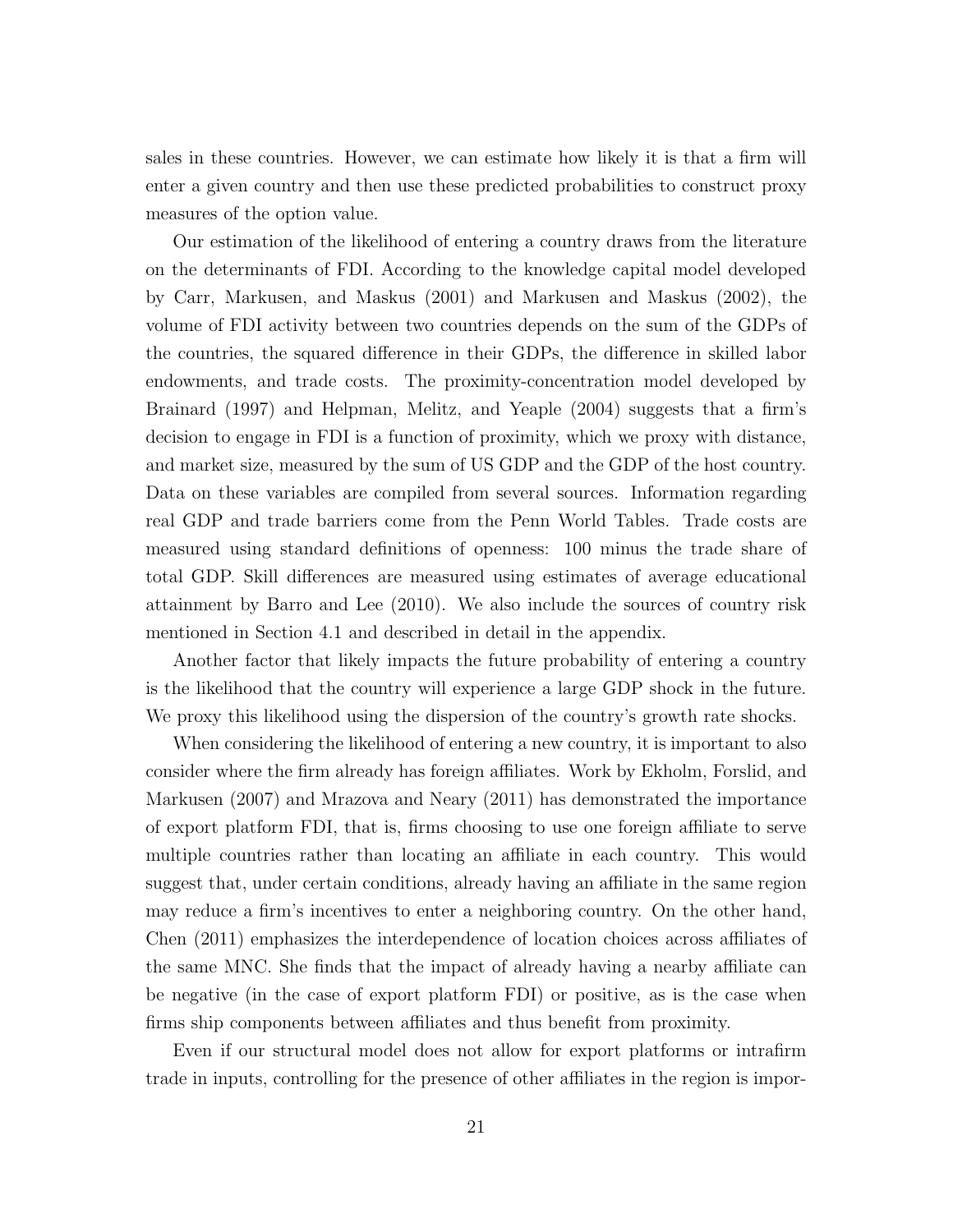tant empirically. In our country selection regression we include a dummy variable that equals one if the firm had an affiliate in the region in year  $t-1$ . To avoid placing strong restrictions on what constitutes a region, we define regions broadly as either Europe, Asia, NAFTA, Central and South America, Africa, and the Middle East. The resulting estimating equation is:

$$
A_{fjt} = \alpha + \beta_1 W_{jt} + \beta_2 Region_{fj,t-1} + \delta_t + \varepsilon_{fjt}
$$
\n(14)

where  $A_{fjt}$  is a dummy variable that equals 1 if firm f has an affiliate in country j in time t.  $W_{jt}$  is a vector of the knowledge capital, proximity-concentration and country risk variables described above.  $Region_{fj,t-1}$  is a dummy variable that equals one if firm f had an affiliate in the region in which country j is located at time  $t-1$ . We estimate Eq. (14) using both the full sample and the sample of purely horizontal firms.

When considering the possible countries in which a firm may operate, we limited the sample to the top 50 destination countries, which account for 96% of all foreign activity by US firms. Table 4 shows the results of this probit regression. The knowledge capital and proximity-concentration variables are significant predictors of whether or not a given firm will have an affiliate in a given country. Although none of the country risk measures are significantly related to the firm's risk premium, property rights protection and quality of government are positively and significantly related to a firm's decision to enter a given country. As expected, the coefficient on armed conflict is negative, though not significant. The ratio of FDI sales to exports at the country level is positive. As expected, GDP volatility is negatively related to the decision to enter.

For each firm, we use these first step results to compute the predicted probability of entering each country in which the firm does not currently have an affiliate. These predicted entry probabilities are positively correlated with the actual rates of entry that we observe in the sample, however there is still some noise at the firm level. The correlation between actual new entry and our predicted probabilities at the firm level is 0.10. The correlation is much higher at the country level: when we average the predicted entry rate over all firms in each country, we get a correlation of 0.62 for the average predicted probability that any firm will enter the country and that country's actual number of new affiliate entrants.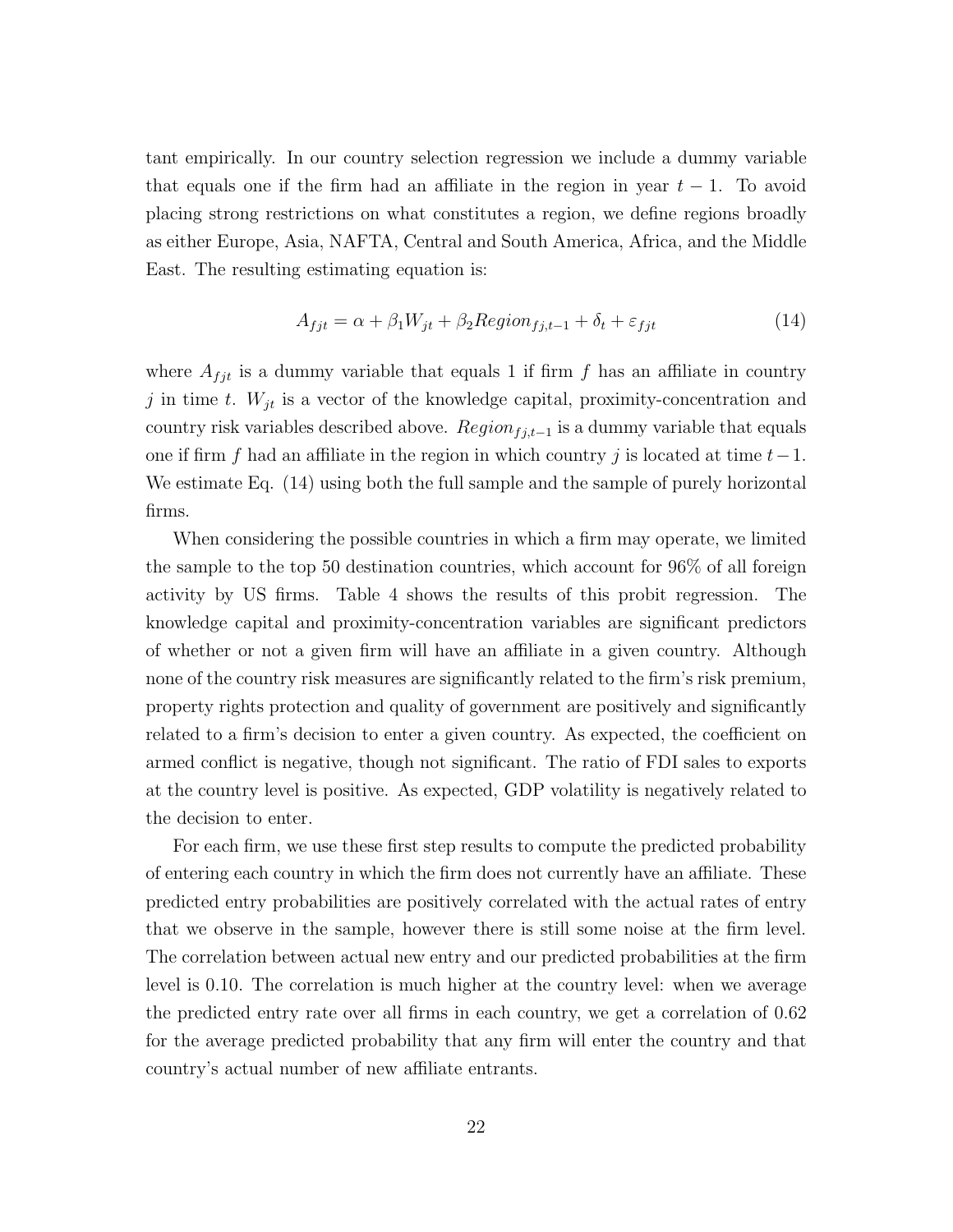|                              | ALL FIRMS     | HORIZONTAL FIRMS |
|------------------------------|---------------|------------------|
| ln(distance)                 | $-0.126***$   | $-0.159***$      |
|                              | (0.004)       | (0.007)          |
| ln(sumgdp)                   | $7.315***$    | $7.583***$       |
|                              | (0.179)       | (0.284)          |
| $ln(gdpdif^2)$               | $1.678***$    | $1.745***$       |
|                              | (0.059)       | (0.093)          |
| ln(skilldf)                  | $0.039***$    | $0.037***$       |
|                              | (0.004)       | (0.006)          |
| $ln(t \, \text{rad} \cos t)$ | $-0.011***$   | $-0.008***$      |
|                              | (0.001)       | (0.002)          |
| st.dev.(GDP)                 | $-0.023***$   | $-0.023***$      |
|                              | (0.002)       | (0.002)          |
| st.dev.(exrate)              | $-0.00004***$ | $-0.00005***$    |
|                              | (0.000003)    | (0.000005)       |
| property rights              | $0.004***$    | $0.004***$       |
|                              | (0.0002)      | (0.0004)         |
| quality of gov.              | $0.100***$    | $0.236***$       |
|                              | (0.025)       | (0.039)          |
| conflict                     | $-0.004$      | $-0.001$         |
|                              | (0.003)       | (0.004)          |
| FDI/export ratio             | $0.002***$    | $0.005**$        |
|                              | (0.001)       | (0.002)          |
| $\mathrm{Region}_{t-1}^f$    | $0.393***$    | $0.289***$       |
|                              | (0.005)       | (0.008)          |
| Year FE                      | <b>YES</b>    | <b>YES</b>       |
| Ν                            | 2769984       | 1355552          |
| Pseudo R-sq                  | 0.1083        | 0.1171           |

Table 4: Probit regression of selection into FDI.

Notes: \*\* and \*\*\* indicate significance at the 5 and 1 percent levels, respectively. Standard errors clustered by country are in parentheses.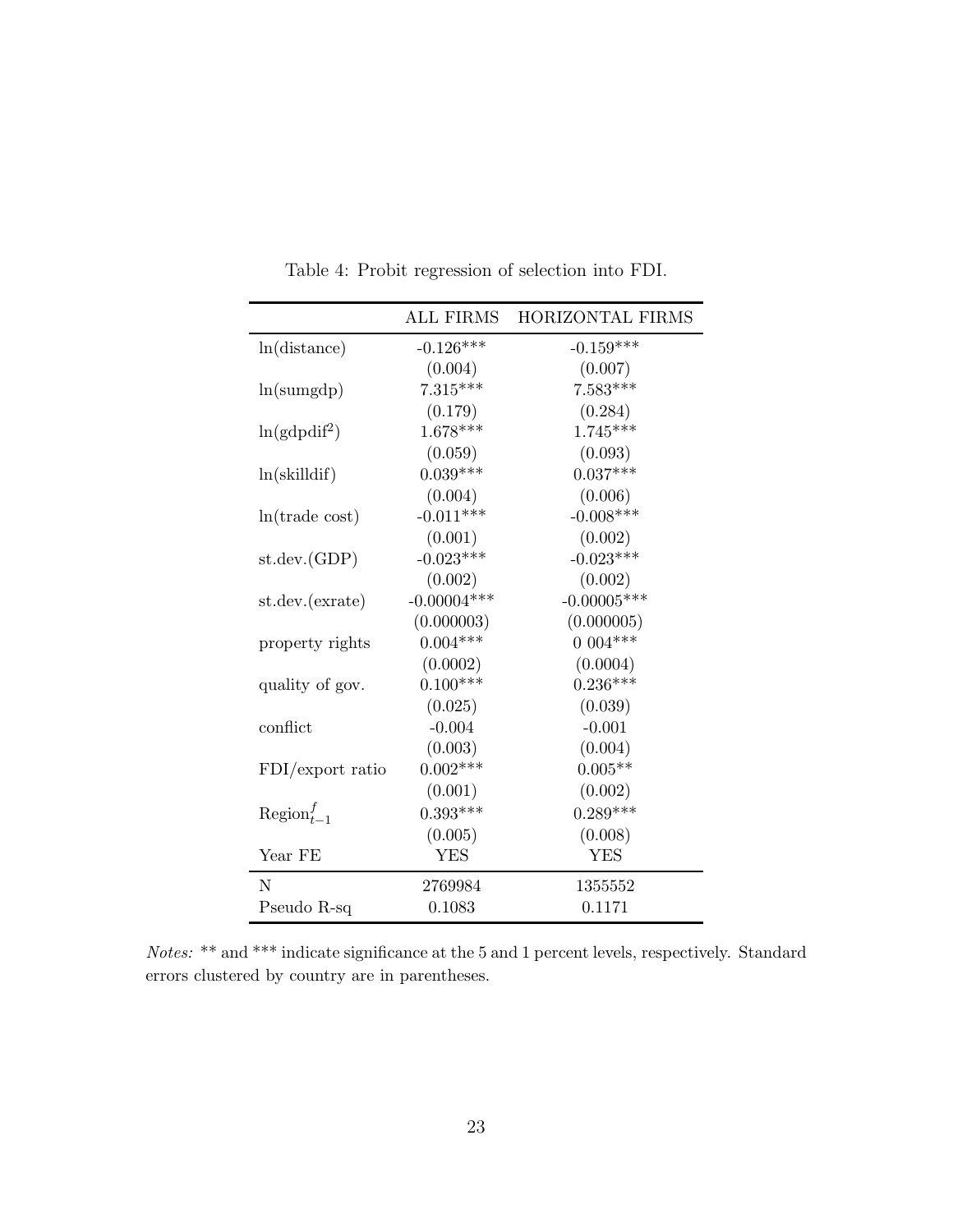Using the results of the probit to proxy for the option value is consistent with the model we developed in Section 2. According to the theory, the option value of a firm in a foreign country is higher the likelier a firm is to enter a given country. In the language of the model, a firm enters a country when its expected profits in that country are above some threshold (that one can derive explicitly given functional forms for preferences and technologies, see Appendix A). The estimated probability of entering a country that results from the probit can then be interpreted as a measure of how close a firm is to the entry threshold and hence of how important the option value of entering that country is.

To understand the option value of entry, we next construct a weighted average of the GDP growth covariances between the US and the countries in which the firm does not have affiliates, using the predicted probabilities as weights:

$$
Cov_{ft}^{o} = \frac{\sum_{j \notin A} prob_{jt}^{f} Cov_{j}}{\sum_{j \notin A} prob_{jt}^{f}}
$$
\n(15)

where  $prob_{jt}^f$  is the predicted probability that firm f has an affiliate in country j in time t from the first step estimation and  $Cov_j$  is the covariance of GDP growth between the US and country j. We construct a similar measure for the cost of capital required to start a business in the countries in which the firm does not currently have affiliates.

|                                                           |                | Covariance Entry cost $(\$)$ |
|-----------------------------------------------------------|----------------|------------------------------|
| ALL FIRMS                                                 |                |                              |
| Countries with affiliates<br>Countries without affiliates | 2.718<br>2.319 | 4007.04<br>7057.54           |
| HORIZONTAL FIRMS                                          |                |                              |
| Countries with affiliates<br>Countries without affiliates | 2.725<br>2.384 | 2559.17<br>6938.89           |

Table 5: Summary statistics by affiliate presence.

Table 5 shows the weighted average GDP growth covariances and cost of capital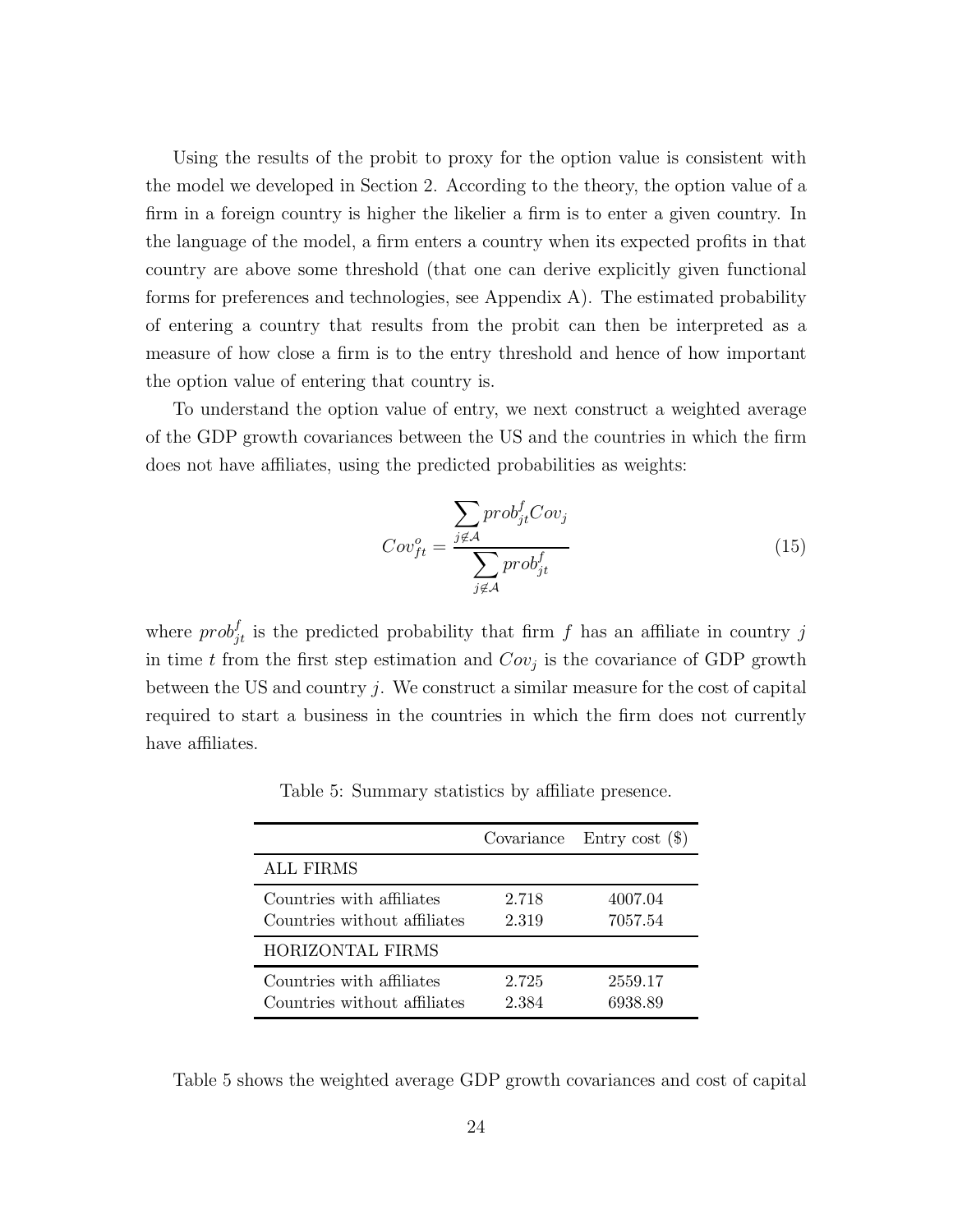required to start a business for the countries in which a firm does and does not have affiliates. For the average horizontal firm in our sample, the GDP growth covariance for countries in which the firm has affiliates is 2.725. The weighted covariance of shocks for countries in which they do not have affiliates is 2.384. These numbers suggest that US MNCs don't choose their affiliates' host countries with the only purpose of to diversifying away risk. If this were the case, we would observe them self-selecting into countries whose GDP growth co-varies less with the US GDP growth. The weighted cost of capital required to start a business in the countries where the firms have affiliates is \$2,559. For countries in which they do not have affiliates, that cost is \$6,939. These numbers indicate that US MNCs privilege locations with lower entry costs. The same patterns hold for the full sample of firms.

Appendix B includes a table showing the reduced form results controlling for characteristics of the countries in which each firm does not have affiliates. The effects of GDP growth covariances and of the sunk cost measures are qualitatively and quantitatively similar to the results from Table 3. The effect of the GDP growth covariances and entry costs on the returns via the option value component should have the same sign as the effect of these forces through the component measuring assets in place. This is true for the covariances  $Cov_{ft}^o$ , which exhibit a positive, albeit non significant coefficient in the baseline specification, but not for the sunk costs,  $F_{ft}^o$ , whose coefficient is negative and significant. The robustness of our reduced form results to the inclusion of these option value proxies is reassuring. However, in order to get better estimates of the option values themselves, we now turn to specifications that are more closely related to the model presented in Section 2.

#### 4.3 Model-Based Estimates

The reduced form regressions we presented above confirm the presence of a statistical relationship between GDP growth covariances, sunk and fixed costs of production and the stock returns of multinational corporations. We now move to a more structural approach, which is derived closely from the theoretical relationship that the model delivers, Eq. (10). The model-based analysis presented here allows us to accomplish two tasks. First, we are able to decompose the risk premium into the separate contributions of individual host countries. Second, we are able to quantify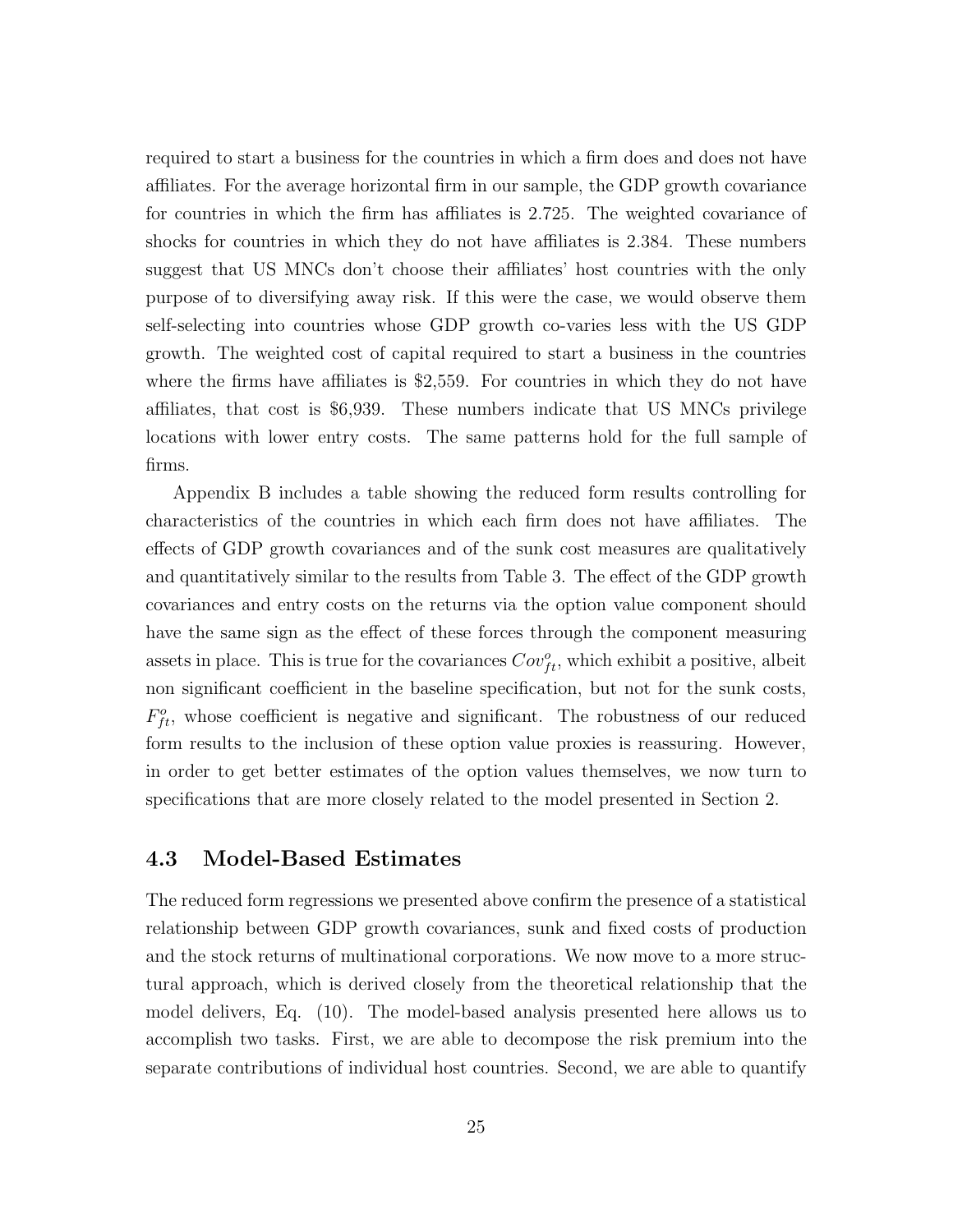the contribution of assets in place versus option value to the risk premium.

We can re-write Eq.  $(10)$  as:

$$
E(re^{f}) - r_h = \gamma \left[ \sigma_h^2 \varepsilon_h^f + \sum_{j \in \mathcal{A}} \sigma_h \sigma_j \rho_j \varepsilon_j^f + \sum_{j \notin \mathcal{A}} \sigma_h \sigma_j \rho_j \varepsilon_j^o f \right]
$$
(16)

where  $\varepsilon_h^f \equiv Y_h V_{hY}^{\prime}/\mathcal{V}$  is the elasticity of the firm's value with respect to GDP in the home country,  $\varepsilon_j^f \equiv Y_j V'_{jY}/\mathcal{V}$  is the elasticity of the firm's value with respect to GDP in host country  $j \in \mathcal{A}$ , and  $\varepsilon_j^{of} \equiv Y_j V_{j}^{of}$  $Y'_{Y}/\mathcal{V}$  is the elasticity of the firm's option value with respect to GDP in a potential host country  $j \notin \mathcal{A}$ . The term  $\sigma_h^2 \varepsilon_h^f$  $\int_h^f$  captures firm f's domestic risk exposure. The term  $\sum_{j\in\mathcal{A}} \sigma_h \sigma_j \rho_j \varepsilon_j^f$  $_j^J$  captures the risk exposure arising from the foreign countries where firm  $f$  has affiliates. The term  $\sum_{j \notin A} \sigma_h \sigma_j \rho_j \varepsilon_j^{of}$  $j<sup>0J</sup>$  captures the risk exposure arising from the countries where firm  $f$  does not currently operates (the option value).

In order to run a regression based on Eq. (16), we need to compute the elasticities  $\varepsilon_h^f$  $_{h}^{f},\ \varepsilon_{j}^{f}$  $_j^f$  for  $j \in \mathcal{A}$ , and  $\varepsilon_j^{of}$  $j_j^{\sigma}$  for  $j \notin \mathcal{A}$ . Since the value of the firm in the countries where it has affiliates is not observable, we proxy it with the firm's net income in country j,  $I_{jt}^f$ <sup>28</sup>. Net income exhibits a substantial amount of variation across countries and firms. Since income is an imperfect measure of the value of the firm, we assume that the true elasticity  $\varepsilon_j^f$  $_j^f$  is given by the approximated elasticity  $\tilde{\varepsilon}_j^f$  $j$  times a country-specific unobserved component  $\zeta_j$ :

$$
\varepsilon_j^f \equiv \zeta_j \tilde{\varepsilon}_j^f. \tag{17}
$$

The approximated elasticity  $\tilde{\varepsilon}_i^f$  $j_j$  is estimated by running one time series regression of log-income on log-GDP for each firm f and host country  $j$ :<sup>29</sup>  $ln(I_{jt}^f) = \alpha +$ 

<sup>28</sup>Net income is given by the firm's income from sales and investment minus total costs and expenses, so it is a measure of the firm's affiliate profits in country  $j$ . This measure, like flow profits at the affiliate level (which are not available from the BEA data), is not a perfect measure of the value of the firm because it disregards the option value of assets in place. Alternatively, CRSP contains data on profits and market capitalization at the firm level. This measure is also problematic as we only have information on the firm total market capitalization and total profits, not by individual affiliate or country of operation, hence the variation of  $\varepsilon_j^f$  across countries only comes from variation in  $Y_{jt}$ . To construct  $\varepsilon_j^f$ , we also need to take a stand on the status of MNCs that enter or exit countries during the sample period. In our baseline specification, we consider the effect on the returns of those assets that are in place for at least two years of the sample period.

 $^{29}$ When we regress log net income on log gdp, observations with negative net income are dropped,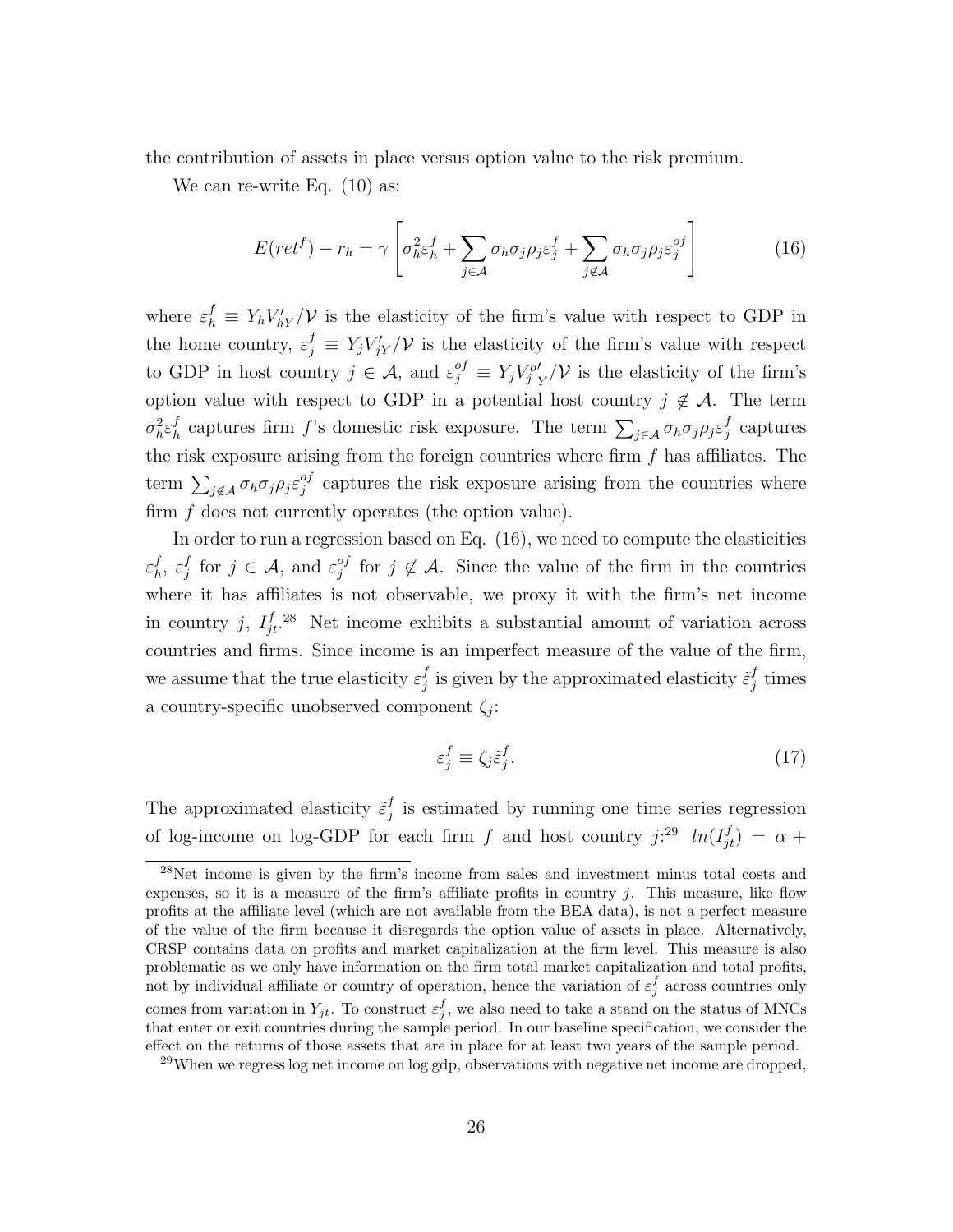$\tilde{\varepsilon}^f_i$  ${}_{j}^{f}ln(GDP_{jt})$ . We estimate  $\tilde{\varepsilon}_{h}^{f}$  $h_h$  in the same way, regressing the log of each firm's domestic net income on the log of US GDP.

The terms  $\zeta_h$ ,  $\zeta_j$  for  $j \in \mathcal{A}$ , account for country-specific factors that impact the value of firms in each country and are not captured by net income. Income changes are primarily driven by shocks to local demand, however value has much broader determinants, including the expectation about future cash-flows. For example, shocks to expectations about institutional quality, rule of law, taxes, or political factors may impact the valuation of firms in a country without necessarily being reflected in their income.

Estimating the elasticity  $\tilde{\varepsilon}_j^f$  using actual data on the responsiveness of each firm's income to local GDP shocks also helps us avoid potential complications resulting from differences between horizontal, vertical, and export platform FDI. GDP growth shocks in host countries impact US MNCs through local demand, which should have a greater effect on firms that rely more heavily on sales to the local market. For our reduced form approach, we addressed the distinction between horizontal versus vertical sales by only including purely horizontal firms in our analysis. However, this distinction is not an issue in our model-based estimation. Here we are able to directly identify the responsiveness of the net income of each firm to fluctuations in the local market using the estimates of  $\tilde{\varepsilon}_i^f$  $j$ . By estimating this elasticity directly at the firm level, we pick up any differences in responsiveness to local GDP across firms that may result from being primarily horizontal or vertical in structure.

We also prefer to avoid making a strong distinction between horizontal versus vertical FDI in these estimates because most firms do not fall cleanly into one of those two categories. The majority of US MNCs engage in some combination of both horizontal and vertical FDI, but most of the sales by US MNCs are horizontal. For example, in our sample, 64% of sales by foreign affiliates of US firms are to the

$$
\tilde{\varepsilon}_{j}^{f} \approx \sum_{t=1}^{T} \left[ \frac{(I_{jt}^{f} - I_{j,t-1}^{f})/I_{j,t-1}^{f}}{(GDP_{jt} - GDP_{j,t-1})/GDP_{j,t-1}} \right] \cdot \frac{1}{T}
$$

generating selection bias in our estimates. An alternative would be to approximate the elasticities as:

where  $I_{jt}^f$  denotes the net income of firm f in country j in year t, and  $GDP_{jt}$  denotes the GDP of country j in year  $t$ . This method allows us to compute the elasticities for all the firm-country pair in the sample, but – as an approximation – is affected by measurement error. We run our modelbased estimation also using the alternative specification above, and the results are qualitatively similar.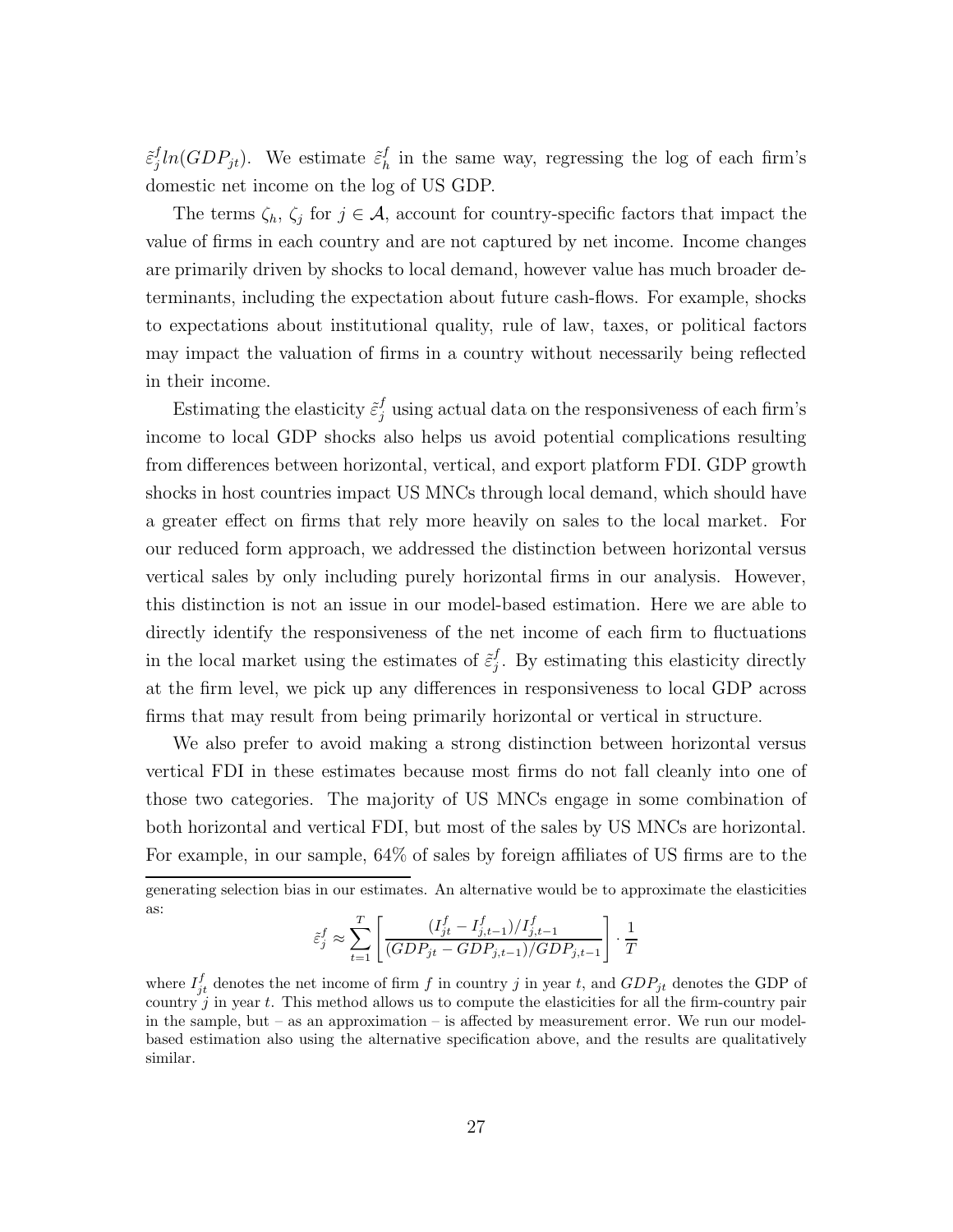market in which the affiliate is located and 94% of the firms have at least some sales to the local markets in which their affiliates are located. Thus for our full sample of firms, almost all of them have at least some sales to the local market, and for most affiliates these local sales make up the majority of their total sales. The structural estimates that follow make use of the full sample of firms, rather than focusing on firms that only have horizontal sales.

Next, in order to estimate the full Eq. (16), we need to construct a proxy for the elasticity of the option value of the firm:  $\varepsilon_j^{of} \equiv \frac{Y_j V_{j}^{of}}{\mathcal{V}}$  $\frac{y^2 y}{y^2}$ . We cannot proxy this elasticity using foreign income measures since firms don't have income in the countries where they don't have affiliates. We proxy it instead as  $\varepsilon_j^{of} \approx \zeta_j^o prob_j^f \tilde{\varepsilon}_h^f$  $\tilde{\varepsilon}_h^f$ , where  $\tilde{\varepsilon}_h^f$  $\frac{J}{h}$  is the firm's elasticity of domestic net income with respect to GDP fluctuations in the US. This measure captures the firm-specific component of elasticity, and does not suffer from bias due to selection into affiliate countries, as it is a purely domestic measure.  $prob_j^f$  is the predicted probability that firm f will enter country j, as estimated in Section 4.2. By multiplying the domestic elasticity by the estimated probability, we assign higher responsiveness to shocks to those firms that are more likely to enter a foreign market, and for which the model predicts the option value to be more important. The term  $\zeta_j^o$  accounts for other country-specific factors that may impact the value of firms in potential host country  $j$ <sup>30</sup>

This leads to the following estimation equation:

$$
E(re^{f}) - r_h = \psi_h \sigma_h^2 \tilde{\varepsilon}_h^f + \sum_{j \in \mathcal{A}} \psi_j \sigma_h \sigma_j \rho_j \tilde{\varepsilon}_j^f + \sum_{j \notin \mathcal{A}} \psi_j^o \sigma_h \sigma_j \rho_j \text{prob}_j^f \tilde{\varepsilon}_h^f + \nu^f \tag{18}
$$

where  $\psi_h \equiv \gamma \zeta_h$ ,  $\psi_j \equiv \gamma \zeta_j$ ,  $\psi_j^o \equiv \gamma \zeta_j^o$ .

We present the results in two parts. First, we decompose the risk premium of the firm into the contributions of each individual host country. Next, we aggregate the risk premia across countries to give an estimate of total MNCs' risk. Each of these sets of results is further decomposed into the contributions of assets in place and option value.

<sup>&</sup>lt;sup>30</sup>Our approximation of the elasticity of the option value is justified by the theoretical model, which – under appropriate functional assumptions – implies that the elasticity of the option value is the product of a potential host country-specific component and of a firm-country-specific component that is increasing in firm productivity and in the likelihood that the firm will enter that specific country. See Appendix A for details about how to map the model into our approximation in the data.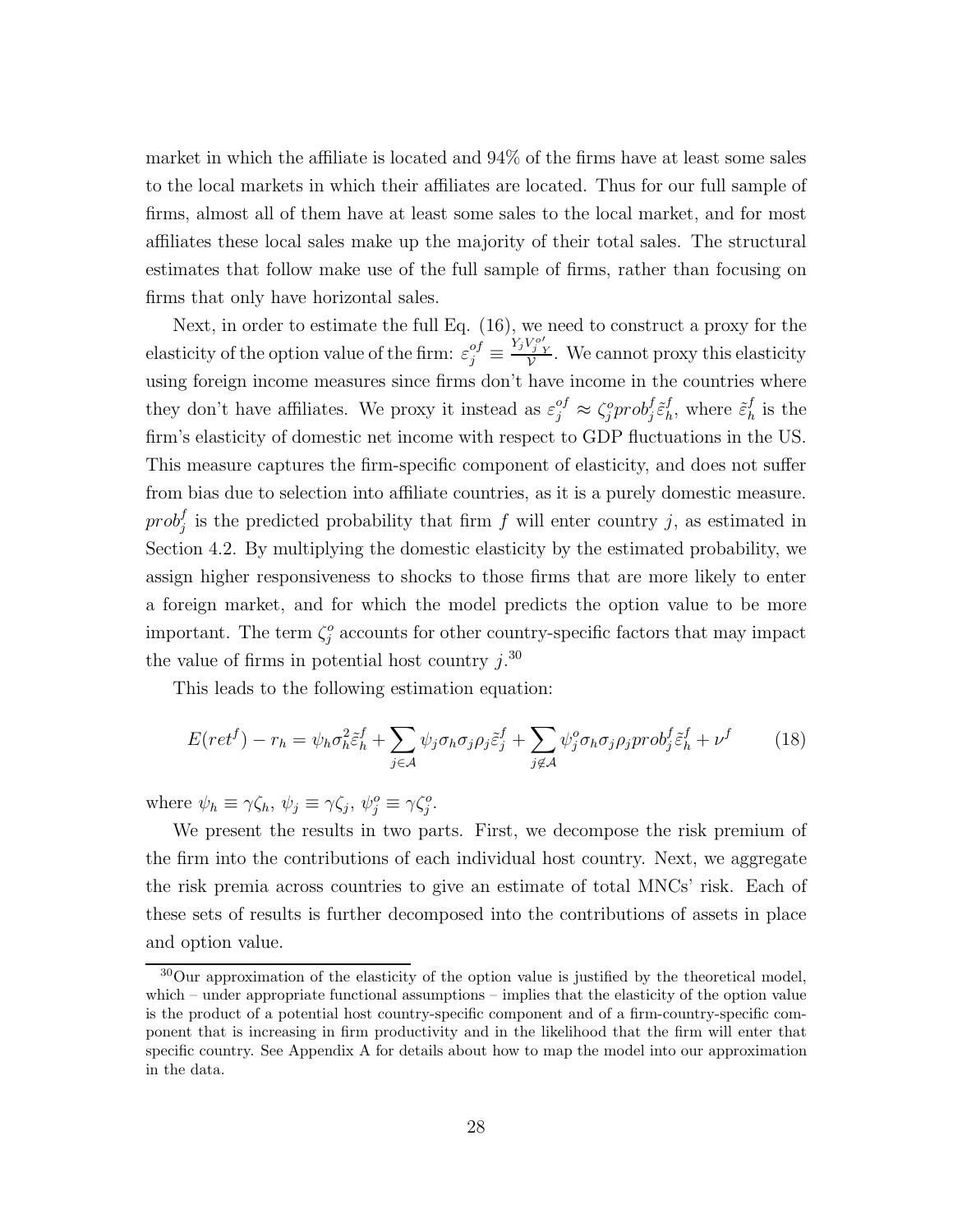#### 4.3.1 Decomposition of Risk Premium by Country

In this section we use the entire sample of firms having affiliates in the top 50 countries to estimate Eq. (18). We begin by estimating Eq. (18) without controlling for the option value. We do this by introducing a separate variable for each host country *j* which takes value  $\sigma_h \sigma_j \rho_j \tilde{\varepsilon}_j^t$  $j$  if firm f has an affiliate in country j and equals zero if firm  $f$  does not have an affiliate in country  $j$ . It is worth noting that we do not identify the estimated coefficient  $\psi_j$  as the risk price (or risk aversion) because it contains the country specific non-observed component of the firms' elasticity of value with respect to GDP. Since the relationship in Eq. (18) should hold within industries, we add industry fixed effects to the specification. The results are reported in Table 6 under specification  $I^{31}$  In the left panel we report the estimated coefficients  $\psi_j$ , while in the right panel we report the corresponding average risk premia  $\psi_j \sigma_h \sigma_j \rho_j {\tilde \varepsilon}^f_j$ <sup>*j*</sup>. For clarity of exposition, Table 6 only reports the risk premia for  $\psi_j$  coefficients that are either statistically significant or that correspond to a country that is an especially important FDI destination for US firms, such as the UK, Mexico, and China. We report the full set of results for all countries in Appendix B.

As Table 6 shows, 12 of the  $\psi_j$  coefficients are statistically significant at least at the ten percent level in at least one of our specifications. Of these 12 significant coefficients, 10 are associated with a positive risk premium  $(\psi_j \sigma_h \sigma_j \rho_j \tilde{\epsilon}_j^f > 0)$ , indicating that the corresponding host countries are a source of risk to MNCs with affiliates there. The countries with the highest risk premia are Greece, Malaysia, Singapore, Denmark, India, and China. Most European countries and Canada have relatively low risk premia, indicating that the effect of low sunk costs outweighs the one of high co-movement with the US.

Each country-specific risk premium can be interpreted as the additional annual return required to induce investors to hold shares of firms with affiliates in that country. For example, firms with affiliates in Greece have annual returns that are, on average, 0.54 percentage points higher than those of firms that do not have affiliates in Greece. For firms that have affiliates in the UK, the additional annual return is only 0.02 percentage points.

The country-specific risk premia reported here are for the average firm in our

<sup>&</sup>lt;sup>31</sup>Since the firm-level elasticities  $\tilde{\varepsilon}_j^f$  are generated regressors, we report bootstrapped standard errors.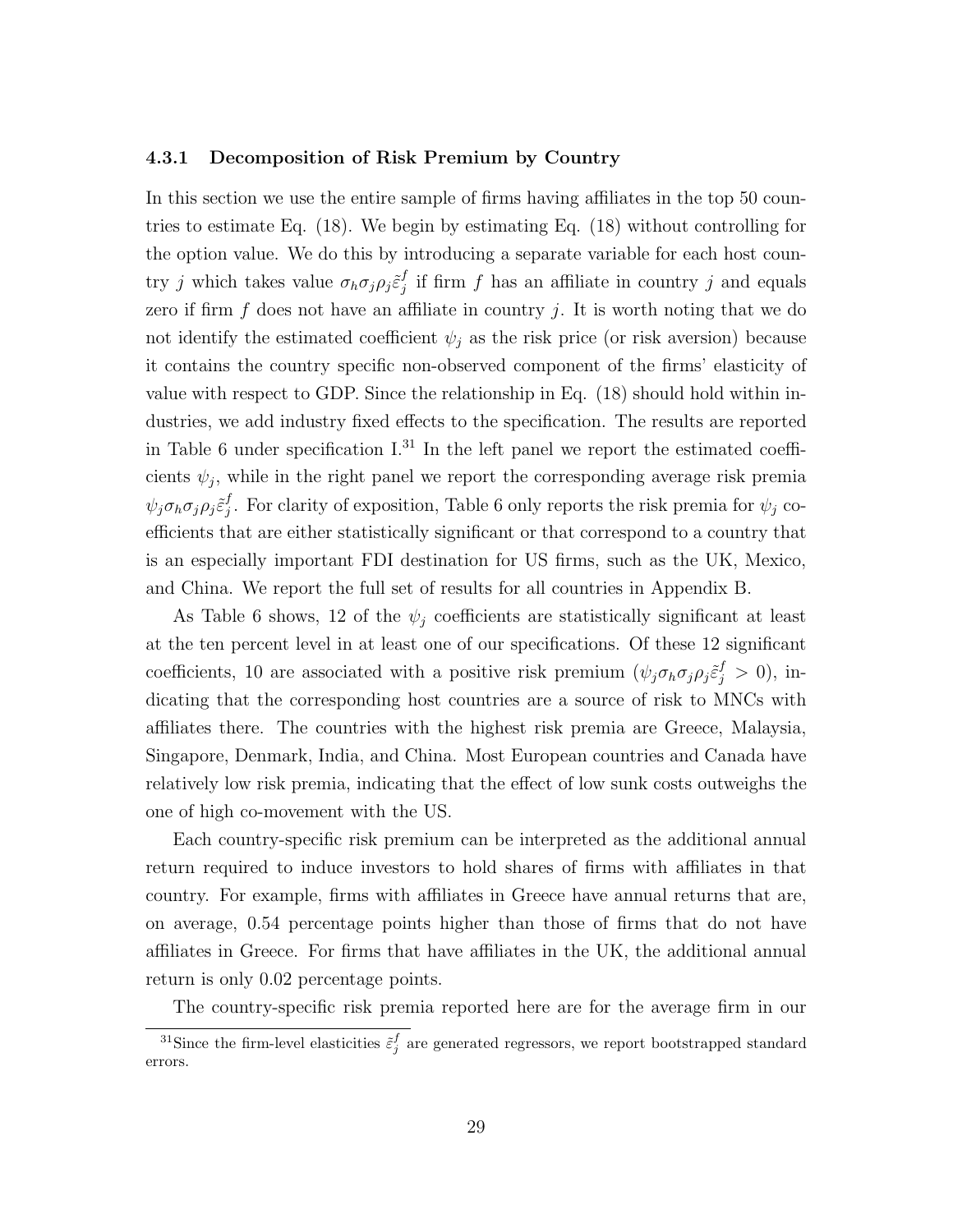|                    | coefficients          |                     |                      | risk premia                                               |                                                           |                                                                             |  |
|--------------------|-----------------------|---------------------|----------------------|-----------------------------------------------------------|-----------------------------------------------------------|-----------------------------------------------------------------------------|--|
|                    | $\rm I$               |                     | $\rm II$             | $\bf{I}$                                                  |                                                           | $\mathop{\mathrm{II}}$                                                      |  |
|                    | $\psi_j$              | $\psi_j$            | $\psi^{o}_j$         | $\psi_j \sigma_h \sigma_j \rho_j \tilde{\varepsilon_j}^f$ | $\psi_j \sigma_h \sigma_j \rho_j \tilde{\varepsilon_j}^f$ | $\psi_j^o \sigma_h \sigma_j \rho_j \text{prob}_j^f \tilde{\varepsilon_h}^f$ |  |
| <b>US</b> Domestic | $0.036***$            | $0.047***$          |                      | 0.2302                                                    | 0.3005                                                    |                                                                             |  |
|                    | (0.007)               | (0.013)             |                      |                                                           |                                                           |                                                                             |  |
| Canada             | $0.030***$            | $0.030***$          | 0.7091               | 0.1209                                                    | 0.1209                                                    | 0.0953                                                                      |  |
|                    | (0.011)               | (0.011)             | (0.531)              |                                                           |                                                           |                                                                             |  |
| Mexico             | 0.0534                | $0.060*$            | 0.4184               | 0.1888                                                    | 0.2123                                                    | 0.0231                                                                      |  |
|                    | (0.036)               | (0.036)             | (1.018)              |                                                           |                                                           |                                                                             |  |
| Denmark            | $0.162***$            | $0.163***$          | $-0.4970$            | 0.3977                                                    | 0.4001                                                    | $-0.0238$                                                                   |  |
|                    | (0.052)               | (0.052)             | (2.201)              |                                                           |                                                           |                                                                             |  |
| Germany            | $-0.0089$             | $-0.0081$           | $1.492*$             | $-0.0158$                                                 | $-0.0144$                                                 | 0.1475                                                                      |  |
|                    | (0.006)<br>$0.314***$ | (0.006)             | (0.886)              |                                                           |                                                           |                                                                             |  |
| Greece             |                       | $0.306**$           | $-0.3356$            | 0.5582                                                    | 0.5440                                                    | $-0.0072$                                                                   |  |
| Ireland            | (0.144)<br>0.0015     | (0.144)<br>$0.004*$ | (5.150)<br>$-1.455*$ | 0.0207                                                    | 0.0555                                                    | $-0.3290$                                                                   |  |
|                    | (0.002)               | (0.002)             | (0.803)              |                                                           |                                                           |                                                                             |  |
| Netherlands        | $0.028**$             | $0.025**$           | 0.2572               | 0.1355                                                    | 0.1210                                                    | 0.0293                                                                      |  |
|                    | (0.011)               | (0.011)             | (1.018)              |                                                           |                                                           |                                                                             |  |
| United Kingdom     | 0.0046                | 0.0043              | 1.4119               | 0.0253                                                    | 0.0236                                                    | 0.3366                                                                      |  |
|                    | (0.008)               | (0.008)             | (0.428)              |                                                           |                                                           |                                                                             |  |
| Israel             | $-0.572**$            | $-0.524**$          | $-32.222***$         | $-0.6913$                                                 | $-0.6333$                                                 | $-0.2115$                                                                   |  |
|                    | (0.222)               | (0.223)             | (10.394)             |                                                           |                                                           |                                                                             |  |
| Australia          | $0.089*$              | $0.080*$            | $-3.1719$            | 0.1438                                                    | 0.1293                                                    | $-0.0580$                                                                   |  |
|                    | (0.050)               | (0.050)             | (3.188)              |                                                           |                                                           |                                                                             |  |
| Indonesia          | $0.075*$              | 0.0655              | 14.1327              | $-0.0731$                                                 | $-0.0639$                                                 | $-0.0504$                                                                   |  |
|                    | (0.046)               | (0.047)             | (13.861)             |                                                           |                                                           |                                                                             |  |
| Japan              | $0.011**$             | $0.011**$           | $-0.1613$            | 0.0110                                                    | 0.0110                                                    | $-0.0053$                                                                   |  |
|                    | (0.006)               | (0.006)             | (0.672)              |                                                           |                                                           |                                                                             |  |
| Malaysia           | $0.244***$            | $0.228***$          | $-0.9948$            | 0.5780                                                    | 0.5401                                                    | $-0.0177$                                                                   |  |
|                    | (0.086)               | (0.087)             | (5.368)              |                                                           |                                                           |                                                                             |  |
| Singapore          | $0.070***$            | $0.062***$          | $-1.1673$            | 0.4580                                                    | 0.4057                                                    | $-0.0785$                                                                   |  |
|                    | (0.018)               | (0.019)             | (1.570)              |                                                           |                                                           |                                                                             |  |
| China              | 0.5649                | 0.5217              | 1.0715               | 0.2427                                                    | 0.2242                                                    | 0.0069                                                                      |  |
|                    | (0.578)               | (0.584)             | (8.350)              |                                                           |                                                           |                                                                             |  |

Table 6: Country-specific estimates of risk premia, observations at the firm-year level.

Notes: \*,\*\* and \*\*\* indicate significance at the 10, 5 and 1 percent levels. Both specifications include industry and year fixed effects and have N=25536. Bootstrapped standard errors are in parentheses.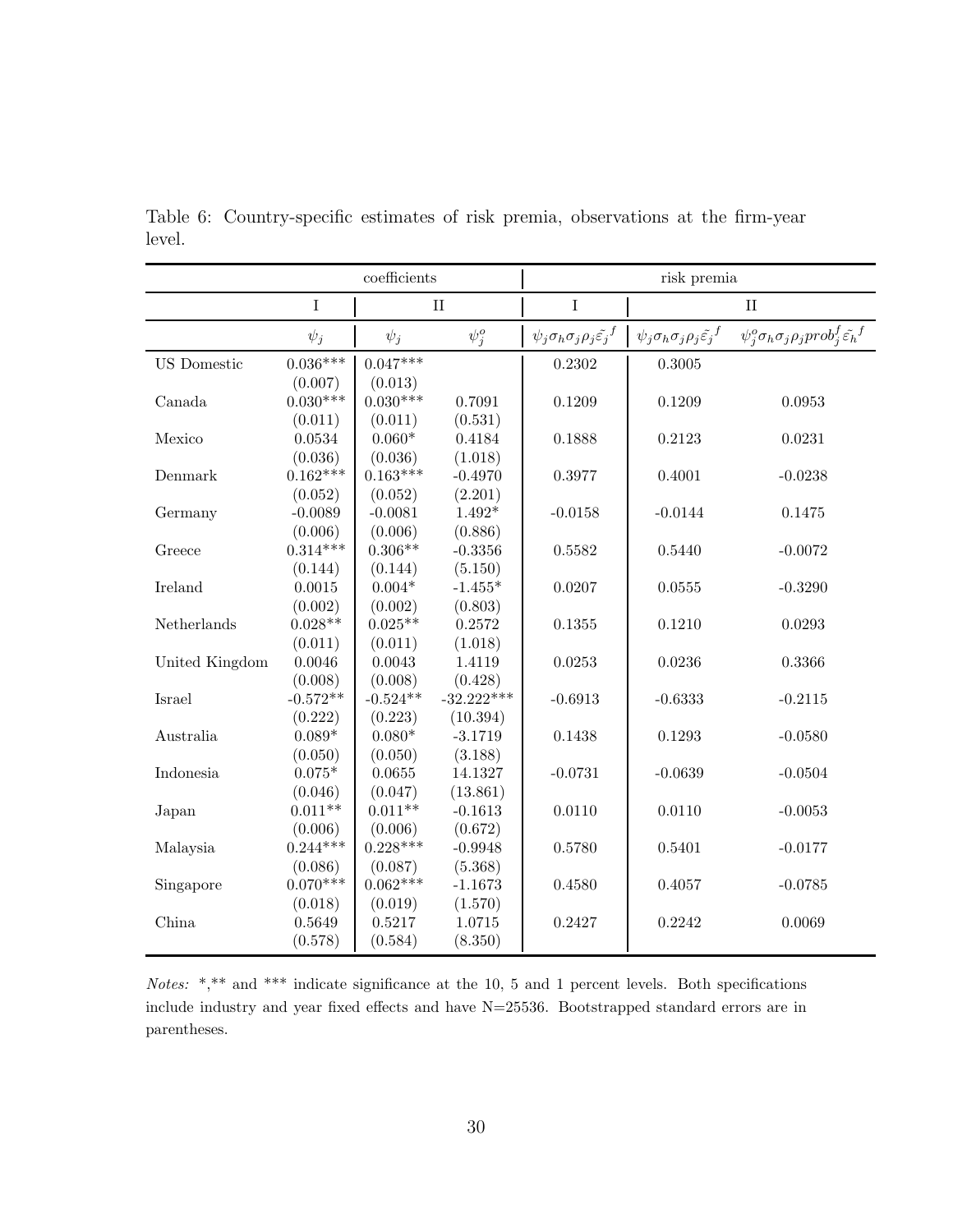sample. However, firms are very heterogeneous in terms of their responsiveness to shocks. This heterogeneity enters through  $\varepsilon_i^f$  $j<sub>j</sub>$ , the elasticity of the firm's value with respect to changes in host country GDP. Thus the positive values for the countrylevel risk premia indicate that firms whose values are more responsive to changes in destination countries' GDP tend to be riskier and to exhibit higher returns.

As mentioned above, the results of specification I do not take into account the contribution to the risk premium of potential host countries (the option value). This results in biased estimates of the risk premia. To address this concern, in specification II we report the results of regression (18) including the controls for the option value countries. As long as our proxy for the option value is a good one, controlling for the option value term corrects the omitted variable bias in the estimated coefficients on assets in place,  $\psi_j$ . Moreover, the difference between the  $R<sup>2</sup>$  in the two specifications quantifies how much more of the variance of the risk premium is explained by explicitly taking into account the option value of entering new countries using the approximation described above.

For the majority of the countries that had a positive risk premium in specification I, adding the control for the option value decreases the estimated risk premium. This suggests that attempting to estimate the risk premium without controlling for the option value overestimates the risk premium. Figure 1 plots the estimated countrylevel contributions to the risk premium. To keep the graph legible, we've only labeled data points for the highest and lowest risk countries, as well as for the most important FDI destination countries.

In addition to their role in resolving the omitted variable bias, the option value terms are also informative themselves. In the entire sample of top 50 countries, there are 14 for which the  $\psi_j^o$  coefficient is significant; of those, 6 are associated with a positive risk premium, indicating that the mere possibility of a firm entering those countries is a source of risk to investors. The coefficients on the option value terms vary much more widely than the coefficients on the the assets in place. This is not surprising, as the approximated firm-level elasticities for the option value countries are not as good of an approximation of the true elasticity as in the case of assets in place. The corresponding risk premia  $(\psi_j^o \sigma_h \sigma_j \rho_j \text{pro} b_j^f \tilde{\varepsilon}_h^f)$  $\binom{J}{h}$  are still reasonable in magnitude, ranging from -0.38 to 0.54.

Finally, F-tests (not reported here) show that all the estimated parameters  $\psi_i$ and  $\psi_j^o$  are significantly different from each other. This result confirms the impor-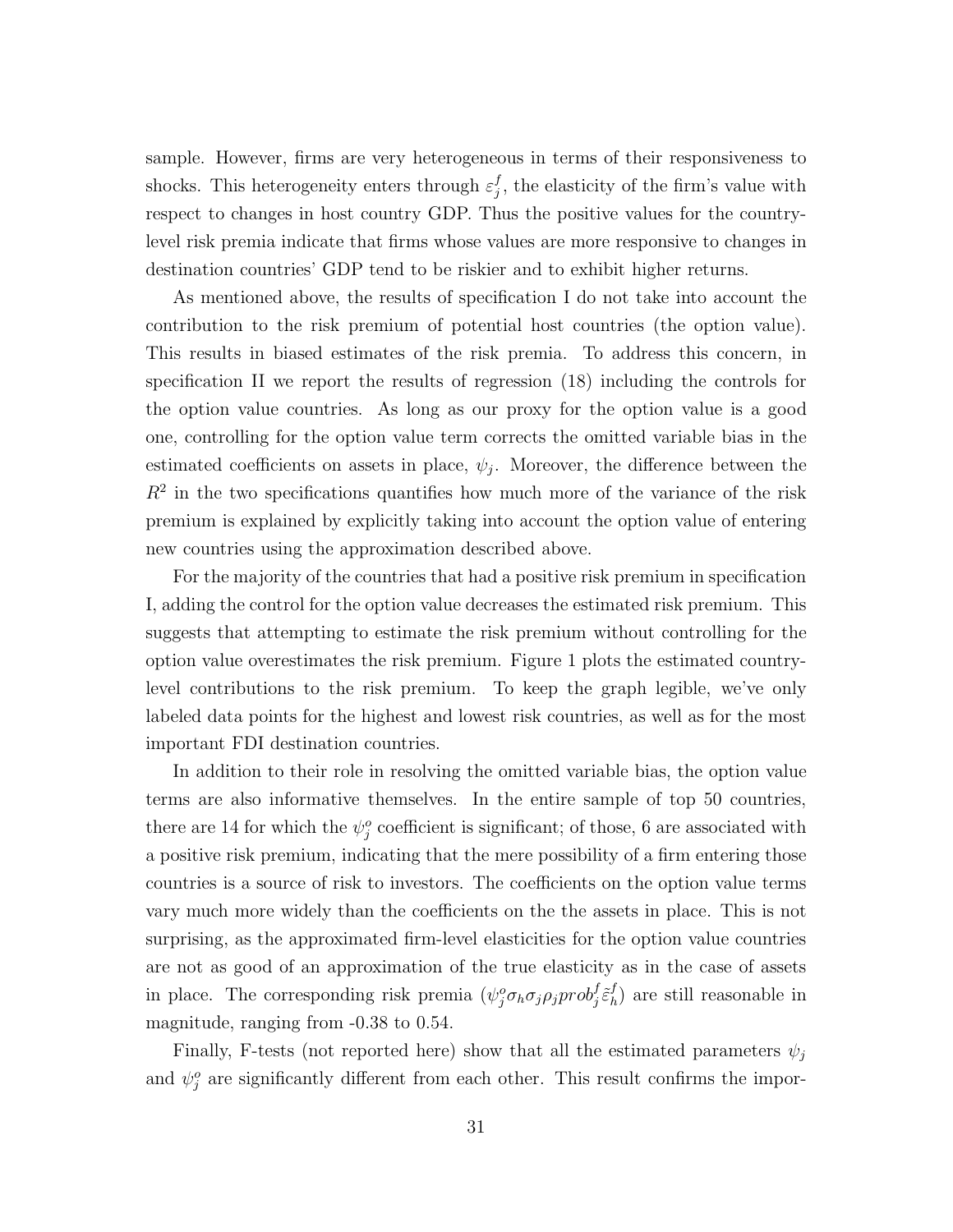

Figure 1: Estimated Country-Specific Risk Premia.

tance of heterogeneity across-countries in the unobserved component of the elasticity of firms' value with respect to GDP.



Figure 2: Predicted versus realized returns. Predicted returns include the option value of entering new countries.

We conclude this section with a graphical representation of the model fit controlling for the option value of entering new countries. Figure 2 plots realized returns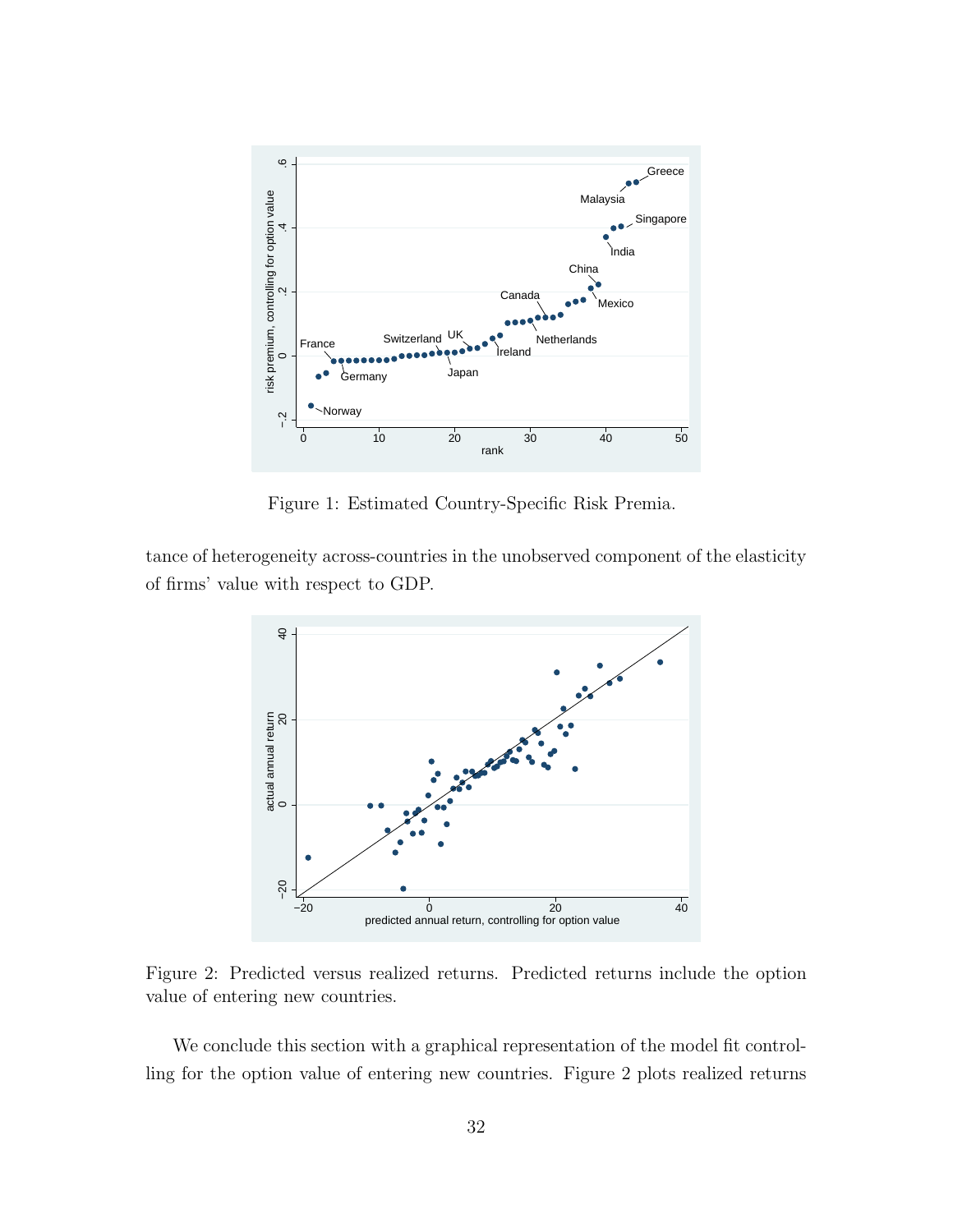Table 7: Aggregate risk premia.

| Risk premium:          |                     |       |
|------------------------|---------------------|-------|
| - from domestic sales: | $0.230 \quad 0.301$ |       |
| - from foreign sales:  | 3.014 3.003         |       |
| - from option value:   |                     | 0.651 |

against returns predicted by the model, corresponding to the full specification  $II^{32}$ The plot gives a graphical representation of the fit of the model. Overall, the estimated stock returns do a good job of matching the actual returns.

#### 4.3.2 Aggregate Risk Premium

The results presented in Table 6 shed light on the magnitude of country-level risk premia. However, we are also interested in their aggregation to the overall risk premium of multinational firms, most of which have affiliates in more than one country.

To estimate the aggregate risk premium we sum the country-specific risk premia reported in Table 6. Table 7 shows the results. The aggregate risk premium from foreign assets in place is large, at about 3 percentage points. By summing over the risk premia for all countries, we are constructing an estimate of what the risk premium would be for a firm that has affiliates in all of the top 50 FDI host countries. This implies that a firm with affiliates in every country in our sample would have, on average, expected annual returns that are 3% higher than those of a purely domestic firm.<sup>33</sup>

As was the case for most of the country-level risk premia, the aggregate risk premium from assets in place falls slightly when the option value term is included. The aggregate risk premium of the option value implies that, for a firm that does not have affiliates in any of the countries in our sample, the option to enter all the

 $32\text{To construct the plots, we divided the observations into bins based on their predicted annual.}$ returns from regression (18). Each bin is 0.5 units wide, resulting in about 70 bins. Then we averaged actual and predicted annual returns within these bins and graphed those averages.

<sup>33</sup>As mentioned above, these results hinge on the assumption that firms take the decision of entering a country independently of their presence in other countries.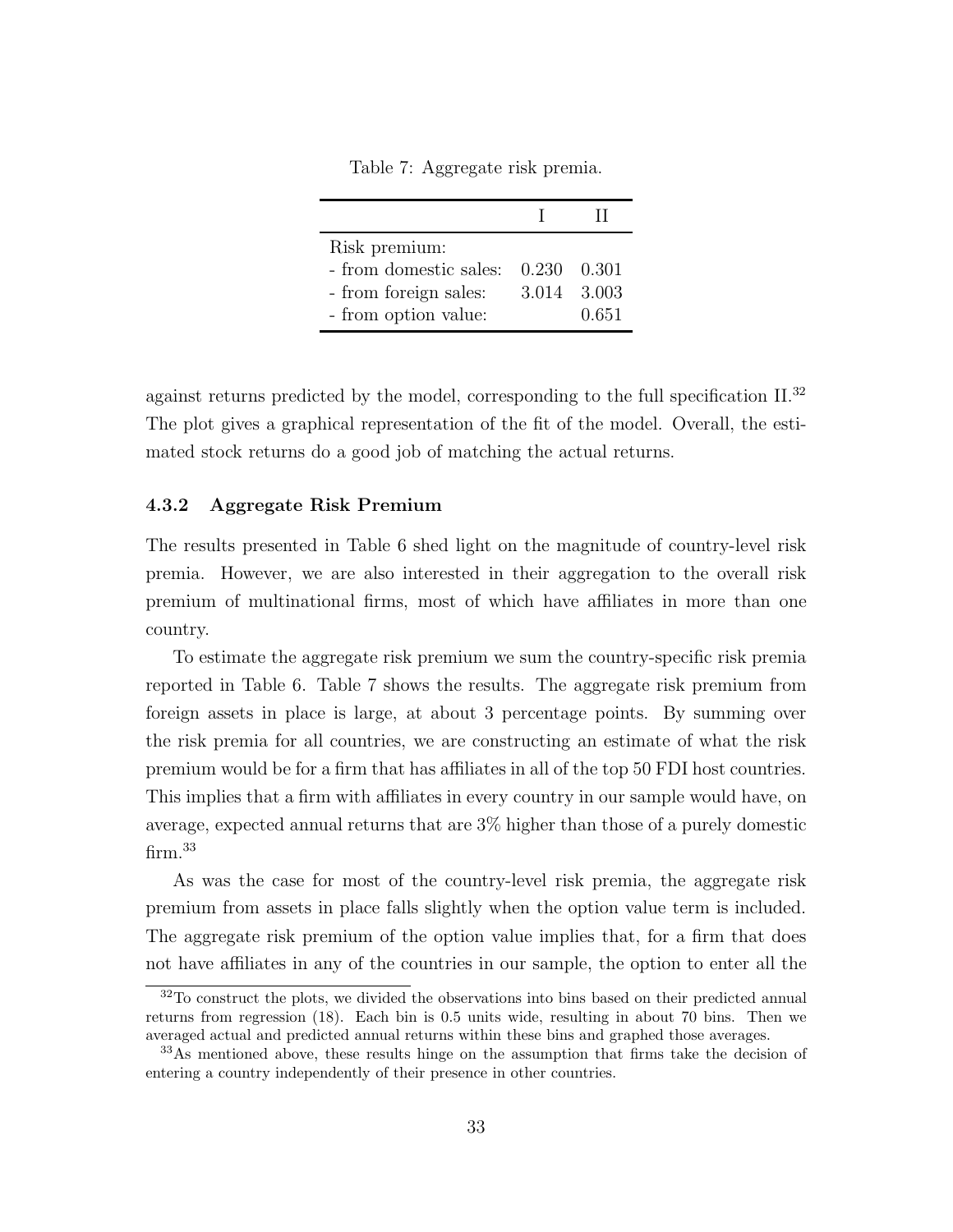potential host countries in the future increases expected returns by 0.651% for the average firm.

As mentioned above, the aggregate results give the risk premium for an average firm with affiliates in all of the countries in the sample. However, it is also possible to use the country-specific results from Table 6 to estimate the expected risk premium for a typical firm with any combination of foreign affiliates. For example, suppose that a firm only has affiliates in Canada, Singapore, and Ireland. The expected contribution of these assets in place to the firm's risk premium would be  $0.1209 +$  $0.4057+0.0555 = 0.582$ . The contribution to the risk premium from the option value of entering countries in which the firm does not currently have affiliates would be the sum  $\sum_{j \notin A} \psi_j^o \sigma_b \sigma_j \rho_j \text{prob}_j^f \tilde{\varepsilon}_h^f$  where  $j \notin A$  includes all countries except for Canada, Singapore, and Ireland. This is a value of 0.963. Adding in the risk premium for domestic US assets, the total risk premium for the average firm with affiliates in Canada, Singapore, and Ireland would be  $0.301 + 0.582 + 0.963 = 1.846$ , so the expected returns would be almost 2 percentage points higher than the returns of a purely domestic firm.

### 5 Conclusions

In this paper we study theoretically and empirically the cross-section of returns of multinational corporations, to establish a link between the geographic structure of a firm and its risk premium. Stock returns are impacted by firms' diversification of country-level risk, which makes firms safer and decreases returns, and by the fixed and sunk costs associated with investing abroad, which make firms more leveraged, hence riskier, and increase returns. We test the predictions of the model using firm level data on multinational corporations from the US BEA merged with firm level stock return data from CRSP. The empirical results support the model's predictions. MNCs with affiliates in countries where shocks co-move more with the home country and where entry costs are higher tend to have higher risk premia. We use the structural model to decompose firm-level risk premia into individual host countries' contributions and to assess the relative importance of assets in place versus option value for the returns.

This paper plays an important role in understanding the complex interactions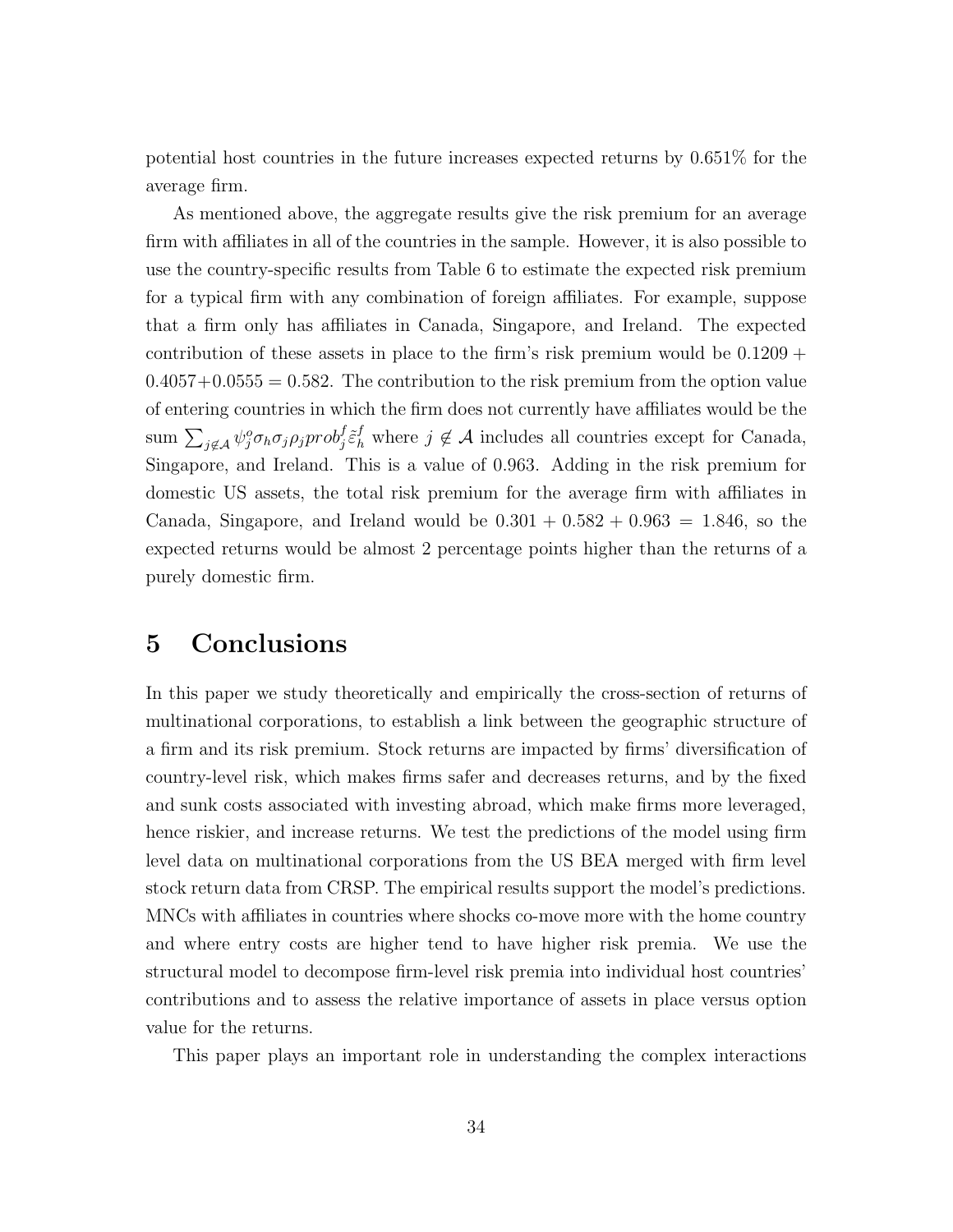between MNCs and financial markets. There are a number of additional questions that this analysis leaves aside. Are there systematic patterns in the expansion strategies of MNCs across host countries over time? Are entry and exit episodes associated with sizable changes in the stock market valuation of firms? What is the relevant time horizon to study MNCs' expansion across countries and the corresponding stock market responses? These are interesting avenues that we plan to pursue in future work.

### References

- Alfaro, Laura, and Maggie X. Chen. 2013. "The Global Agglomeration of Multinational Firms." *NBER working paper 15576*.
- Atkeson, Andrew, and Tamim Bayoumi. 1993. "Do private capital markets insure regional risk? Evidence from the United States and Europe." *Open Economies Review* 4:303–324.
- Baker, Malcolm, C. Fritz Foley, and Jeffrey Wurgler. 2009. "Multinationals as Arbitrageurs? The Effect of Stock Market Valuations on Foreign Direct Investment." *Review of Financial Studies* 22 (1): 337–369.
- Barro, Robert J., and Jong-Wha Lee. 2010. "A new data set of educational attainment in the world, 1950-2010." NBER working paper 15902.
- Brainard, S. Lael. 1997. "An Empirical Assessment of the Proximity-Concentration Trade-off between Multinational Sales and Trade." *The American Economic Review* 87 (4): 520–544.
- Branstetter, Lee G., Raymond Fisman, and C. Fritz Foley. 2006. "Do Stronger Intellectual Property Rights Increase International Technology Transfer? Empirical Evidence from U.S. Firm-Level Panel Data." *Quarterly Journal of Economics* 121 (1): 321349.
- Carr, David L, James R. Markusen, and Keith E. Maskus. 2001. "Testing the knowledge-capital model of the multinational enterprise." *American Economic Review* 91 (3): 995–1001.
- Caselli, Francesco, Miklos Koren, Milan Lisicky, and Silvana Tenreyro. 2014. "Diversification through Trade." Mimeo, London School of Economics.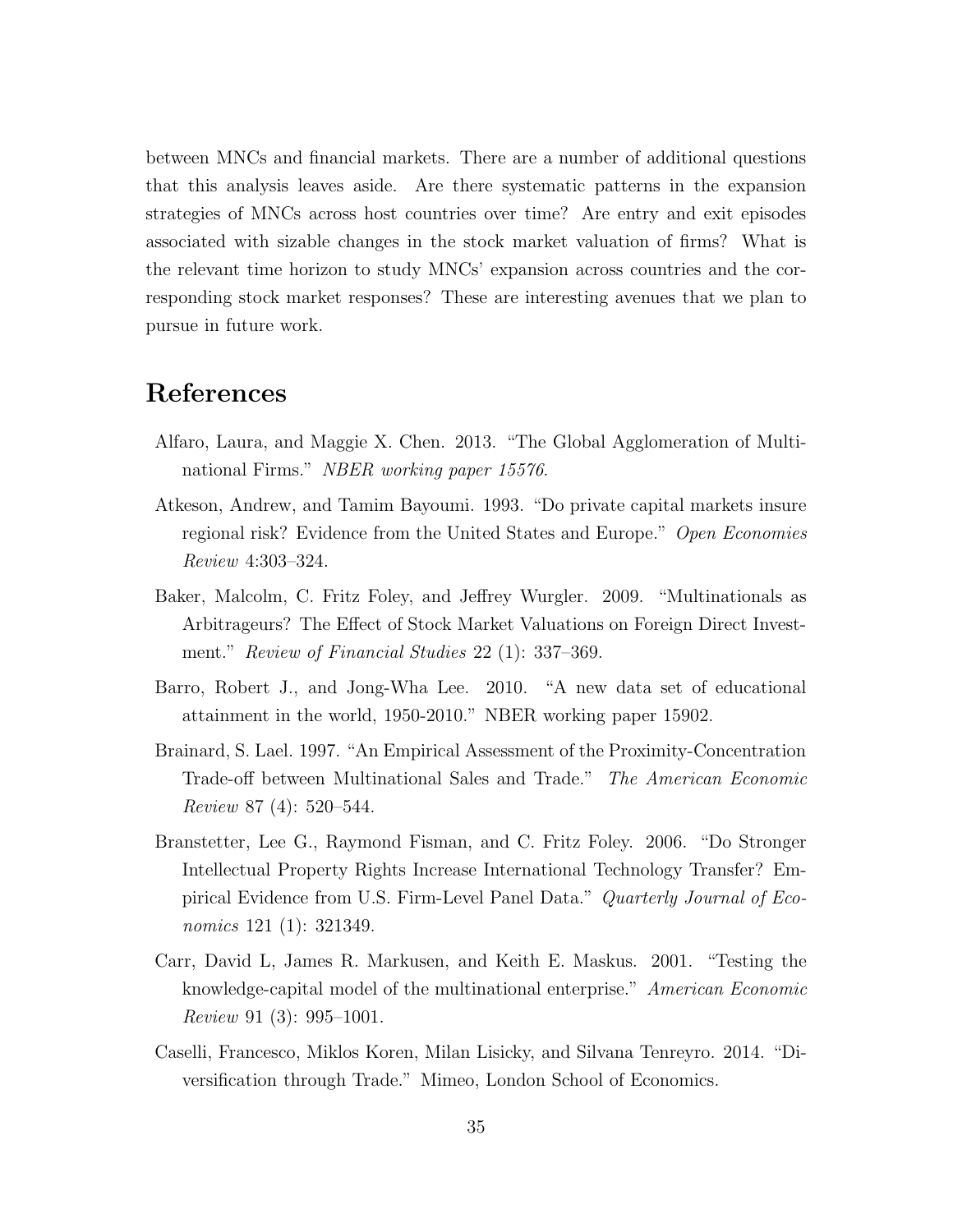- Chen, Maggie X. 2011. "Interdependence in Multinational Production Networks." *Canadian Journal of Economics* 44 (3): 930–956.
- Chen, Maggie X., and Michael Moore. 2010. "Location Decision of Heterogeneous Multinational Firms." *Journal of International Economics* 80 (2): 188–199.
- Crucini, Mario. 1999. "On international and national dimensions of risk sharing." *Review of Economics and Statistics* 8 (1): 73–84.
- Das, Sanghamitra, Mark J. Roberts, and James R. Tybout. 2007. "Market Entry Costs, Producer Heterogeneity, and Export Dynamics." *Econometrica* 75 (3): 837–873.
- Denis, David J., Diane K. Denis, and Keven Yost. 2002. "Global Diversification, Industrial Diversification, and Firm Value." *The Journal of Finance* 57 (5): 1951–1979.
- Dixit, Avinash K. 1989. "Entry and Exit Decisions under Uncertainty." *Journal of Political Economy* 97 (3): 620–638.
- Dixit, Avinash K., and Robert S. Pindyck. 1994. *Investment under Uncertainty*. Princeton, NJ: Princeton University Press.
- Ekholm, Karolina, Rikard Forslid, and James R. Markusen. 2007. "Export-Platform Foreign Direct Investment." *Journal of the European Economic Association* 5 (4): 776–795.
- Fama, Eugene F., and Kenneth R. French. 1996. "Multifactor Explanations of Asset Pricing Anomalies." *Journal of Finance* 51 (1): 55–84.
- Fillat, José L., and Stefania Garetto. 2014. "Risk, Returns, and Multinational Production." Mimeo, Boston University.
- Hall, Robert E. 1978. "Stochastic Implications of the Life Cycle-Permanent Income Hypothesis: Theory and Evidence." *Journal of Political Economy* 86 (6): 971– 987.
- Head, Keith, Thierry Mayer, and Joh Ries. 2010. "The erosion of colonial trade linkages after independence." *Journal of International Economics* 81 (1): 1–14.
- Helpman, Elhanan, Marc J. Melitz, and Stephen R. Yeaple. 2004. "Exports Versus FDI with Heterogeneous Firms." *The American Economic Review* 94 (1): 300– 316.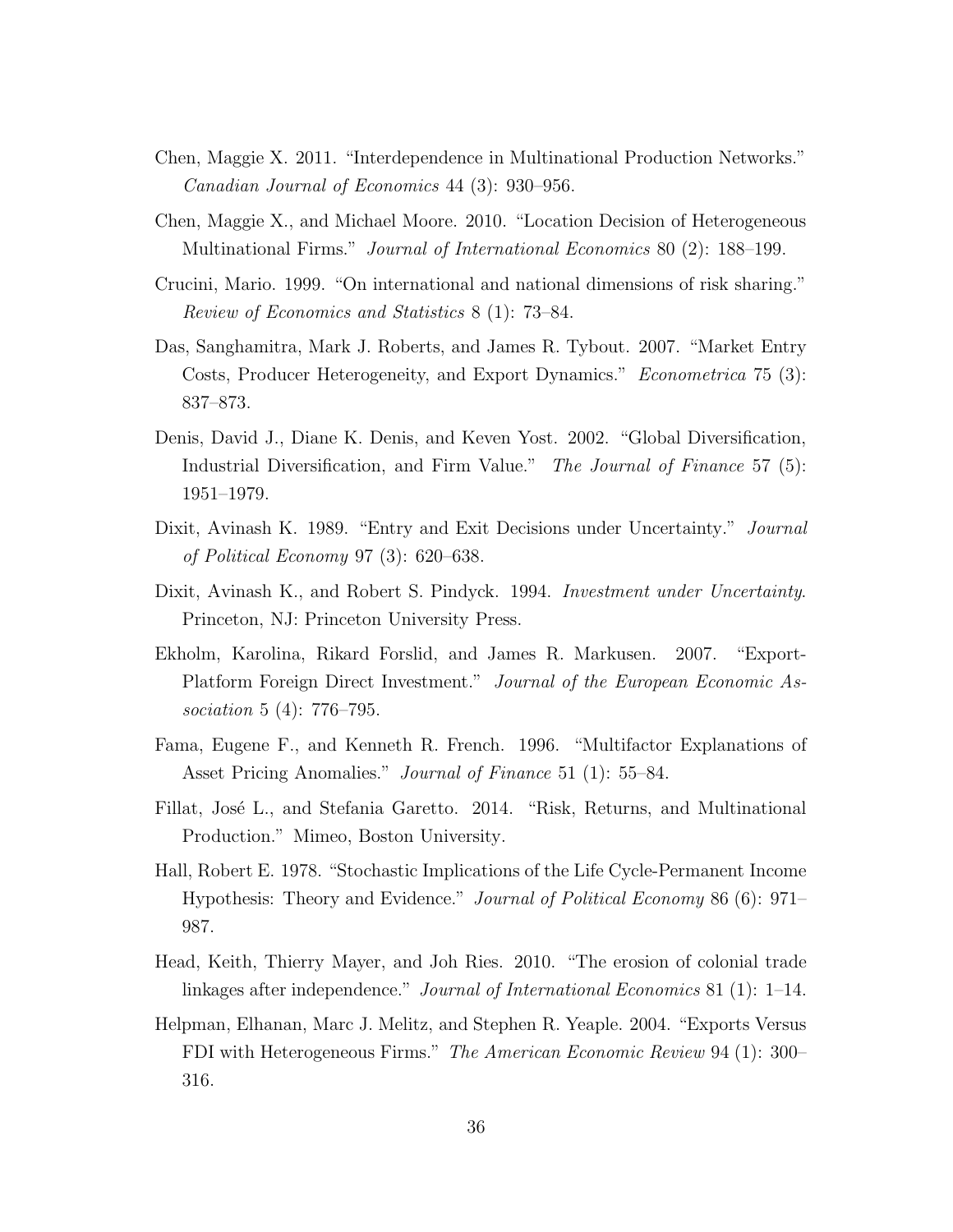- Inoue, Atsushi, and Gary Solon. 2010. "Two-Sample Instrumental Variables Estimators." *The Review of Economics and Statistics* 92 (3): 557561.
- Jacquillat, Bertrand, and Bruno Solnik. 1978. "Multinationals are poor tools for international diversification." *Journal of Portfolio Management* 4 (2): 812.
- Kravis, Irving B., and Robert E. Lipsey. 1982. "The location of overseas production and production for export by U.S. multinational firms." *Journal of International Economics* 12 (3-4): 201–223.
- Markusen, James R., and Keith E. Maskus. 2002. "Discriminating among alternative theories of the multinational enterprise." *Review of International Economics* 10:694–707.
- Mrazova, Monika, and J. Peter Neary. 2011. "Firm Selection into Export-Platform Foreign Direct Investment." *Working paper*.
- Ramondo, Natalia, Veronica Rappoport, and Kim J. Ruhl. 2013. "The Proximity-Concentration Tradeoff under Uncertainty." *Review of Economic Studies* 80 (4): 1582–1621.
- Roberts, Mark J., and James R. Tybout. 1997. "The Decision to Export in Colombia: An Empirical Model of Entry with Sunk Costs." *The American Economic Review* 87 (4): 545–564.
- Rowland, Patrick F., and Linda L. Tesar. 2004. "Multinationals and the gains from international diversification." *Review of Economic Dynamics* 7:798–826.
- Senchack, Andrew J., and William L. Beedles. 1980. "Is indirect international diversification desirable?" *Journal of Portfolio Management* 6 (2): 49–57.
- Sorensen, Bent E., and Oved Yosha. 1998. "International risk sharing and European monetary unification." *Journal of International Economics* 45:211–238.
- Teorell, Jan, Nicholas Charron, Stefan Dahlberg, Sren Holmberg, Bo Rothstein, Petrus Sundin, and Richard Svensson. 2013. "The Quality of Government Dataset." *University of Gothenburg: The Quality of Government Institute, http://www.qog.pol.gu.se*.
- Tesar, Linda L., and Ingrid Werner. 1998. "The internationalization of securities markets since the 1987 crash." In R. Litan and A. Santomero (eds.) *,*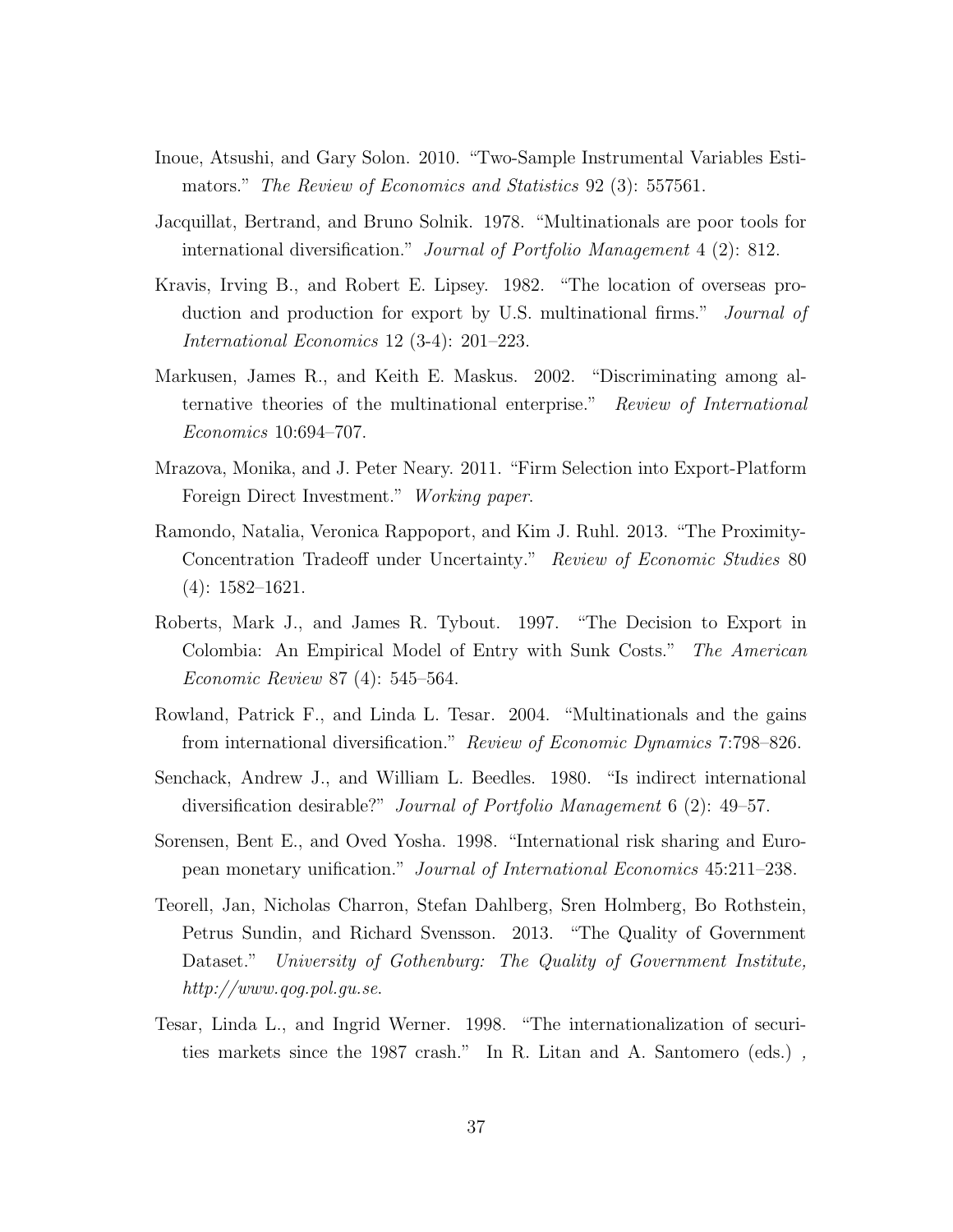*Brookings-Wharton Papers on Financial Services*. Washington: The Brookings Institution.

- Yeaple, Stephen. 2003. "The Complex Integration Strategies of Multinational Firms and Cross-Country Dependencies in the Structure of Foreign Direct Investment." *Journal of International Economics* 60 (2): 293–314.
- . 2009. "Firm Heterogeneity and the Structure of U.S. Multinational Activity: An Empirical Analysis." *Journal of International Economics* 78 (2): 206–215.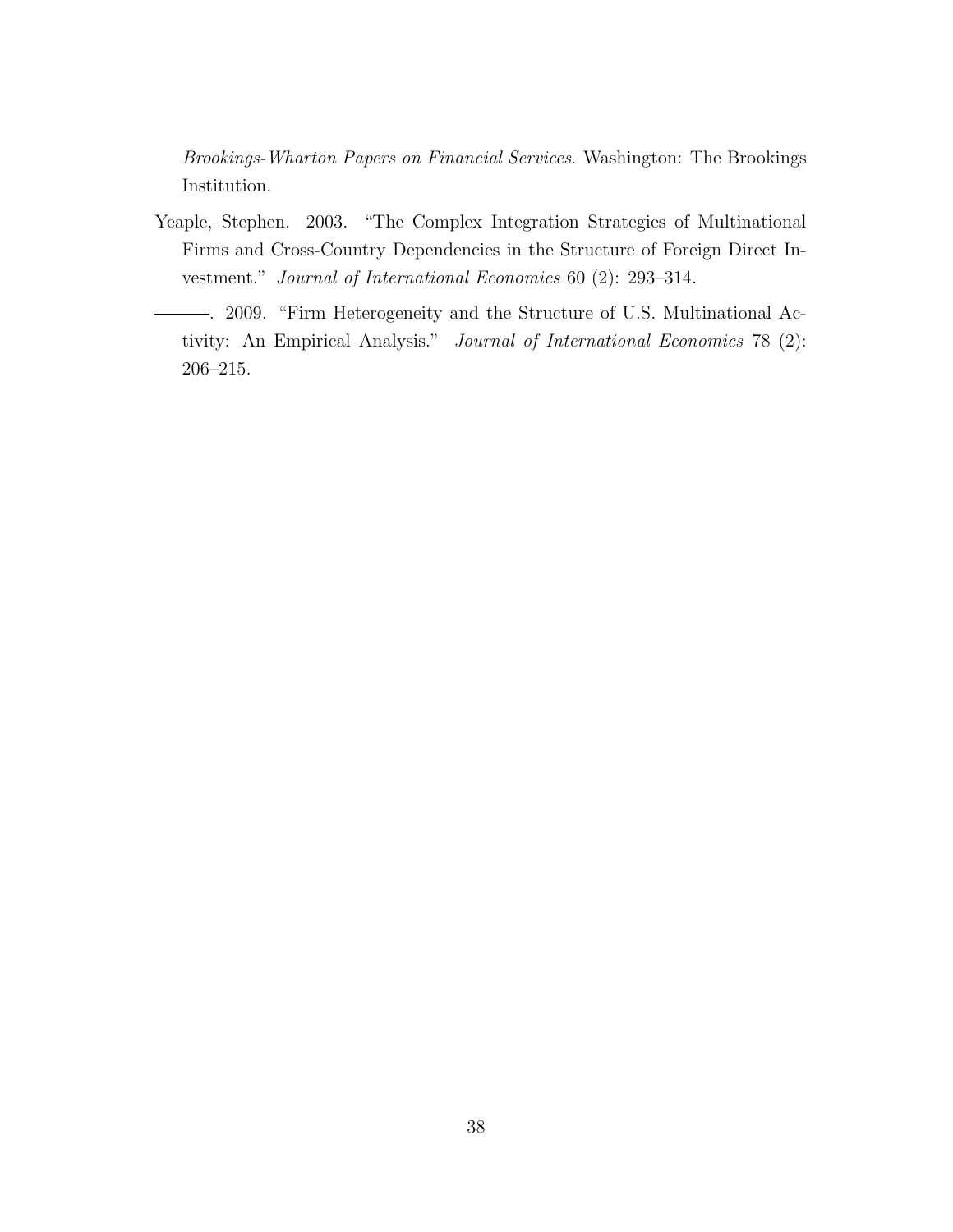### Appendix

### A Derivation of the Model

We present here the derivation of the results contained in Section 2. In the continuation region, each one of the three components of the value function of a firm  $(V_h,$  $V_j$ , and  $V_j^o$ ) satisfies:

$$
\pi(a, Y, X)M\Delta t + E[M\Delta t \cdot V(a, Y', X|Y)] - V(a, Y, X) = 0.
$$
 (B.1)

For  $\Delta t \to 0$ :

$$
\pi(a, Y, X)Mdt + E[d(M \cdot V(a, Y, X))] = 0.
$$
 (B.2)

The term in the expectation can be written as:

$$
E[d(M \cdot V)] = E[dM \cdot V + M \cdot dV + dM \cdot dV]
$$
  
=  $M \cdot V \cdot E\left[\frac{dM}{M} + \frac{dV}{V} + \frac{dM}{M} \cdot \frac{dV}{V}\right]$   
=  $M \cdot V\left[-rdt + E\left(\frac{dV}{V}\right) + E\left(\frac{dM}{M} \cdot \frac{dV}{V}\right)\right]$   
=  $Mdt\left[-rV + E\left(\frac{dV}{dt}\right) + E\left(\frac{dM}{M} \cdot \frac{dV}{dt}\right)\right]$  (B.3)

where the dependence of V on  $(a, Y, X)$  has been suppressed to ease the notation. Plugging Eq. (B.3) into Eq. (B.2):

$$
\pi - rV + E\left(\frac{dV}{dt}\right) + E\left(\frac{dM}{M} \cdot \frac{dV}{dt}\right) = 0.
$$
 (B.4)

By applying Ito's Lemma and using the expressions for the Brownian motions ruling the evolution of  $Y$ , we can derive expressions for some of the terms in Eq. (B.4):

$$
dV = V'_Y dY + \frac{1}{2} \sigma^2 Y^2 V''_Y dt = V'_Y [\mu Y dt + \sigma Y dz] + \frac{1}{2} \sigma^2 Y^2 V''_Y dt
$$
  

$$
E[dV] = \mu Y V'_Y dt + \frac{1}{2} \sigma^2 Y^2 V''_Y dt.
$$

Using these results and the equation describing the evolution of  $M$ , we can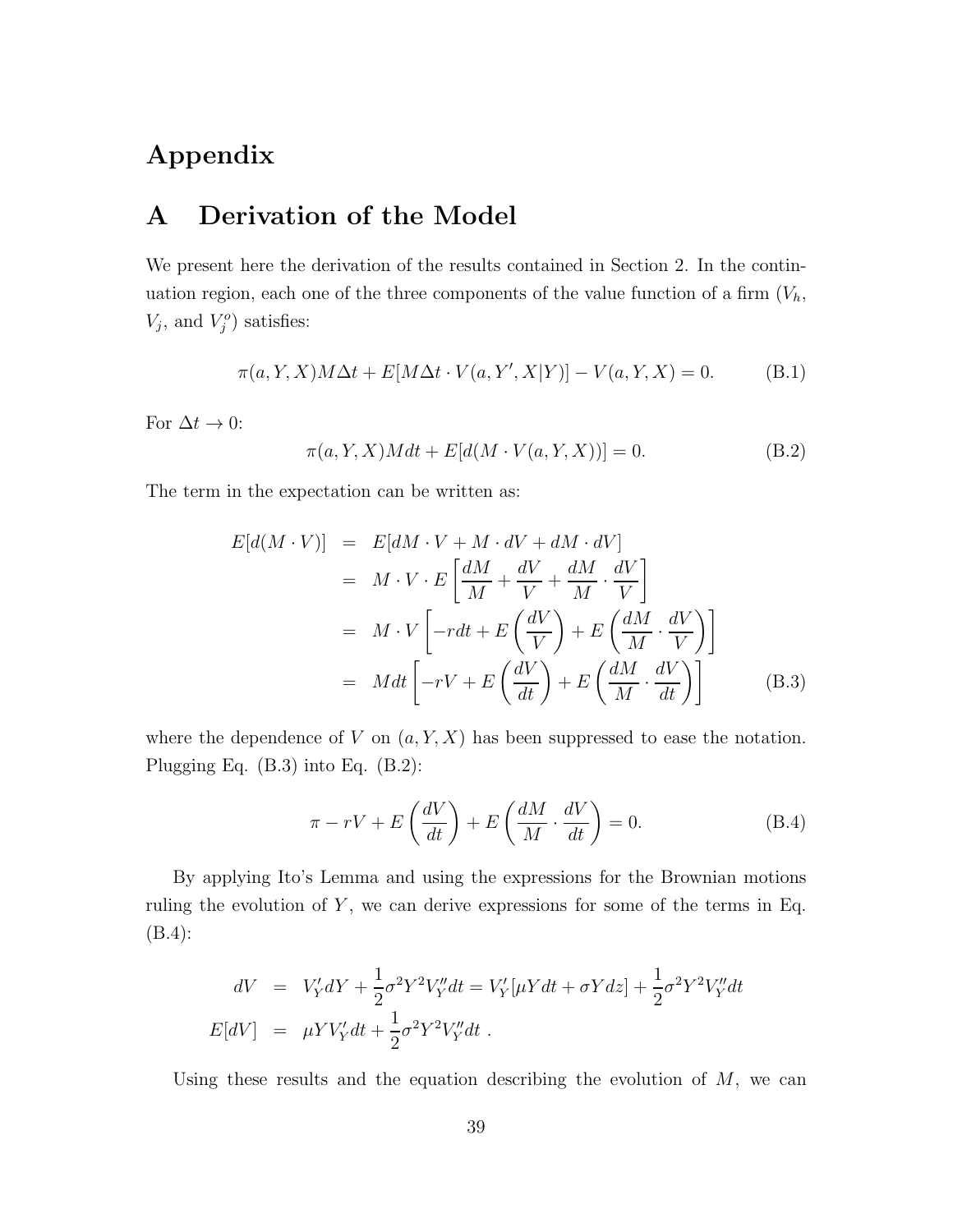rewrite Eq. (B.4) for the three value functions as:

$$
\pi_h dt - r_h V_h dt + \mu_h Y_h V_h' dt + \frac{1}{2} \sigma_h^2 Y_h^2 V_h'' dt + ... \n...E \left[ (-r_h dt - \gamma \sigma_h dz_h) \cdot \left( \mu_h Y_h V_h' dt + \sigma_h Y_h V_h' dz_h + \frac{1}{2} \sigma_h^2 Y_h^2 V_h'' dt \right) \right] = 0.
$$
\n
$$
\pi_j dt - r_h V_j dt + \mu_j Y_j V_j' dt + \frac{1}{2} \sigma_j^2 Y_j^2 V_j'' dt + ... \n...E \left[ (-r_h dt - \gamma \sigma_h dz_h) \cdot \left( \mu_j Y_j V_j' dt + \sigma_j Y_j V_j' dz_j + \frac{1}{2} \sigma_j^2 Y_j^2 V_j'' dt \right) \right] = 0.
$$
\n
$$
-r_h V_j^o dt + \mu_j Y_j V_j^{o'} \tau dt + \frac{1}{2} \sigma_j^2 Y_j^2 V_j^{o''} dt + ... \n...E \left[ (-r_h dt - \gamma \sigma_h dz_h) \cdot \left( \mu_j Y_j V_j^{o'} \tau dt + \sigma_j Y_j V_j^{o'} dz_j + \frac{1}{2} \sigma_j^2 Y_j^2 V_j^{o''} dt \right) \right] = 0.
$$

The terms in expectations can be reduced to:

$$
E\left[(-r_hdt - \gamma \sigma_h dz_h) \cdot \left(\mu_h Y_h V_h'_{Y} dt + \sigma_h Y_h V_h'_{Y} dz_h + \frac{1}{2} \sigma_h^2 Y_h^2 V_h''_{Y} dt\right)\right] = \dots
$$
  
\n
$$
\begin{aligned}\n&\therefore -\gamma \sigma_h^2 Y V_h'_{Y} dt \\
E\left[(-r_hdt - \gamma \sigma_h dz_h) \cdot \left(\mu_j Y_j V_{jY} ' dt + \sigma_j Y_j V_{jY} ' dz_j + \frac{1}{2} \sigma_j^2 Y_j^2 V_{jY} '' dt\right)\right] = \dots \\
&\therefore -\gamma \rho_j \sigma_h \sigma_j Y V_{jY} ' dt \\
E\left[(-r_hdt - \gamma \sigma_h dz_h) \cdot \left(\mu_j Y_j V_{jY}^{\sigma \prime} dt + \sigma_j Y_j V_{jY}^{\sigma \prime} dz_j + \frac{1}{2} \sigma_j^2 Y_j^2 Y_{jY}^{\sigma \prime} dt\right)\right] = \dots \\
&\therefore -\gamma \rho_j \sigma_h \sigma_j Y V_{jY}^{\sigma \prime} dt.\n\end{aligned}
$$

So we obtain the no-arbitrage conditions  $(7)-(9)$  in the paper:

$$
\pi_h - r_h V_h + (\mu_h - \gamma \sigma_h^2) Y_h V_{hY}^{\prime} + \frac{1}{2} \sigma_h^2 Y_h^2 V_{hY}^{\prime \prime} = 0
$$
  

$$
\pi_j - r_h V_j + (\mu_j - \gamma \rho_j \sigma_h \sigma_j) Y_j V_{jY}^{\prime} + \frac{1}{2} \sigma_j^2 Y_j^2 V_{jY}^{\prime \prime} = 0
$$
  

$$
-r_h V_j^o + (\mu_j - \gamma \rho_j \sigma_h \sigma_j) Y_j V_{jY}^{o\prime} + \frac{1}{2} \sigma_j^2 Y_j^2 V_{jY}^{o\prime} = 0.
$$

To derive the expression for the returns that guides our empirical analysis (Eq.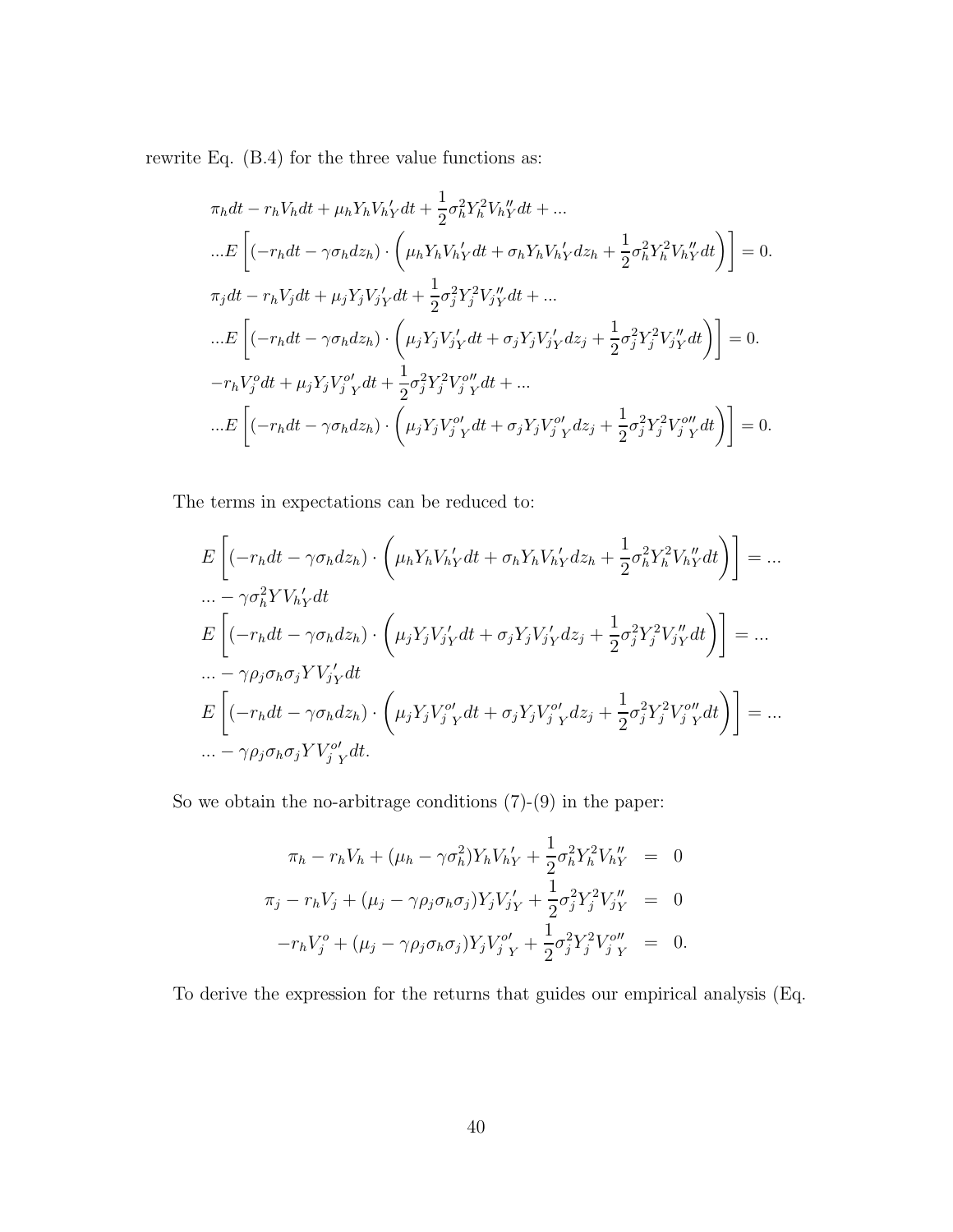(10)), we combine the three equations above to obtain:

$$
\pi_{h} - r_{h}V_{h} - \gamma \sigma_{h}^{2}Y_{h}V_{hY}^{\prime} + \underbrace{\mu_{h}Y_{h}V_{hY}^{\prime} + \frac{1}{2} \sigma_{h}^{2}Y_{h}^{2}V_{hY}^{\prime}}_{E(dV_{h})} + \dots
$$
\n
$$
\sum_{j \in \mathcal{A}} \pi_{j} - r_{h}V_{j} - \gamma \rho_{j} \sigma_{h} \sigma_{j}Y_{j}V_{jY}^{\prime} + \underbrace{\mu_{j}Y_{j}V_{jY}^{\prime} + \frac{1}{2} \sigma_{j}^{2}Y_{j}^{2}V_{jY}^{\prime\prime}}_{E(dV_{j})} + \dots
$$
\n
$$
+ \sum_{j \notin \mathcal{A}} \left[ -r_{h}V_{j}^{o} - \gamma \rho_{j} \sigma_{h} \sigma_{j})Y_{j}V_{jY}^{o\prime} + \underbrace{\mu_{j}Y_{j}V_{jY}^{o\prime} + \frac{1}{2} \sigma_{j}^{2}Y_{j}^{2}Y_{jY}^{o\prime\prime}}_{E(dV_{j}^{o})} \right] = 0.
$$

Since  $E(dV_h) + \sum$ j∈A  $E(dV_j) + \sum$ j∉A  $E(dV_j^o) = E(dV)$ :

$$
\pi_h + \sum_{j \in \mathcal{A}} \pi_j + E(d\mathcal{V}) = r_h V_h + \gamma \sigma_h^2 Y_h V_{hY}^{\prime} + \sum_{j \in \mathcal{A}} (r_h V_j + \gamma \rho_j \sigma_h \sigma_j Y_j V_{jY}^{\prime}) + \dots
$$

$$
\dots \sum_{j \notin \mathcal{A}} \left( r_h V_j^o + \gamma \rho_j \sigma_h \sigma_j Y_j V_{jY}^{o\prime} \right)
$$

$$
\pi_h + \sum_{j \in \mathcal{A}} \pi_j + E(d\mathcal{V}) = r_h + \gamma \left( \frac{\sigma_h^2 Y_h V_{hY}^{\prime} + \sum_{j \in \mathcal{A}} \sigma_h \sigma_j \rho_j Y_j V_{jY}^{\prime} + \sum_{j \notin \mathcal{A}} \sigma_h \sigma_j \rho_j Y_j V_{jY}^{o\prime}}{\mathcal{V}} \right).
$$

To gain additional insight on the components of this expression, we can solve explicitly each no-arbitrage condition to deliver quasi-closed form solutions for the components of a firm's value function. For illustration purposes, assume that profits  $\pi_j$  are a linear affine function of  $Y_j$  (as it would be under linear cost functions and CES demand):  $\pi_j(a, Y_j, X_j) = \delta_j(a, X_j)Y_j - f_j$  where  $\delta_j(a, X_j)$  denotes variable profits as a share of GDP in country  $j$  and  $f_j$  denotes the fixed costs of production in country *j*. Then we can solve explicitly Eqs.  $(7)-(9)$  in the paper to obtain:

$$
V_h = \frac{\delta_h(a, X_h)Y_h}{r_h - \mu_h + \gamma \sigma_h^2} - \frac{f_h}{r_h}
$$
(B.5)

$$
V_j = \frac{\delta_j(a, X_j)Y_j}{r_h - \mu_j + \gamma \rho_j \sigma_h \sigma_j} - \frac{f_j}{r_h} + c_j(a, X_j)Y_j^{\alpha}
$$
(B.6)

$$
V_j^o = c_j^o(a, X_j) Y_j^\beta \tag{B.7}
$$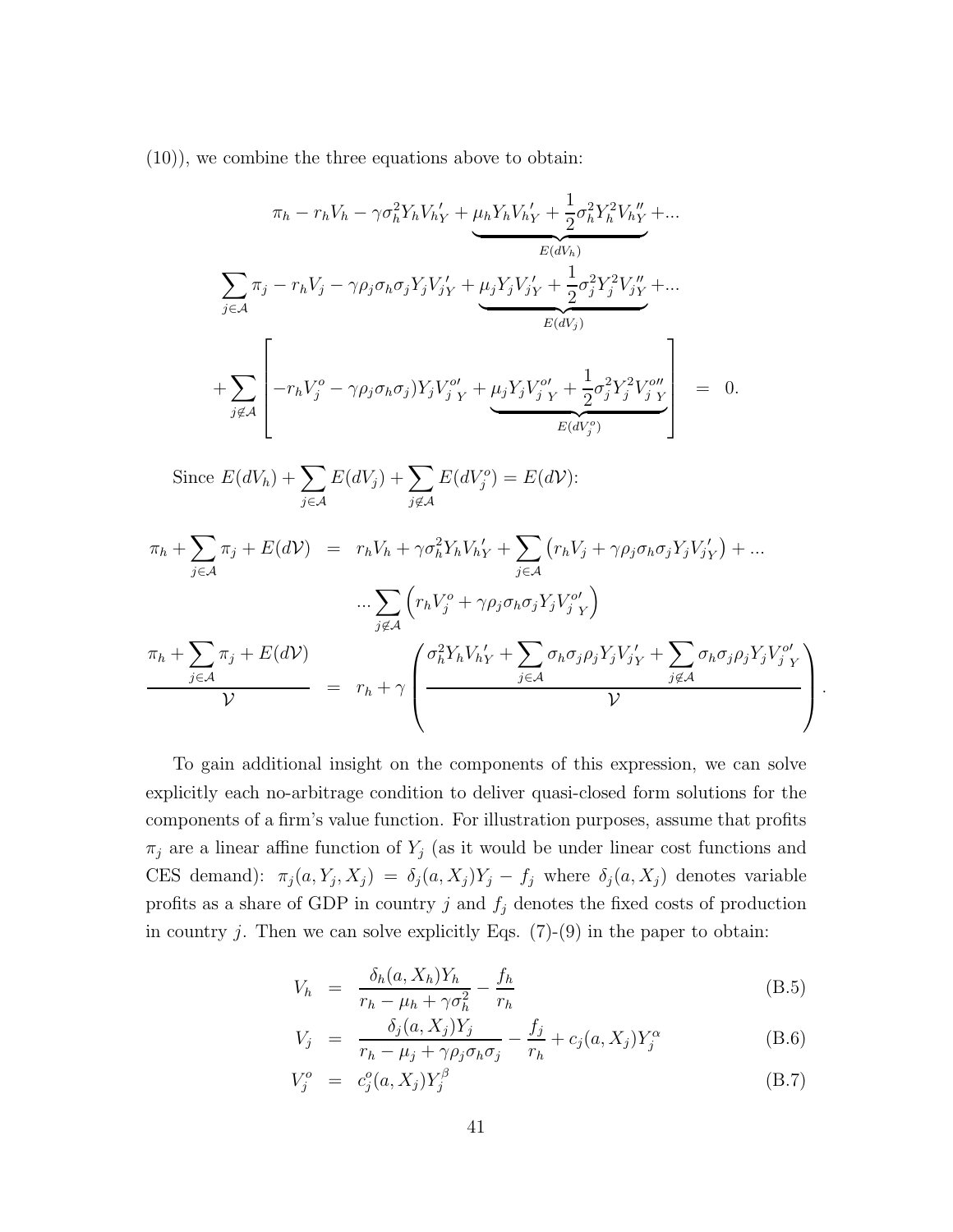where  $\alpha < 0$  and  $\beta > 1$  are known combinations of aggregate parameters and  $c_j(a, X_j)$  and  $c_j^o(a, X_j)$  are firm-specific, positive magnitudes that can be determined by imposing value-matching and smooth pasting conditions linking Eqs. (B.6) and  $(B.7)$  for each country j, like in Dixit (1989). Hence the elasticity of assets in place in country  $j$  is:

$$
\frac{Y_j V'_{jY}}{\mathcal{V}} = \frac{\frac{\delta_j(a, X_j)Y_j}{r_h - \mu_j + \gamma \rho_j \sigma_h \sigma_j} + \alpha c_j(a, X_j) Y_j^{\alpha}}{\mathcal{V}}
$$
(B.8)

and the elasticity of the option value of entering country  $i$  is:

$$
\frac{Y_j V_{j'Y}^{o'}}{\mathcal{V}} = \frac{\beta c_j^o(a, X_j) Y_j^{\beta}}{\mathcal{V}}.
$$
\n(B.9)

Eqs. (B.8)-(B.9) illustrate that the elasticity of the value of assets in place in a country is different from the elasticity of the option value in that country. Since both profits and the magnitudes  $c_j(a, X_j)$ ,  $c_j^o(a, X_j)$  are firm-specific, the elasticities also differ across firms.

The processes for the elasticities that we estimate in our model-based empirical analysis are meant to mimic the variation that Eqs. (B.8)-(B.9) imply. For the elasticity of assets in place, having information on firm's income in each host country  $j \in \mathcal{A}$  allows us to approximate the elasticity directly. The approximation of the elasticity of the option value is more indirect. It can be shown that the magnitude  $c_j^o(a, X_j)$  is increasing in firm's productivity, indicating that more productive firms have a higher likelihood to enter a country. In the empirical specification, this higher likelihood to enter is expressed by  $prob_j^f$ , which is the estimated probability that firm  $f$  will enter country  $j$  given the country characteristics included in the probit specification  $(X_i)$ . However, the only firm-level characteristic included among the regressors of the probit is the previous presence in a region. This is clearly not enough to incorporate all the firm-level variation embodied in  $\frac{c_j^o(a,X_j)}{V}$  $\frac{\nu^{(1)}(x,y)}{\nu}$ , so we multiply the estimated probability by the domestic elasticity to capture the firmspecific components of the elasticity of the option value without suffering from the potential bias due to selection into affiliate countries that one would introduce using not purely domestic measures. Finally, the aggregate, host country-specific term  $\beta Y_j^{\beta}$  is captured by the estimated unobserved component  $\zeta_j^o$ .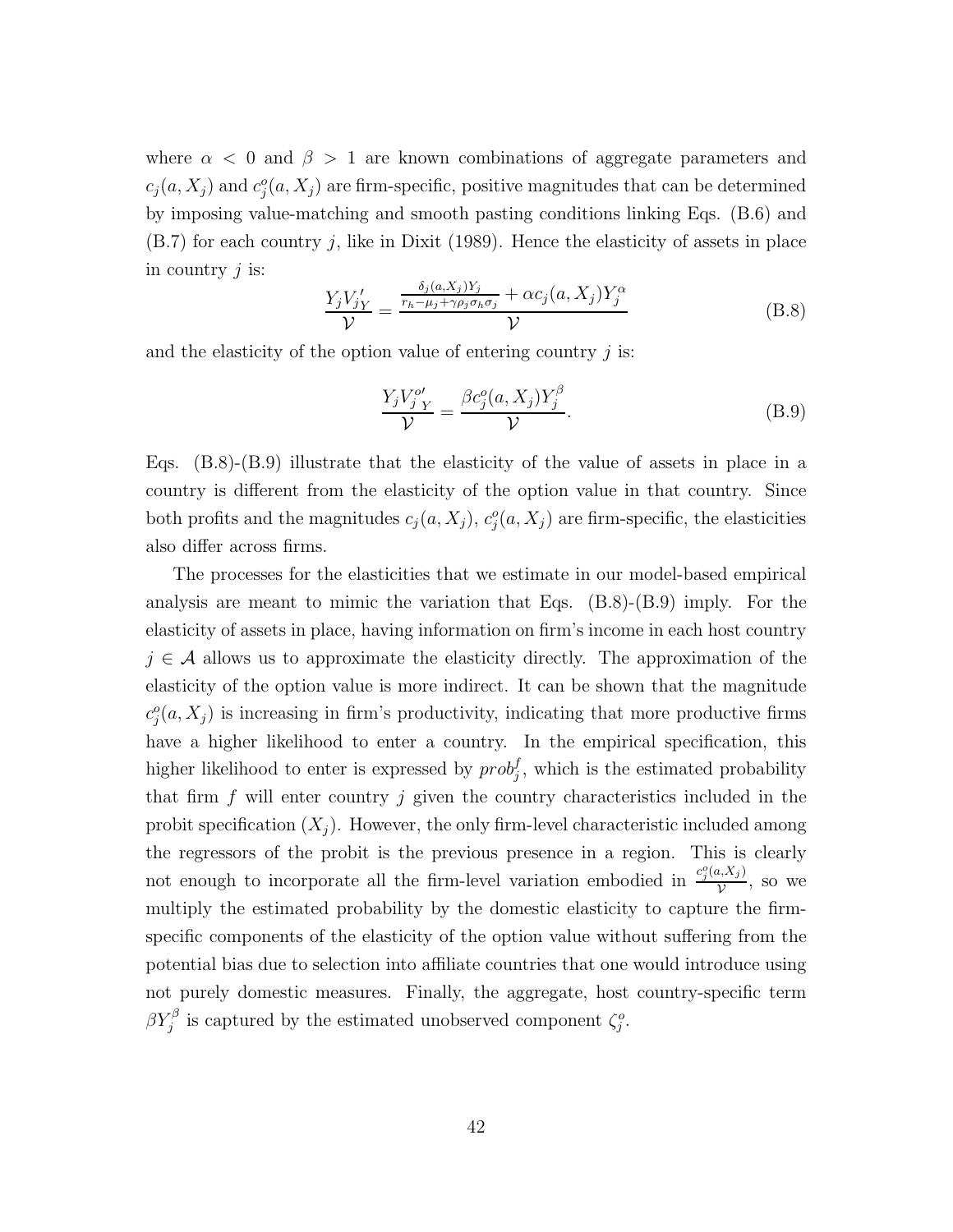### B Robustness: Reduced Form Estimates

In this section we include a number of robustness tests to ensure that our empirical results are not sensitive to changes in variable definitions or controls. We begin by reporting the full set of results presented in Table 3 with all controls included. Next we repeat our preferred specification controlling for a variety of other factors related to size that may impact stock returns beyond total firm sales. These are market capitalization, leverage, and the book-to-market ratio of the firm. We then replace our measure of country-specific entry costs with two alternative measures from the World Bank's Doing Business Database: the number of procedures required to start a business and the average number of days required to start a business. We also present the results using a different methods to construct the firm-level sunk cost measure, using affiliates counts as weights in Eq. (12). Finally, we measure the comovement of GDP shocks in the US and the host countries using the correlations, rather than the covariances, of these shocks. Since our reduced form specification does not control for the option value of opening new affiliates, we then report the results of the second-step regressions including measures of the option value term that we constructed using the results of the dynamic selection equation in Section 4.2. We conclude by reporting the entire set of results of our model-based estimation.

Table B.2 reports the complete results of the specifications that we summarized in Table 3 in the paper. Our measure of firm size is total firm sales from the BEA data. Gravity variables for the affiliates' host countries come from CEPII (see Head, Mayer, and Ries (2010)) and are aggregated at the firm level following the same aggregation method as in Eq. (12). To control for the potential bias induced by the fact that neither our model nor our empirical analysis incorporate exports, we include an aggregate country-level measure of the ratio of total FDI sales by US firms over total US exports for each country. In addition to these, we add other sources of country risk as controls. Exchange rate volatility may be another source of country-level risk, hence we control for the standard deviation of the country's exchange rate with respect to the US dollar over the sample period. Finally, we use measures of rule of law, property rights, and conflict form the Quality of Government Dataset. This dataset was compiled by Teorell et al. (2013) using information from various different sources. These include the PRS Group's International Country Risk Guide (ICRG) indicator of quality of government, which we use to proxy for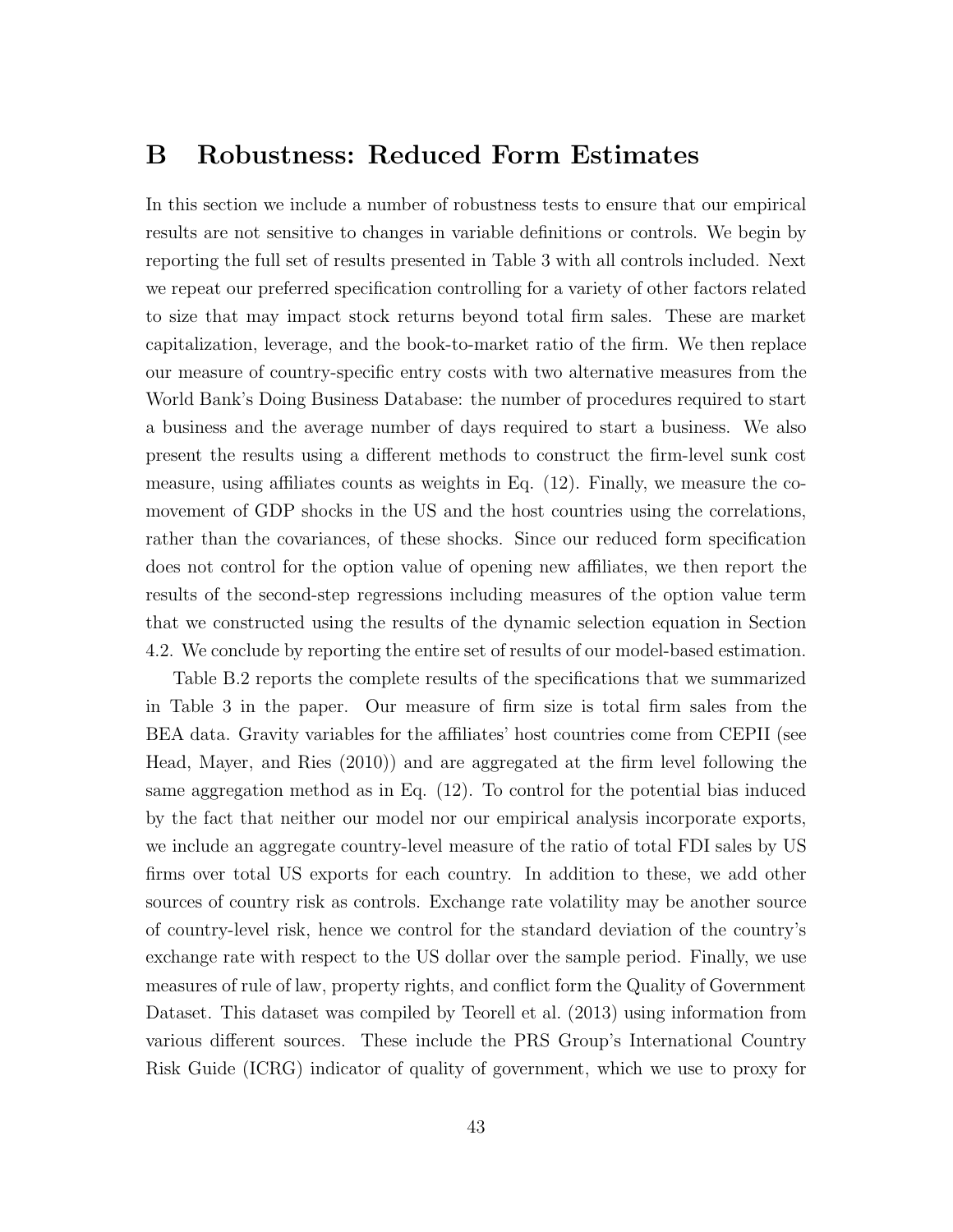|                            | N. Obs | Mean     | Std. Dev. | Min            | Max            |
|----------------------------|--------|----------|-----------|----------------|----------------|
| <b>ALL FIRMS</b>           |        |          |           |                |                |
| <b>GDP</b>                 | 21809  | 1070.237 | 743.855   | $\overline{0}$ | 5333.925       |
| distance                   | 21809  | 5860.26  | 3057.661  | $\overline{0}$ | 16370.82       |
| firm beta                  | 21809  | 0.920885 | 1.128112  | $-12.4866$     | 23.55242       |
| FDI/exports                | 21809  | 3.59962  | 3.584225  | $\overline{0}$ | 268.9246       |
| exchange rate volatility   | 21809  | 202580.4 | 3779169   | $\overline{0}$ | $1.43E + 08$   |
| property rights            | 21809  | 76.95142 | 19.53968  | $\overline{0}$ | 95             |
| conflict                   | 21809  | 0.330663 | 0.566426  | $\overline{0}$ | $\overline{7}$ |
| quality of gov.            | 21809  | 0.80038  | 0.212841  | $\overline{0}$ | $\mathbf{1}$   |
| market cap. $(\$b)$        | 21809  | 5348.61  | 20507.98  | 0.5895         | 511887.1       |
| book-to-market             | 21809  | 0.906032 | 7.455636  | $-906.639$     | 66.02167       |
| leverage                   | 21809  | 0.047377 | 1.701048  | $-122.097$     | 206.2544       |
| No. of procedures          | 21809  | 5.900765 | 2.321864  | $\mathbf{1}$   | 17             |
| No. of days                | 21809  | 17.34598 | 11.31179  | $\mathbf{1}$   | 195            |
| correlation $(\rho_{ft})$  | 21809  | 0.630249 | 0.209387  | $-0.35508$     | 0.918361       |
| HORIZONTAL FIRMS           |        |          |           |                |                |
| <b>GDP</b>                 | 5688   | 987.1623 | 794.9395  | $\overline{0}$ | 5333.925       |
| distance                   | 5688   | 4589.752 | 3484.31   | $\overline{0}$ | 15958.05       |
| firm beta                  | 5688   | 0.928362 | 1.256345  | $-5.94042$     | 23.55242       |
| FDI/exports                | 5688   | 3.280831 | 2.413245  | $\overline{0}$ | 30.45844       |
| exchange rate risk         | 5688   | 555.782  | 33142.58  | $\overline{0}$ | 2470451        |
| property rights            | 5688   | 76.4386  | 25.64016  | $\overline{0}$ | 90.00001       |
| conflict                   | 5688   | 0.424223 | 0.637222  | $\overline{0}$ | 3              |
| quality of gov.            | 5688   | 0.801403 | 0.27883   | $\theta$       | 1              |
| market cap. $$\mathbb{b}$$ | 5688   | 2753.551 | 10485.87  | 1.3805         | 267336.1       |
| book-to-market             | 5688   | 0.761953 | 6.786054  | $-479.385$     | 30.29988       |
| leverage                   | 5688   | 0.074149 | 2.743336  | $-5.93724$     | 206.2544       |
| No. of procedures          | 5688   | 5.036176 | 2.802281  | $\mathbf{1}$   | 17             |
| No. of days                | 5688   | 14.30879 | 11.9979   | $\overline{1}$ | 149            |
| correlation $(\rho_{ft})$  | 5688   | 0.651821 | 0.268085  | $-0.21991$     | 0.918361       |

Table B.1: Summary Statistics of Robustness Controls.

rule of law. ICRG collects political information and financial and economic data, converting these into risk points. These data have been collected annually since 1980 and cover 140 countries. The quality of government measure is a composite of corruption, law and order, and bureaucracy quality. Higher values indicate higher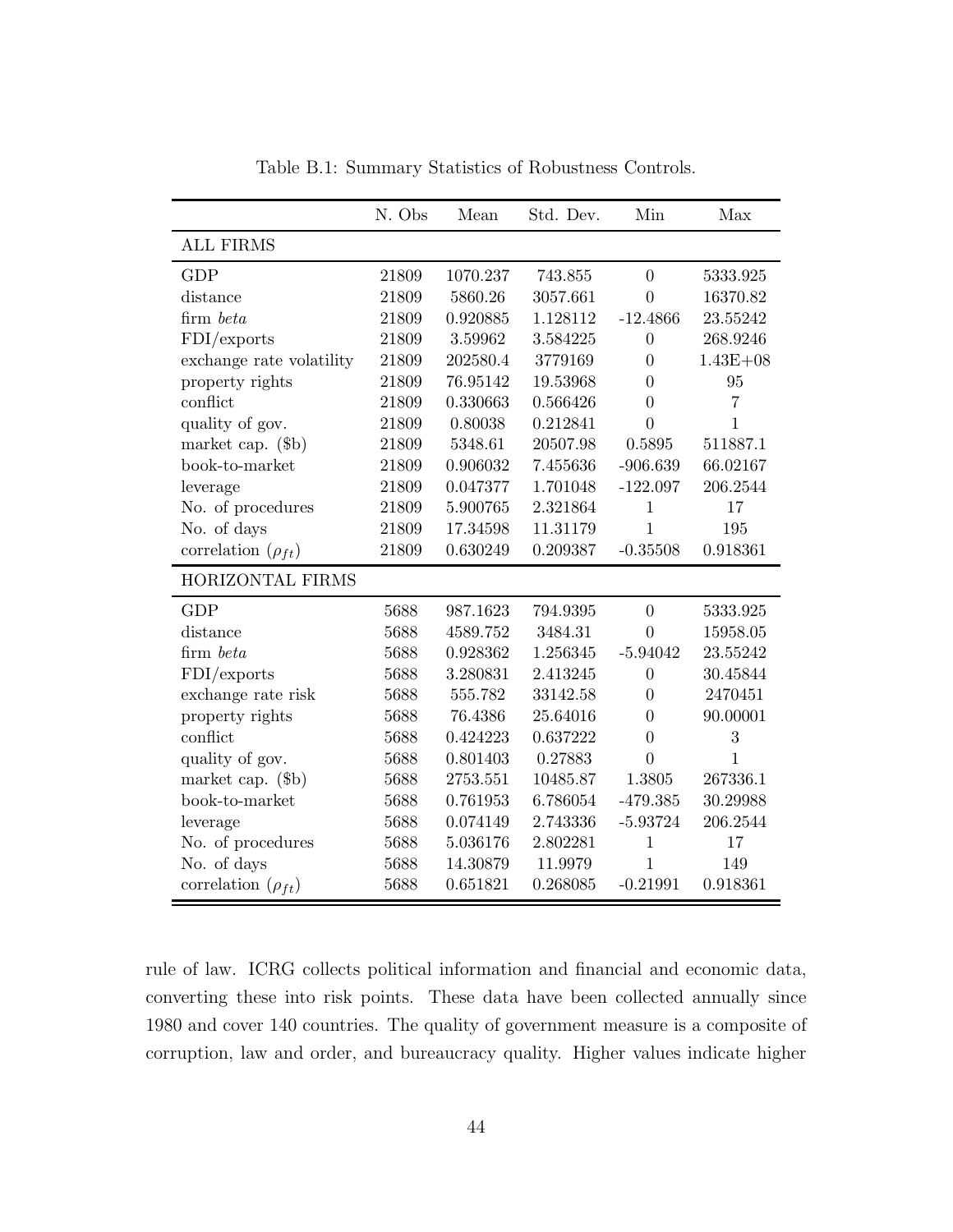quality of government. We also use a measure of property rights from the Heritage Foundation. This factor scores the degree to which a country's laws protect private property rights and the degree to which its government enforces those laws. It also accounts for the possibility that private property will be expropriated. The country's property rights score ranges from 0 to 100, where 100 represents the maximum degree of protection of property rights. Finally, we control for risks associated with armed conflicts using the number of conflicts in which the government of the country is involved in each year from the Uppsala Conflict Data Program UCDP/PRIO Conflict Database, which provides information on armed conflicts of the world. We aggregate each of these measures from the country to the firm level following Eq.  $(11).$ 

Table B.1 reports summary statistics for the controls included in the Tables of this Appendix. As Table B.2 shows, most of the included controls are not significant, with the exception of the firm *beta*, which is positive and significant in four out of five specifications, indicating that domestic market exposure is strongly correlated with returns at the firm level.

Table B.3 reports the reduced form estimates inclusive of additional potential determinants of annual stock returns: market capitalization, leverage, and book-tomarket. Total firm sales and market capitalization are conceptually similar, as they each proxy for firm size, so we do not include both of these variables in the same specification. The same applies to leverage and book-to-market. Our results are robust to the inclusion of these measures. The coefficients on GDP growth covariances and entry costs are all positive and significant regardless of which combination of the firm-level controls is included.

In the next table we present the results of our baseline specification using alternative ways of defining the variables of interest. Column I of Table B.4 reports the results using the correlation of GDP shocks in the US and the host country, rather than the covariance of these shocks.<sup>1</sup> Correlations are convenient measures to interpret the coefficients of our regressions. We can compare risk exposures in the extreme cases of perfect diversification ( $\rho_{ft} = 0$ ) and no diversification ( $\rho_{ft} = 1$ ): ceteris paribus, a firm that has affiliates only in a host country whose GDP growth is perfectly correlated with the US has a risk premium about 13% higher than a

<sup>&</sup>lt;sup>1</sup>Country-level correlations are aggregated into firm-level measures using the same methodology we used to aggregate covariances.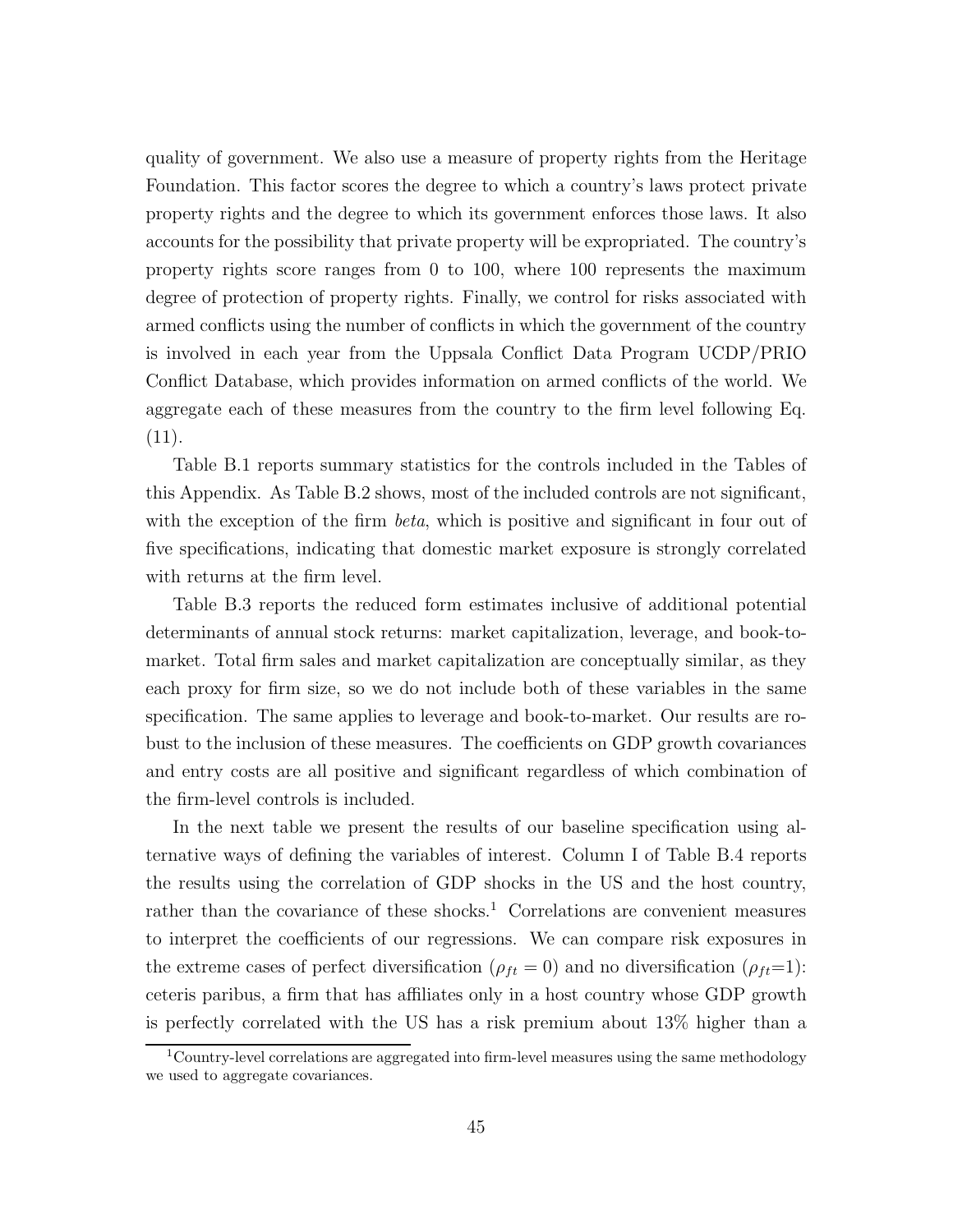|                          | T           | II         | III           | IV           | $\overline{V}$ |
|--------------------------|-------------|------------|---------------|--------------|----------------|
|                          | Horizontal  | Single     | Manufacturing | All          | $> 75\%$       |
|                          | Firms       | Industry   | Only          | Firms        | Horizontal     |
| covariances $(Cov_{ft})$ | $2.492**$   | $4.454***$ | $3.059*$      | 0.504        | $1.621**$      |
|                          | (0.985)     | (1.661)    | (1.651)       | (0.343)      | (0.683)        |
| entry costs $(F_{ft})$   | $0.0005***$ | $0.001***$ | $0.0004*$     | $0.0002***$  | $0.0002**$     |
|                          | (0.0002)    | (0.0003)   | (0.0002)      | (0.0001)     | (0.0001)       |
| ln(totalsales)           | 0.512       | $-1.260$   | 0.689         | $0.630***$   | $0.686***$     |
|                          | (0.526)     | (0.816)    | (1.019)       | (0.222)      | (0.351)        |
| ln(GDP)                  | 0.291       | $-0.151$   | $-0.515$      | 0.411        | 0.522          |
|                          | (1.032)     | (1.570)    | (1.706)       | (0.394)      | (0.719)        |
| ln(distance)             | $-0.871$    | $-0.545$   | 1.992         | $-0.609$     | $-0.555$       |
|                          | (0.985)     | (1.587)    | (1.744)       | (0.417)      | 0.679          |
| No. of countries         | 0.015       | 0.092      | $-0.291$      | 0.003        | $-0.006$       |
|                          | (0.139)     | (0.218)    | (0.283)       | (0.031)      | 0.058          |
| beta                     | $4.475***$  | $6.796***$ | $-0.274$      | $2.511***$   | $2.733***$     |
|                          | (0.588)     | (0.942)    | (1.101)       | (0.260)      | (0.387)        |
| FDI-exports ratio        | 0.068       | $-0.043$   | 0.117         | $-0.018$     | $-0.005$       |
|                          | (0.166)     | (0.252)    | (0.231)       | (0.037)      | (0.085)        |
| exchange rate volatility | $-0.000005$ | 0.002      | $-0.007$      | 7.89e-08     | 3.94e-08       |
|                          | (0.00002)   | (0.008)    | (0.012)       | $(9.72e-08)$ | $(4.05e-07)$   |
| property rights          | $-0.044$    | $-0.287$   | $-0.126$      | 0.031        | $-0.012$       |
|                          | (0.115)     | (0.179)    | (0.176)       | (0.047)      | (0.083)        |
| quality of gov.          | $-6.863$    | 10.084     | 10.585        | $-7.878*$    | $-9.345$       |
|                          | (10.468)    | (16.010)   | (15.469)      | (4.484)      | (7.803)        |
| conflict                 | $-0.048$    | $-1.321$   | $-2.067$      | 0.612        | $-0.186$       |
|                          | (1.900)     | (2.987)    | (2.988)       | (0.824)      | (1.323)        |
| industry and year FE     | <b>YES</b>  | YES        | <b>YES</b>    | YES          | <b>YES</b>     |
| $\overline{N}$           | 5223        | 2853       | 2043          | 21204        | 9589           |
| $R-sq$                   | 0.0742      | 0.0728     | 0.0598        | 0.0855       | 0.0737         |

Table B.2: The relationship between annual stock returns, GDP growth covariances, and entry costs.

Notes: \*,\*\* and \*\*\* indicate significance at the 10, 5 and 1 percent levels, respectively. Bootstrapped standard errors are in parentheses.

firm with affiliates only in a host country whose GDP growth is uncorrelated with the US.

Columns II-III of Table B.4 use alternate measures of country-level entry costs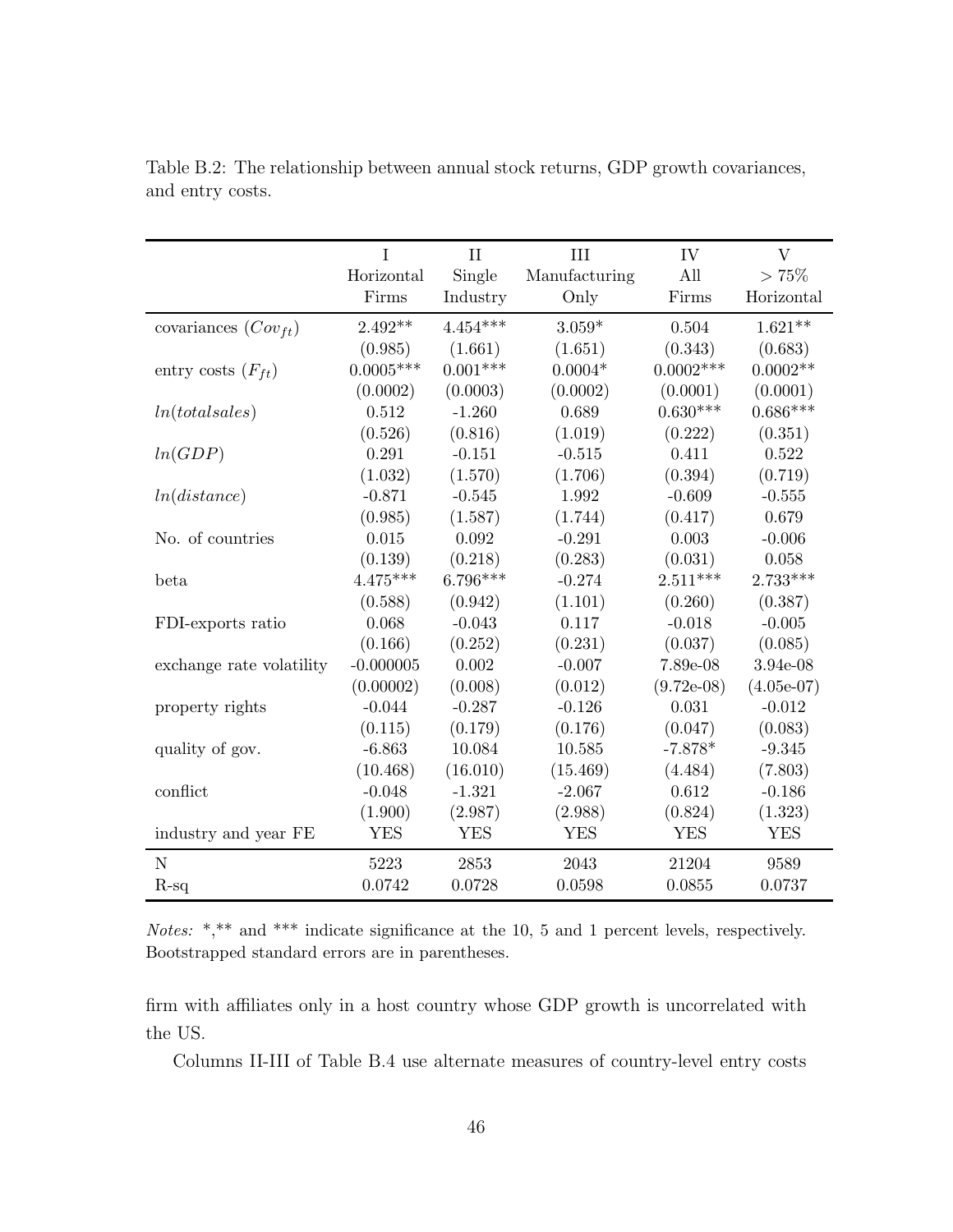|                          | T          | $_{II}$    | <b>III</b>  |
|--------------------------|------------|------------|-------------|
| covariances $(Cov_{ft})$ | $2.492**$  | $2.296**$  | $2.378**$   |
|                          | (0.985)    | (0.978)    | (0.978)     |
| entry costs $(F_{ft})$   | $0.001***$ | $0.001***$ |             |
|                          | (0.000)    | (0.000)    | (0.000)     |
| ln(totalsales)           | 0.512      | 0.550      |             |
|                          | (0.526)    | (0.526)    |             |
| marketcap                |            |            | $0.0002***$ |
|                          |            |            | (0.000)     |
| leverage                 |            | $-0.386$   |             |
|                          |            | (0.241)    |             |
| book2market              |            |            | 0.076       |
|                          |            |            | (0.096)     |
| ln(GDP)                  | 0.291      | 0.169      | $-0.011$    |
|                          | (1.032)    | (1.025)    | (1.024)     |
| ln(distance)             | $-0.871$   | $-1.331$   | $-1.155$    |
|                          | (0.985)    | (1.036)    | (1.037)     |
| No. of countries         | 0.018      | 0.019      | $-0.005$    |
|                          | (0.138)    | (0.138)    | (0.132)     |
| beta                     | $4.475***$ | $4.483***$ | $4.477***$  |
|                          | (0.588)    | (0.588)    | (0.589)     |
| FDI-export ratio         | 0.068      | 0.571      | 0.587       |
|                          | (0.166)    | (0.403)    | (0.402)     |
| exchange rate volatility | $-0.00001$ | $-0.00001$ | $-0.00001$  |
|                          | (0.00002)  | (0.00002)  | (0.00002)   |
| property rights          | $-0.044$   | $-0.037$   | $-0.053$    |
|                          | (0.115)    | (0.115)    | (0.115)     |
| quality of gov.          | $-6.863$   | $-7.221$   | $-5.558$    |
|                          | (10.468)   | (10.470)   | (10.451)    |
| conflict                 | $-0.048$   | $-0.737$   | $-0.805$    |
|                          | (1.900)    | (1.957)    | (1.952)     |
| industry and year FE     | <b>YES</b> | <b>YES</b> | <b>YES</b>  |
| N                        | 5223       | 5223       | 5224        |
| R-sq                     | 0.0742     | 0.075      | 0.0766      |

Table B.3: The relationship between annual stock returns, GDP growth covariances and correlations, and entry costs: robustness to the inclusion of additional controls.

*Notes:* \*,\*\* and \*\*\* indicate significance at the 10, 5 and 1 percent levels, respectively. Bootstrapped standard errors are in parentheses.

from the World Bank's Doing Business Database. Column II reports the results using the number of required procedures necessary to start a business. Column III reports the results using the number of days. Both of these measures are positively and significantly related to annual returns. Column IV of Table B.4 uses a different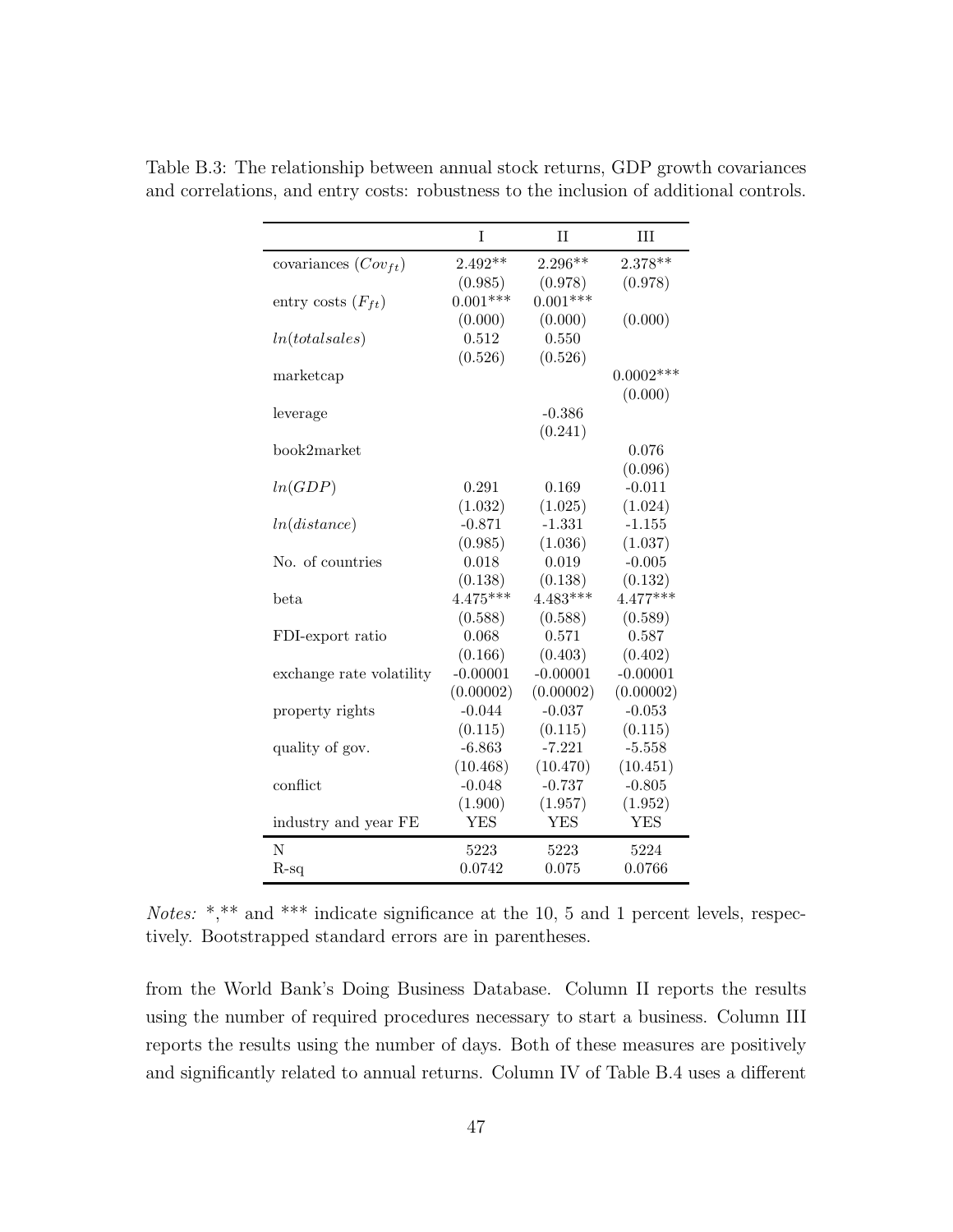method to construct the firm-level sunk cost measure. Instead of using the share of total firm sales accounted for by each country as the weights in Eq. (12), we weight each country's entry cost by the number of affiliates that the firm has in that country. This allows for the possibility that these costs may need to be paid again each time a new affiliate is opened in the same country. The results are positive and significant also for this construction of the sunk cost measure.

Table B.5 shows the reduced form results controlling for characteristics of the countries in which each firm does not have affiliates.<sup>2</sup> The effects of GDP growth covariances and of the sunk cost measures are qualitatively and quantitatively similar to the results from Table B.2. The effect of the GDP growth covariances and entry costs on the returns via the option value component should have the same sign as the effect of these forces through the component measuring assets in place. This is true for the covariances  $Cov_{ft}^o$ , which exhibit a positive coefficient, albeit non significant in some specifications, but not for the sunk costs,  $F_{ft}^o$ , whose coefficient is negative and significant in most specifications.

We run all the robustness test above also for the second-step regressions. Also these results are robust to the inclusion of additional controls, different definitions of entry costs, as well as to using the GDP growth correlations instead of the covariances.<sup>3</sup>

Regarding our alternative specifications of entry costs, Table B.6 shows the weighted average number of days and procedures necessary for starting a business in countries in which the firms do and do not have affiliates. As with the paid in capital requirement used in our primary specification, these summary statistics show that the firms in our sample are much more likely to open affiliates in countries with lower entry costs.

To conclude this appendix, Table B.7 shows the full set of country-level results described in Section 4.3.1.

<sup>&</sup>lt;sup>2</sup>The use of the predicted probabilities to construct the variables  $Cov_{ft}^o$ ,  $F_{ft}^o$  implies a generated regressor problem. As illustrated by Inoue and Solon (2010), there are two ways to correct the standard errors for the presence of generated regressors: consistently estimating the correct theoretical covariance matrix, or bootstrapping. We report bootstrapped standard errors together with our estimates.

<sup>3</sup>The results are available upon request to the authors.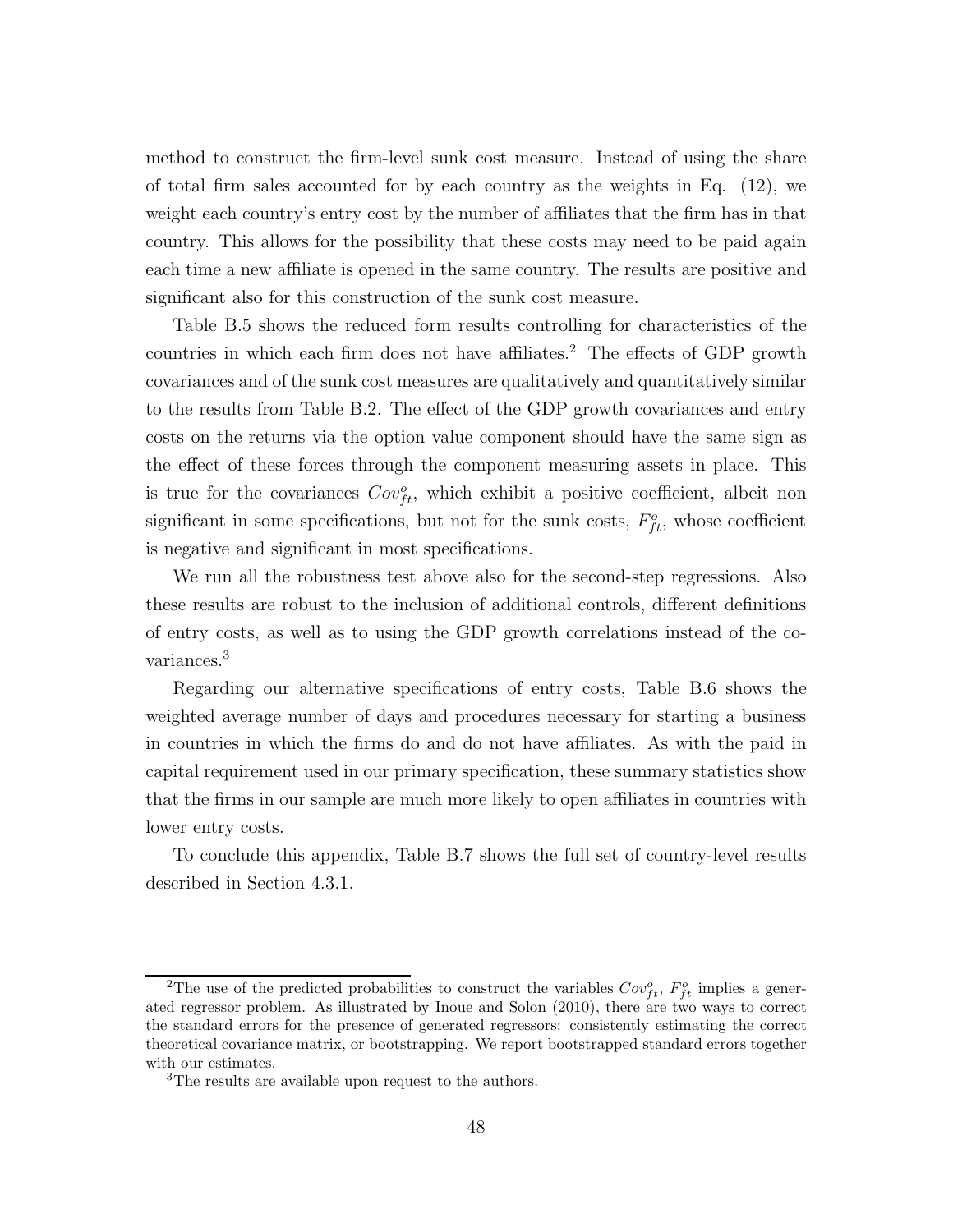|                            | I           | $\rm II$    | III         | IV          |
|----------------------------|-------------|-------------|-------------|-------------|
| covariances $(Cov_{ft})$   |             | $1.630*$    | $1.565*$    | $2.335**$   |
|                            |             | (0.952)     | (0.948)     | (0.961)     |
| correlations $(\rho_{ft})$ | $13.311**$  |             |             |             |
|                            | (6.886)     |             |             |             |
| entry costs $(F_{ft})$     | $0.001***$  |             |             | $0.0006***$ |
|                            | (0.000)     |             |             | (0.0002)    |
| entry costs (procedures)   |             | $0.782*$    |             |             |
|                            |             | (0.433)     |             |             |
| entry costs (days)         |             |             | $0.118*$    |             |
|                            |             |             | (0.073)     |             |
| ln(totalsales)             | 0.543       | 0.507       | 0.454       | 0.504       |
|                            | (0.526)     | (0.527)     | (0.526)     | (0.526)     |
| ln(GDP)                    | $-0.164$    | $-0.668$    | $-0.466$    | 0.019       |
|                            | (1.028)     | (1.058)     | (1.037)     | (1.039)     |
| ln(distance)               | $-0.925$    | $-1.655$    | $-0.875$    | $-0.979$    |
|                            | (1.123)     | (1.143)     | (1.026)     | (0.987)     |
| No. of countries           | 0.012       | 0.083       | 0.074       | $-0.025$    |
|                            | (0.138)     | (0.138)     | (0.138)     | (0.140)     |
| beta                       | $4.558***$  | $4.478***$  | $4.512***$  | $4.445***$  |
|                            | (0.588)     | (0.589)     | (0.589)     | (0.589)     |
| FDI-export ratio           | 0.569       | 0.495       | 0.063       | 0.079       |
|                            | (0.408)     | (0.410)     | (0.403)     | (0.165)     |
| exchange rate volatility   | $-0.000004$ | $-0.000003$ | $-0.000003$ | $-0.000003$ |
|                            | (0.00002)   | (0.00002)   | (0.00002)   | (0.00002)   |
| property rights            | $-0.023$    | 0.031       | 0.016       | $-0.035$    |
|                            | (0.116)     | (0.115)     | (0.115)     | (0.118)     |
| quality of gov.            | $-12.049$   | $-0.55$     | $-1.167$    | $-6.415$    |
|                            | (10.593)    | (10.812)    | (10.792)    | (10.695)    |
| conflict                   | $-1.214$    | $-1.689$    | $-1.694$    | $-0.154$    |
|                            | (1.962)     | (1.937)     | (1.937)     | (1.893)     |
| industry and year FE       | <b>YES</b>  | <b>YES</b>  | <b>YES</b>  | <b>YES</b>  |
| N                          | 5223        | 5223        | 5223        | 5218        |
| $R-sq$                     | 0.0742      | 0.073       | 0.0729      | 0.0751      |

Table B.4: The relationship between annual returns, GDP growth covariances and correlations, and entry costs: robustness to alternative variable definitions.

*Notes:* \*,\*\* and \*\*\* indicate significance at the 10, 5 and 1 percent levels, respectively. Bootstrapped standard errors are in parentheses.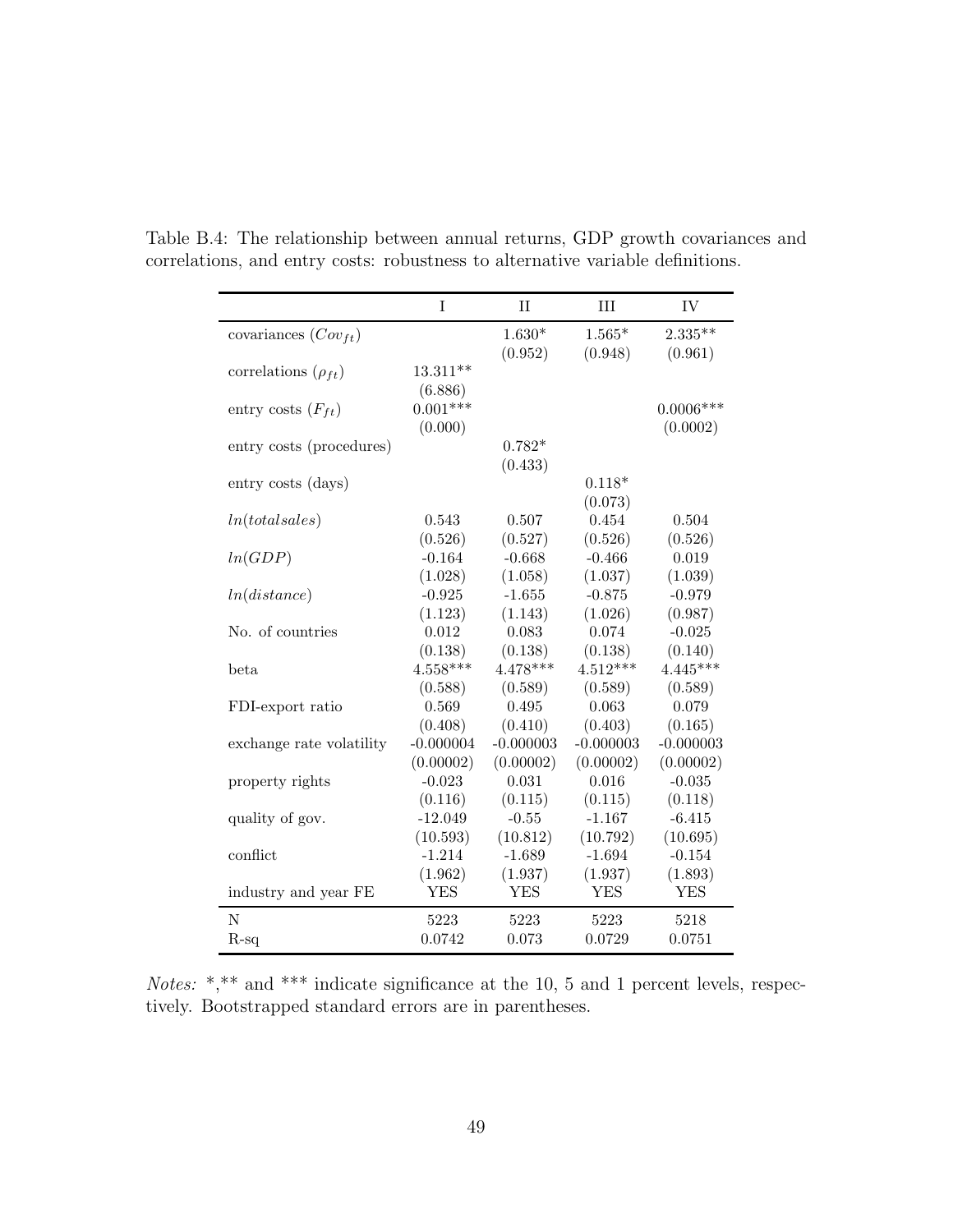|                                   | $\mathbf I$ | II         | III           | IV           | $\mathbf{V}$ |
|-----------------------------------|-------------|------------|---------------|--------------|--------------|
|                                   | Horizontal  | Single     | Manufacturing | All          | > 75%        |
|                                   | Firms       | Industry   | Only          | Firms        | Horizontal   |
| covariances $(Cov_{ft})$          | $2.685***$  | $4.824***$ | $3.216*$      | 0.500        | $1.758**$    |
|                                   | (1.016)     | (1.710)    | (1.698)       | (0.351)      | (0.693)      |
| entry costs $(F_{ft})$            | $0.0004**$  | $0.0005**$ | 0.0003        | $0.0002**$   | $0.0002*$    |
|                                   | (0.0002)    | (0.0003)   | (0.0003)      | (0.0001)     | (0.0001)     |
| covar. non-aff. $(Cov_{ft}^o)$    | 5.363       | 6.725      | $-0.736$      | $1.394*$     | $3.485**$    |
|                                   | (4.115)     | (6.294)    | (10.294)      | (0.830)      | (1.713)      |
| entry costs non-aff. $(F_{ft}^o)$ | $-0.002***$ | $-0.002**$ | $-0.001$      | $-0.0003*$   | $-0.001**$   |
|                                   | (0.001)     | (0.001)    | (0.001)       | (0.0002)     | (0.0004)     |
| ln(totalsales)                    | 0.542       | $-1.080$   | 0.554         | $0.622***$   | $0.704*$     |
|                                   | (0.548)     | (0.843)    | (1.054)       | (0.230)      | (0.361)      |
| ln(GDP)                           | $-0.343$    | $-0.884$   | $-2.262$      | $0.015\,$    | $-0.018$     |
|                                   | (1.180)     | (1.791)    | (1.873)       | (0.414)      | (0.785)      |
| ln(distance)                      | $-0.199$    | 0.416      | 2.631         | $-0.369$     | 0.007        |
|                                   | (1.028)     | (1.647)    | (1.836)       | (0.428)      | (0.706)      |
| No. of countries                  | 0.049       | 0.085      | $-0.172$      | 0.004        | $-0.001$     |
|                                   | (0.147)     | (0.228)    | (0.322)       | (0.034)      | (0.061)      |
| beta                              | $4.560***$  | $6.739***$ | $-0.151$      | $2.699***$   | $2.850***$   |
|                                   | (0.599)     | (0.948)    | (1.141)       | (0.266)      | (0.389)      |
| FDI-exports ratio                 | 0.079       | $-0.056$   | 0.105         | $-0.025$     | $-0.003$     |
|                                   | (0.169)     | (0.255)    | (0.239)       | (0.038)      | (0.085)      |
| exchange rate volatility          | $-0.000005$ | 0.003      | $-0.007$      | $9.03e-08$   | 6.24e-08     |
|                                   | (0.00002)   | (0.008)    | (0.012)       | $(1.02e-07)$ | $(4.14e-07)$ |
| property rights                   | $-0.060$    | $-0.335*$  | $-0.109$      | 0.023        | $-0.023$     |
|                                   | (0.123)     | (0.191)    | (0.183)       | (0.050)      | (0.087)      |
| quality of gov                    | $-1.303$    | 20.840     | 14.439        | $-6.447$     | $-6.054$     |
|                                   | (11.290)    | (17.561)   | (16.252)      | (4.756)      | (8.100)      |
| conflict                          | 0.034       | $-1.325$   | $-1.987$      | $0.662***$   | $-0.076$     |
|                                   | (1.937)     | (3.050)    | (3.078)       | (0.230)      | (1.338)      |
| industry and year FE              | <b>YES</b>  | <b>YES</b> | <b>YES</b>    | <b>YES</b>   | <b>YES</b>   |
| ${\bf N}$                         | 5060        | 2788       | 1964          | 20427        | 9287         |
| $R-sq$                            | 0.0773      | 0.0762     | 0.0612        | 0.0888       | 0.0777       |

Table B.5: Second step estimation: the relationship between annual stock returns, GDP growth covariances, and sunk costs, controlling for the option value of entering new countries.

Notes: \*,\*\* and \*\*\* indicate significance at the 10, 5 and 1 percent levels, respectively. Bootstrapped standard errors are in parentheses.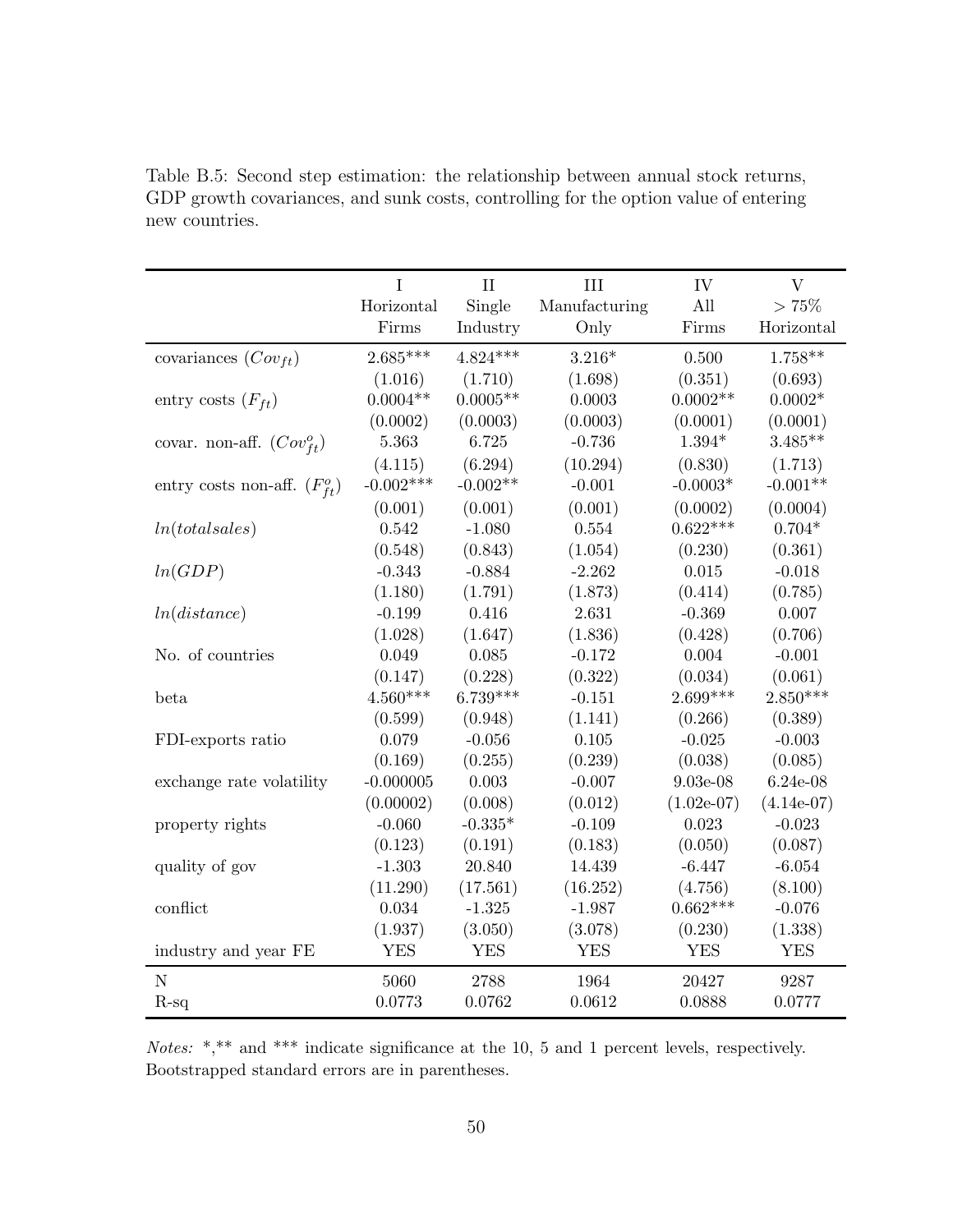|                                                           | Entry cost<br>(No. of days) | Entry cost<br>(No. of procedures) |
|-----------------------------------------------------------|-----------------------------|-----------------------------------|
| <b>ALL FIRMS</b>                                          |                             |                                   |
| Countries with affiliates<br>Countries without affiliates | 15.181<br>22.287            | 5.319<br>7.478                    |
| <b>HORIZONTAL FIRMS</b>                                   |                             |                                   |
| Countries with affiliates<br>Countries without affiliates | 12.054<br>21.567            | 4.314<br>7.318                    |

Table B.6: Summary statistics by affiliate presence: Robustness to different measures of entry costs.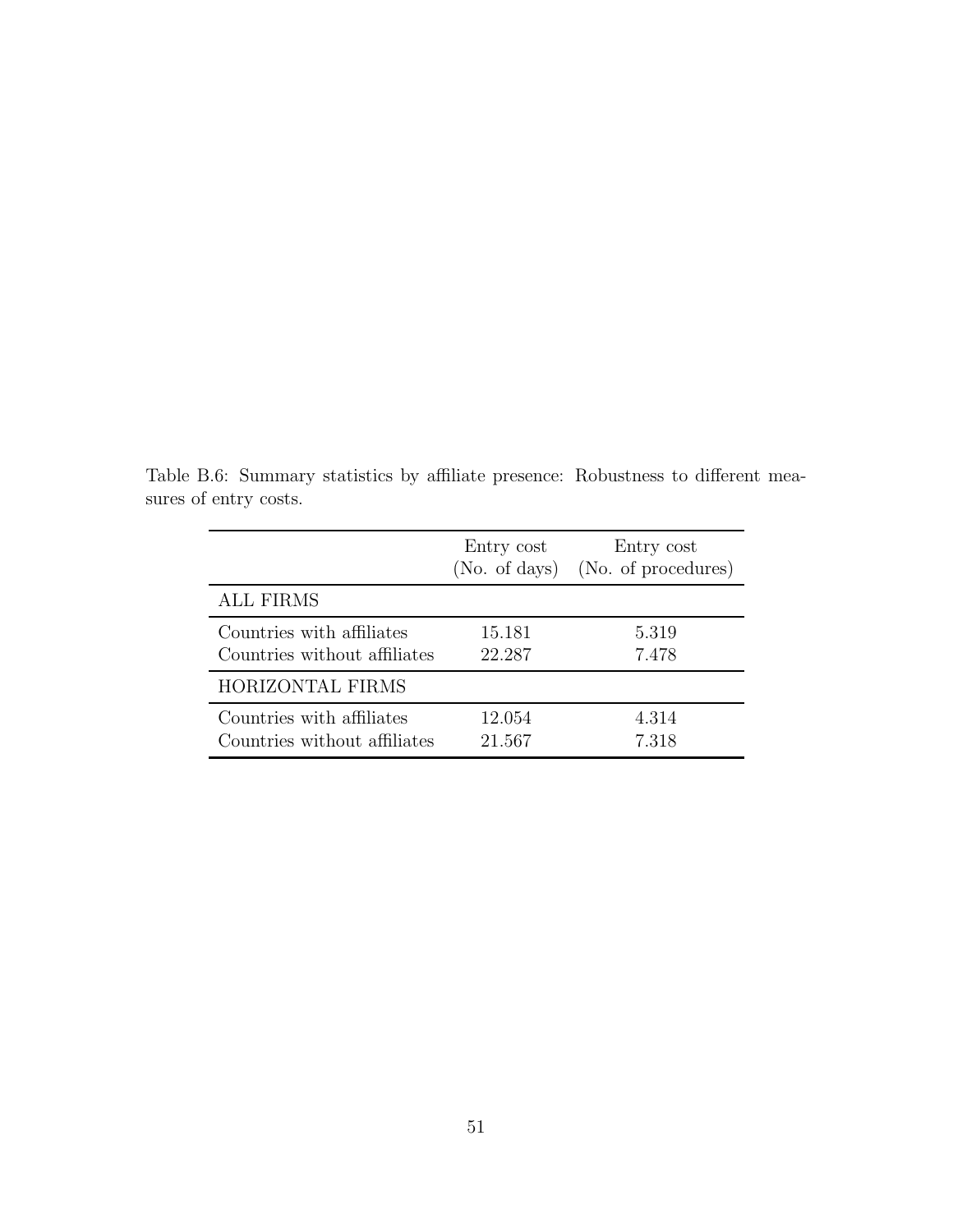|                    |            | coefficients |            | risk premia                                     |                                                 |                                           |  |
|--------------------|------------|--------------|------------|-------------------------------------------------|-------------------------------------------------|-------------------------------------------|--|
|                    | $\psi_j$   | $\psi_j$     | $\psi_j^o$ | $\psi \sigma_h \sigma_j \rho_j \varepsilon_i^f$ | $\psi \sigma_h \sigma_j \rho_j \varepsilon_j^f$ | $\psi_j^o \sigma_h \sigma_j \rho_j Z_j^J$ |  |
| Country            | $\rm I$    | $\mathbf{I}$ |            | I                                               | $\mathbf{I}$                                    |                                           |  |
| <b>US</b> Domestic | $0.036***$ | $0.047***$   |            | 0.2302                                          | 0.3005                                          |                                           |  |
|                    | (0.007)    | (0.013)      |            |                                                 |                                                 |                                           |  |
| Canada             | $0.030***$ | $0.030***$   | 0.7091     | 0.1209                                          | 0.1209                                          | 0.0953                                    |  |
|                    | (0.011)    | (0.011)      | (0.531)    |                                                 |                                                 |                                           |  |
| Argentina          | 0.0155     | 0.0188       | 97.422**   | $-0.0107$                                       | $-0.0130$                                       | $-0.3857$                                 |  |
|                    | (0.047)    | (0.047)      | (41.798)   |                                                 |                                                 |                                           |  |
| <b>Brazil</b>      | $-0.0247$  | $-0.0244$    | $-5.2882$  | $-0.0128$                                       | $-0.0126$                                       | $-0.0303$                                 |  |
|                    | (0.021)    | (0.021)      | (8.004)    |                                                 |                                                 |                                           |  |
| Chile              | 0.0832     | 0.1023       | 2.8330     | 0.0905                                          | 0.1112                                          | 0.0290                                    |  |
|                    | (0.091)    | (0.091)      | (4.823)    |                                                 |                                                 |                                           |  |
| Colombia           | $-0.9170$  | $-1.0555$    | 568.0200   | $-0.0120$                                       | $-0.0138$                                       | 0.0536                                    |  |
|                    | (2.368)    | (2.369)      | (522.099)  |                                                 |                                                 |                                           |  |
| Ecuador            | $-0.0010$  | $-0.0008$    | $-15.8529$ | 0.0037                                          | 0.0030                                          | 0.1591                                    |  |
|                    | (0.003)    | (0.004)      | (61.211)   |                                                 |                                                 |                                           |  |
| Mexico             | 0.0534     | $0.060*$     | 0.4184     | 0.1888                                          | 0.2123                                          | 0.0231                                    |  |
|                    | (0.036)    | (0.036)      | (1.018)    |                                                 |                                                 |                                           |  |
| Panama             | $-0.0004$  | $-0.0006$    | 0.9004     | $-0.0067$                                       | $-0.0086$                                       | 0.1010                                    |  |
|                    | (0.008)    | (0.008)      | (6.994)    |                                                 |                                                 |                                           |  |
| Peru               | $-0.0040$  | $-0.0037$    | $-34.3489$ | 0.0085                                          | 0.0079                                          | 0.3945                                    |  |
|                    | (0.013)    | (0.013)      | (31.907)   |                                                 |                                                 |                                           |  |
| Venezuela          | $-1.3071$  | $-1.4563$    | $-53.5764$ | 0.1579                                          | 0.1760                                          | 0.0390                                    |  |
|                    | (1.156)    | (1.157)      | (141.123)  |                                                 |                                                 |                                           |  |
| Austria            | 0.0054     | 0.0082       | $-8.859**$ | 0.0075                                          | 0.0115                                          | $-0.2544$                                 |  |
|                    | (0.029)    | (0.029)      | (3.554)    |                                                 |                                                 |                                           |  |
| Belgium            | 0.0121     | 0.0146       | $4.920***$ | 0.0211                                          | 0.0255                                          | 0.1985                                    |  |
|                    | (0.024)    | (0.024)      | (1.740)    |                                                 |                                                 |                                           |  |
| Denmark            | $0.162***$ | $0.163***$   | $-0.4970$  | 0.3977                                          | 0.4001                                          | $-0.0238$                                 |  |
|                    | (0.052)    | (0.052)      | (2.201)    |                                                 |                                                 |                                           |  |
| Finland            | 0.0131     | 0.0180       | 1.1940     | $0.0278\,$                                      | 0.0381                                          | 0.0431                                    |  |
|                    | (0.016)    | (0.016)      | (1.650)    |                                                 |                                                 |                                           |  |
| France             | $-0.0113$  | $-0.0072$    | $-2.067**$ | $-0.0247$                                       | $-0.0158$                                       | $-0.1831$                                 |  |
|                    | (0.013)    | (0.013)      | (0.978)    |                                                 |                                                 |                                           |  |
| Germany            | $-0.0089$  | $-0.0081$    | $1.492*$   | $-0.0158$                                       | $-0.0144$                                       | 0.1475                                    |  |
|                    | (0.006)    | (0.006)      | (0.886)    |                                                 |                                                 |                                           |  |
| Greece             | $0.314***$ | $0.306**$    | $-0.3356$  | 0.5582                                          | 0.5440                                          | $-0.0072$                                 |  |
|                    | (0.144)    | (0.144)      | (5.150)    |                                                 |                                                 |                                           |  |

Table B.7: Country-specific estimates of risk premia, observations at the firm-year level.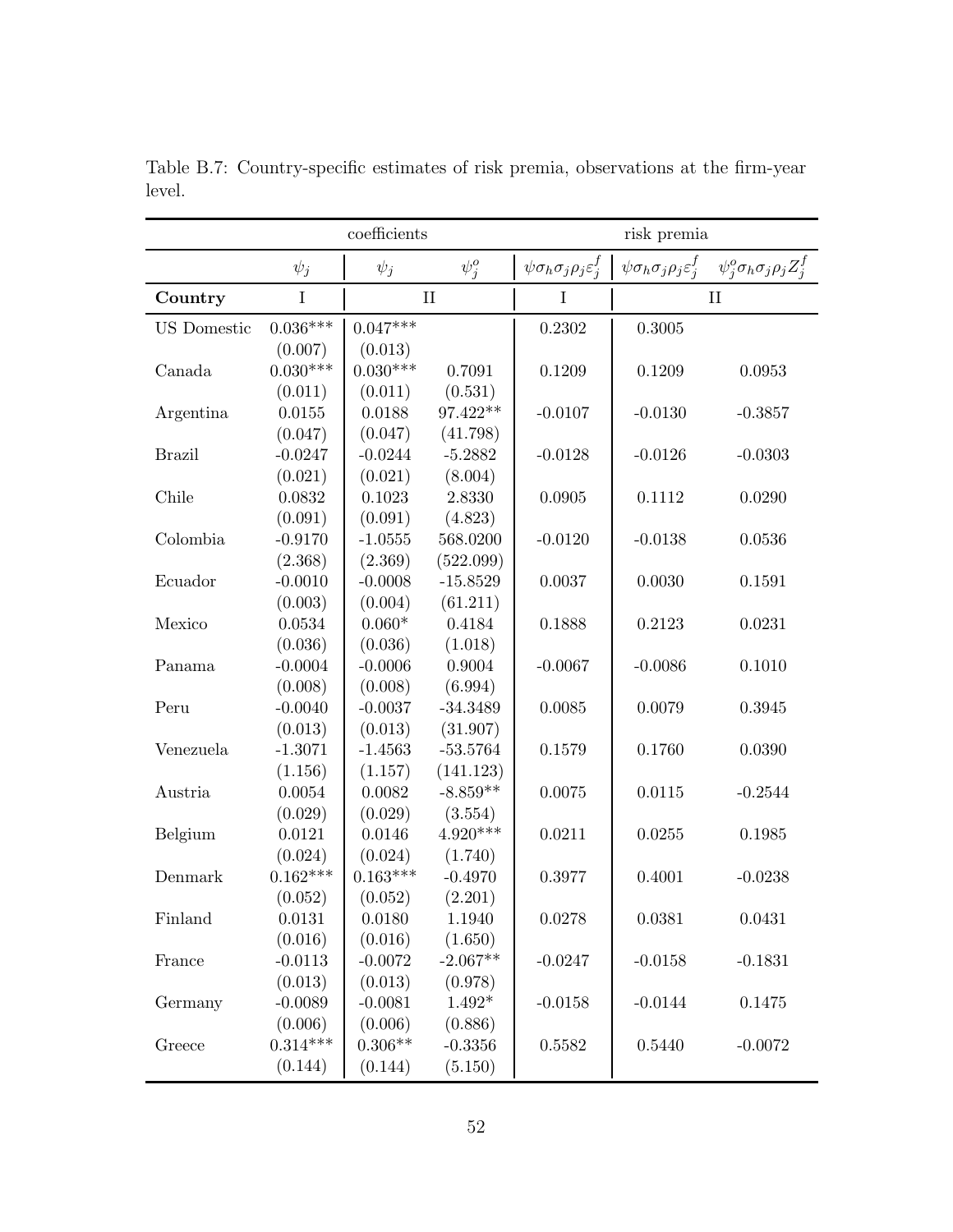|                | coefficients |            |              | risk premia                                     |                                                 |                                           |  |
|----------------|--------------|------------|--------------|-------------------------------------------------|-------------------------------------------------|-------------------------------------------|--|
|                | $\psi_j$     | $\psi_j$   | $\psi_i^o$   | $\psi \sigma_h \sigma_j \rho_j \varepsilon_i^f$ | $\psi \sigma_h \sigma_j \rho_j \varepsilon_j^f$ | $\psi_j^o \sigma_h \sigma_j \rho_j Z_j^f$ |  |
| Country        | $\bf I$      |            | II           | I                                               |                                                 | $\mathbf{I}$                              |  |
| Ireland        | 0.0015       | $0.004*$   | $-1.455*$    | 0.0207                                          | 0.0555                                          | $-0.3290$                                 |  |
|                | (0.002)      | (0.002)    | (0.803)      |                                                 |                                                 |                                           |  |
| Italy          | 0.0350       | 0.0382     | $-0.6600$    | 0.0949                                          | 0.1036                                          | $-0.0562$                                 |  |
|                | (0.026)      | (0.026)    | (1.032)      |                                                 |                                                 |                                           |  |
| Luxembourg     | 0.0067       | 0.0073     |              | 0.0982                                          | 0.1067                                          |                                           |  |
|                | (0.008)      | (0.008)    |              |                                                 |                                                 |                                           |  |
| Netherlands    | $0.028**$    | $0.025**$  | 0.2572       | 0.1355                                          | 0.1210                                          | 0.0293                                    |  |
|                | (0.011)      | (0.011)    | (1.018)      |                                                 |                                                 |                                           |  |
| Norway         | $-0.0885$    | $-0.1016$  | $-6.3979$    | $-0.1347$                                       | $-0.1548$                                       | $-0.1606$                                 |  |
|                | (0.108)      | (0.109)    | (4.861)      |                                                 |                                                 |                                           |  |
| Portugal       | $-0.0102$    | $-0.0111$  | $8.331**$    | 0.0028                                          | 0.0031                                          | $-0.0340$                                 |  |
|                | (0.022)      | (0.022)    | (4.102)      |                                                 |                                                 |                                           |  |
| Spain          | $-0.0037$    | $-0.0047$  | 0.6094       | 0.0009                                          | 0.0011                                          | $-0.0035$                                 |  |
|                | (0.009)      | (0.009)    | (1.357)      |                                                 |                                                 |                                           |  |
| Sweden         | 0.0009       | $-0.0026$  | 0.6108       | 0.0042                                          | $-0.0126$                                       | 0.0511                                    |  |
|                | (0.024)      | (0.024)    | (1.521)      |                                                 |                                                 |                                           |  |
| Switzerland    | 0.0247       | 0.0067     | $-1.7172$    | 0.0383                                          | 0.0104                                          | $-0.0569$                                 |  |
|                | (0.039)      | (0.040)    | (2.554)      |                                                 |                                                 |                                           |  |
| Turkey         | 0.0532       | 0.0714     | 16.969***    | 0.0484                                          | 0.0650                                          | 0.1842                                    |  |
|                | (0.109)      | (0.109)    | (3.874)      |                                                 |                                                 |                                           |  |
| United Kingdom | 0.0046       | 0.0043     | 1.4119       | 0.0253                                          | 0.0236                                          | 0.3366                                    |  |
|                | (0.008)      | (0.008)    | (0.428)      |                                                 |                                                 |                                           |  |
| Russia         | $-0.0101$    | $-0.0093$  | $-29.436***$ | 0.0169                                          | 0.0155                                          | 0.4779                                    |  |
|                | (0.025)      | (0.025)    | (7.294)      |                                                 |                                                 |                                           |  |
| Hungary        | 0.0244       | 0.0199     | $-3.483**$   | 0.2094                                          | 0.1706                                          | $-0.3299$                                 |  |
|                | (0.017)      | (0.017)    | (1.733)      |                                                 |                                                 |                                           |  |
| Poland         | $-0.0683$    | $-0.0688$  | $8.760***$   | $-0.3709$                                       | $-0.3735$                                       | 0.5473                                    |  |
|                | (0.057)      | (0.057)    | (2.574)      |                                                 |                                                 |                                           |  |
| Czech Republic | $-0.0162$    | 0.0002     | $-1.5008$    | $-0.0231$                                       | 0.0003                                          | $-0.0245$                                 |  |
|                | (0.053)      | (0.054)    | (2.488)      |                                                 |                                                 |                                           |  |
| South Africa   | $-0.0401$    | $-0.0117$  | 11.7530      | $-0.0473$                                       | $-0.0138$                                       | 0.0660                                    |  |
|                | (0.092)      | (0.092)    | (10.307)     |                                                 |                                                 |                                           |  |
| Israel         | $-0.572**$   | $-0.524**$ | $-32.222***$ | $-0.6913$                                       | $-0.6333$                                       | $-0.2115$                                 |  |
|                | (0.222)      | (0.223)    | (10.394)     |                                                 |                                                 |                                           |  |
| Australia      | $0.089*$     | $0.080*$   | $-3.1719$    | 0.1438                                          | 0.1293                                          | $-0.0580$                                 |  |
|                | (0.050)      | (0.050)    | (3.188)      |                                                 |                                                 |                                           |  |
| Hong Kong      | 0.0203       | 0.0161     |              | 0.1330                                          | 0.1056                                          | 0.0000                                    |  |
|                | (0.016)      | (0.016)    |              |                                                 |                                                 |                                           |  |
| India          | 0.2466       | 0.2255     | 1.2679       | 0.4075                                          | 0.3726                                          | 0.0229                                    |  |
|                | (0.177)      | (0.178)    | (6.535)      |                                                 |                                                 |                                           |  |